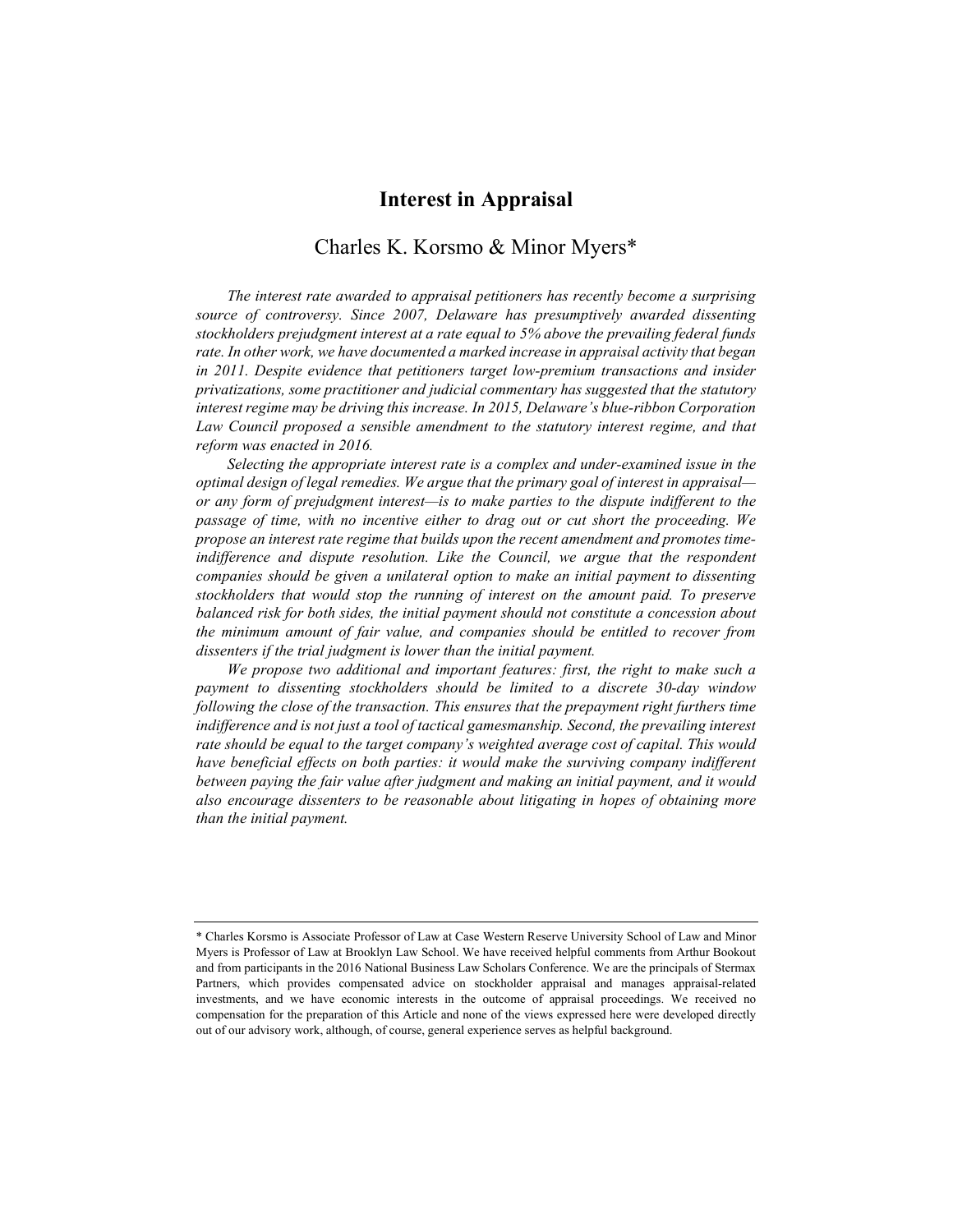| II. THE LOGIC AND HISTORY OF INTEREST IN THE DELAWARE APPRAISAL STATUTE  113 |  |
|------------------------------------------------------------------------------|--|
|                                                                              |  |
|                                                                              |  |
|                                                                              |  |
|                                                                              |  |
|                                                                              |  |
|                                                                              |  |
| B. The Misleading Comparison of Appraisal Claims to Bonds  129               |  |
|                                                                              |  |
|                                                                              |  |
|                                                                              |  |
|                                                                              |  |
| V. A SUPERIOR INTEREST RATE REGIME IN DELAWARE APPRAISAL  134                |  |
|                                                                              |  |
|                                                                              |  |
|                                                                              |  |
| 2. The Prepayment Does Not Constitute an Undisputed Amount 137               |  |
|                                                                              |  |
|                                                                              |  |
| 5. The Appropriate Interest Rate is the WACC of the Target Company 141       |  |
|                                                                              |  |
|                                                                              |  |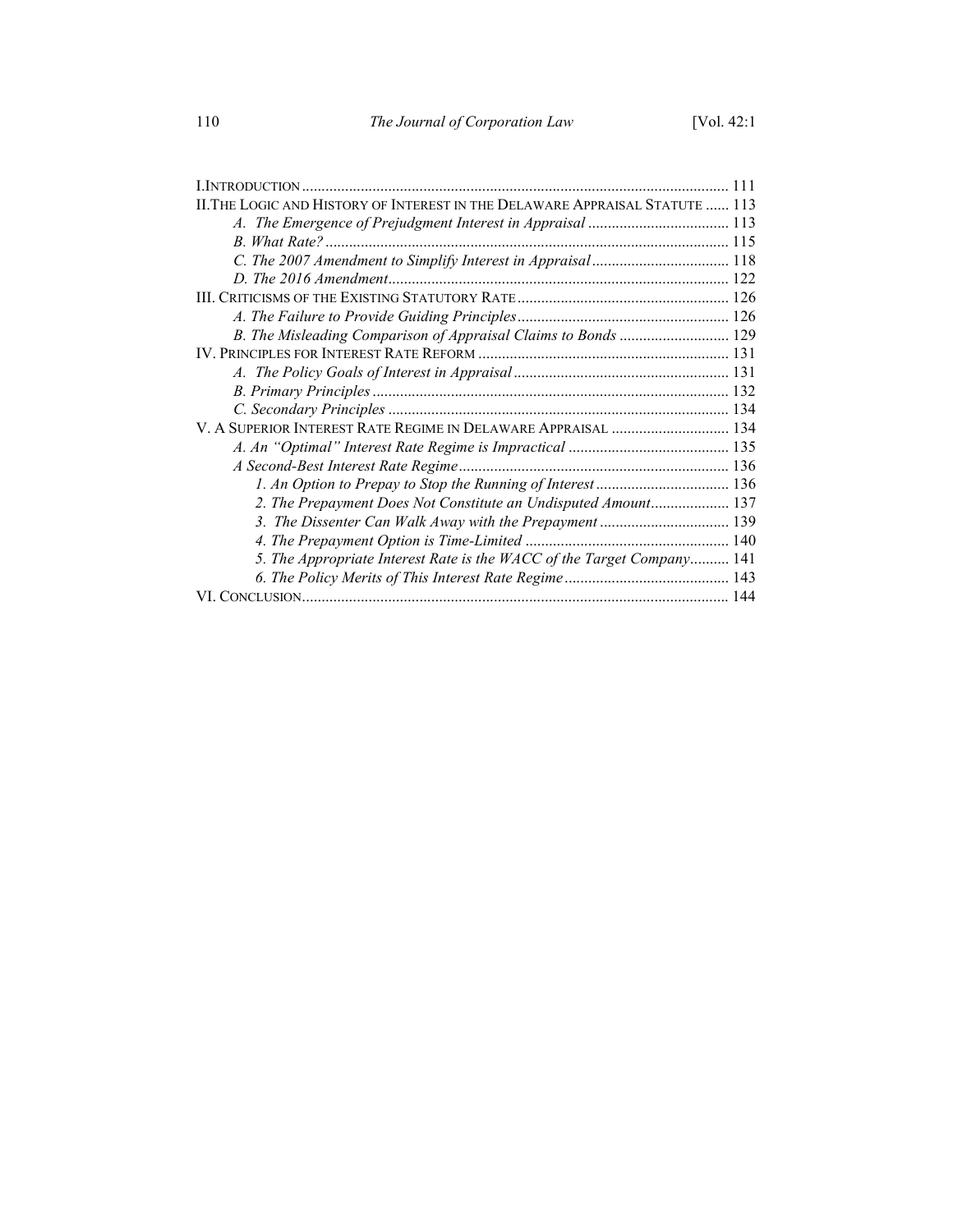#### I. INTRODUCTION

Over the past five years, Delaware has experienced a substantial rise in the exercise of appraisal rights.<sup>1</sup> This longstanding statutory remedy allows minority stockholders to dissent from a merger transaction, reject the proffered merger consideration, and instead institute a proceeding in the Delaware Court of Chancery to determine the fair value of the stockholder's shares.<sup>2</sup> While we have argued that this rise in appraisal litigation is a positive development, it has sparked a backlash among an influential group of deal advisers and defendants. Citing danger to the deal market, these critics of appraisal have sought drastic changes in Delaware designed to curtail the ability of minority shareholders to pursue the appraisal remedy.

One unlikely flashpoint in the battle over appraisal is the statutory interest rate awarded to petitioners in appraisal proceedings. In 2007, the Delaware legislature amended the appraisal statute to establish a presumptive interest rate equal to 5% plus the prevailing federal funds rate. Critics contend that this interest rate has been a prime driver of the increase in appraisal activity, with sophisticated "appraisal arbitrageurs" parking money in appraisal claims in order to take advantage of what critics contend is an above-market interest rate. The supposed exorbitance of the interest rate has loomed especially large in the minds of journalists,<sup>3</sup> law school students,<sup>4</sup> and transactional lawyers.<sup>5</sup> Responding to these complaints, the Council of Delaware State Bar Association's Section on Corporation Law proposed an amendment to the appraisal statute designed to moot the interest rate

 <sup>1.</sup> We have charted this rise in appraisal activity in our earlier work. See generally Charles Korsmo & Minor Myers, Reforming Modern Appraisal Litigation, 41 DEL. J. CORP. L. (forthcoming 2016) [hereinafter Korsmo & Myers, Reforming Modern Appraisal] (demonstrating the rise in appraisal activity); Charles Korsmo & Minor Myers, Appraisal Arbitrage and the Future of Public Company M&A, 92 WASH. U. L. REV. 1551 (2015) [hereinafter Korsmo & Myers, Appraisal Arbitrage]; Charles Korsmo & Minor Myers, The Structure of Stockholder Litigation: When Do the Merits Matter?, 75 OHIO ST. L.J. 829 (2014) [hereinafter Korsmo & Myers, Structure of Stockholder Litigation].

 <sup>2.</sup> DEL CODE ANN. tit. 8, § 262(a) (2016).

 <sup>3.</sup> E.g., Liz Hoffman, Wall Street Law Firms Challenge Hedge-Fund Deal Tactic, WALL ST. J. (Apr. 6, 2015), http://www.wsj.com/articles/wall-street-law-firms-challenge-hedge-fund-deal-tactic-1428362171 ("Also encouraging funds to mount the campaigns: They are guaranteed interest equivalent to 5.75% annually on the value of their stakes as the appraisal review takes place. That amount, established during a period of higher interest rates, is especially attractive amid today's low yields."); Tom Hals, Hedge Funds Hot 'Appraisal' Strategy for Deals May Become a Lot Less Appealing, REUTERS (Mar. 19, 2015), http://www.reuters.com/article/us-m-a-lawappraisals-insight-idUSKBN0MF0DZ20150319 ("Since an annual interest rate of 5.75% currently accrues while a case is pending, and a final judgment can take years, the strategy generates a solid return even when the court rules the deal price was fair.").

<sup>4.</sup> E.g., Jennifer McLellan, Note, An Appraisal of Appraisal Rights in Delaware, 92 DENV. U. L. REV. ONLINE 109, 110 (2015) ("Even where shareholders receive only a modest improvement over the merger price, they benefit through a highly favorable interest rate mandated by statute."); Jason Mei, Note, Appraisal Arbitrage: Investment Strategy of Hedge Funds and Shareholder Activists, 34 REV. BANKING & FIN. L. 83, 85–86 (2014) ("This interest rate is well above the current market rate, which is currently 0.75% and effective since February 2010. Thus, even if the court determines that the fair value is in fact equal to the merger price, 5.75% is a very profitable rate of return, making appraisal arbitrage all the more lucrative and attractive as an investment strategy.").

<sup>5.</sup> E.g., Trevor S. Norwitz, Delaware Poised to Embrace Appraisal Arbitrage, CLS BLUE SKY BLOG (Mar. 9, 2015), clsbluesky.law.columbia.edu/2015/03/09/Delaware-poised-to-embrace-appraisal-arbitrage/ (suggesting the existence of "perverse incentives that have afflicted Delaware companies for years, whereby even meritless appraisal claims often turn out to be good investments because of the above market compound statutory interest rate").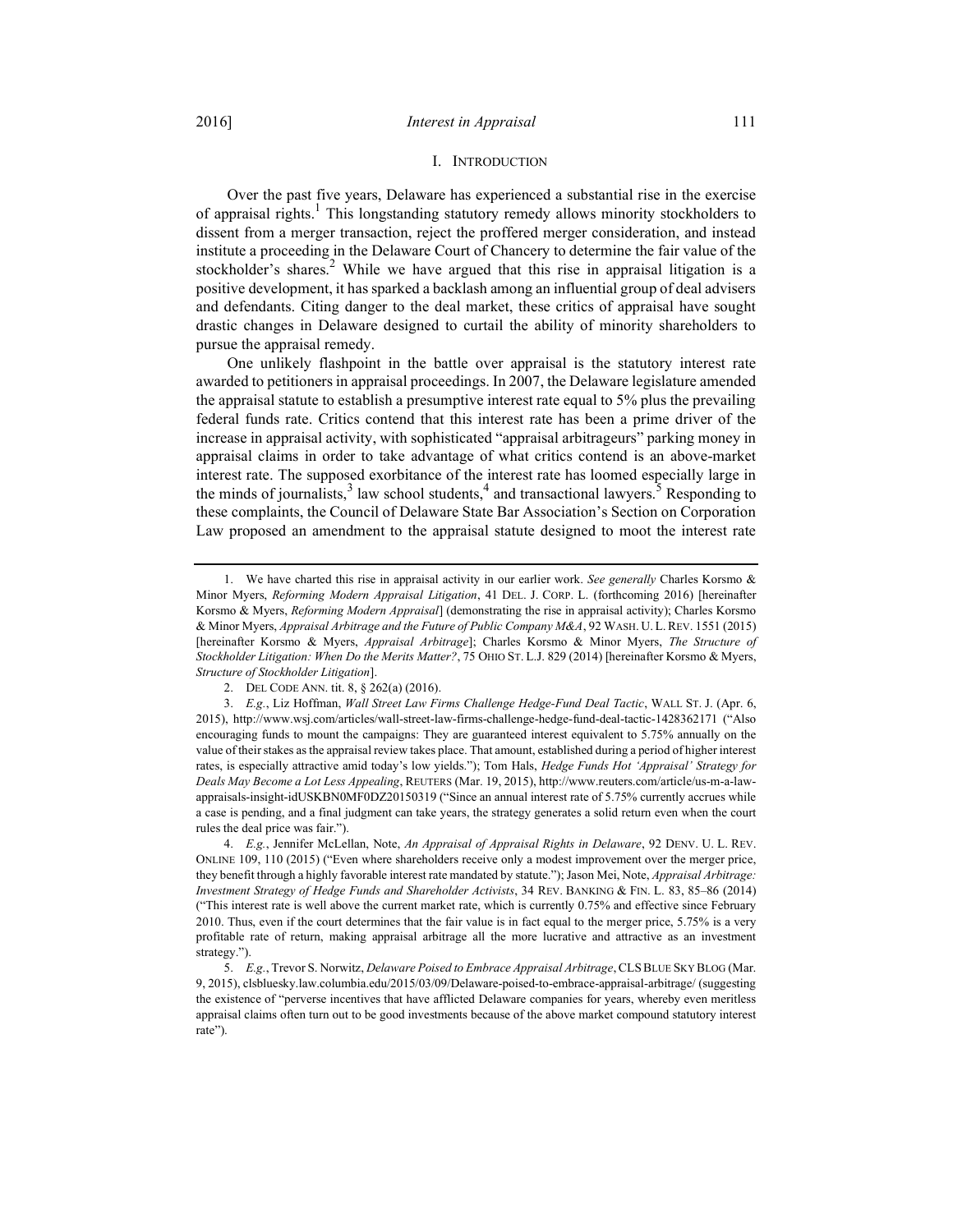question by allowing the company to prepay an amount of its choosing, thereby avoiding the accrual of interest on that amount. This reform languished through one legislative session but was ultimately passed into law in 2016.

A striking feature of complaints about the interest rates is the failure to articulate any general principles for the role of interest in appraisal, or for determining whether the statutory rate is, in fact, too high or low. This failing has attracted judicial attention, with Vice Chancellor Laster recently observing that he has "never understood how people could blithely say that the appraisal interest rate is purely an above-market rate, as if it were a risk-free federal funds obligation."<sup>6</sup>

In this Article, we identify a set of relevant principles and use them to propose reforms that would improve the functioning of Delaware's appraisal remedy by encouraging accurate and economical resolution of disputes over fair value. We argue that the primary policy goal in designing an interest regime should be to make the parties indifferent to the passage of time. This policy goal has deep roots in Delaware's pre-2007 jurisprudence, where the overriding focus in setting the interest rate was on two twin ambitions: to compensate the dissenter for the lost use of the fair value of the stock and to force the surviving company to pay for the use. Chancellor Chandler captured this insight in Gonsalves v. Straight Arrow Publishers, where he wrote that "[i]n essence, an interest award is the Court's attempt to put both parties in the position most closely approximating their respective positions had the fair value of the dissenting shareholder's stock been paid on the date of the merger."<sup>7</sup> If an interest regime is successful in accomplishing this, the parties will be time-indifferent, with no incentive to either prolong the proceeding or to give up value to secure a hasty settlement.<sup>8</sup> To this principle of time-indifference, we add the equally important condition that the interest regime should ideally not distort the incentives of minority stockholders to dissent in the first place. The decision to dissent should be driven by the merits, not by the interest rate.

Of course, the design of any dispute resolution system involves a trade-off between the accuracy of the system and its cost. The policy challenge in fashioning the appropriate interest rate in appraisal is this precise question writ small. For a generation, Delaware appraisal proceedings involved expensive battles over the appropriate rate of interest to  $\frac{1}{4}$  a situation we have no desire to replicate. From this we derive the secondary principle that the interest rate regime should economize on litigation costs and, at the margin, encourage settlement.

Using these principles, we are in a position to both critique the current interest rate

6. Transcript of Teleconference Regarding Proposed Settlement at 21-22, In re Appraisal of Dell, No. 9322-VCL (Del. Chanc. July 27, 2015).

 <sup>7.</sup> Gonsalves v. Straight Arrow Publishers, Inc., Civ. A. No. 8474, 2002 WL 31057465, at \*9 (Del. Ch. Sept. 10, 2002); see Felder v. Anderson, Clayton & Co., 159 A.2d 278, 287 (Del. Ch. 1960) ("Interest really represents damages for the delay in payment and compensation for the use of plaintiffs' money.").

 <sup>8.</sup> Prejudgment interest is a remedy that is common to many areas of law besides stockholder appraisal. In contract, patent, admiralty, employment law, and eminent domain claims, injured parties are entitled to prejudgment interest. See, e.g., ELAINE W. SHOBEN ET AL., REMEDIES: CASES AND PROBLEMS 624 (5th ed. 2012). This policy goal has been noted having broader purchase to any circumstance where prejudgment interest is awarded. See id. at xx (noting that award of prejudgment interest eliminates any incentive the defendant has "to delay paying a valid claim or to delay engaging in good faith settlement negotiations").

 <sup>9.</sup> E.g., Neal v. Ala. By-Products Corp., Civ. A. No. 8282, 1990 WL 109243, at \*21 (Del. Ch. Aug. 1, 1990), aff'd, 588 A.2d 255 (Del. 1991) ("Appraisal cases are akin to wars of attrition, with the dissenting shareholder forced to wait years for a return on his litigation investment.").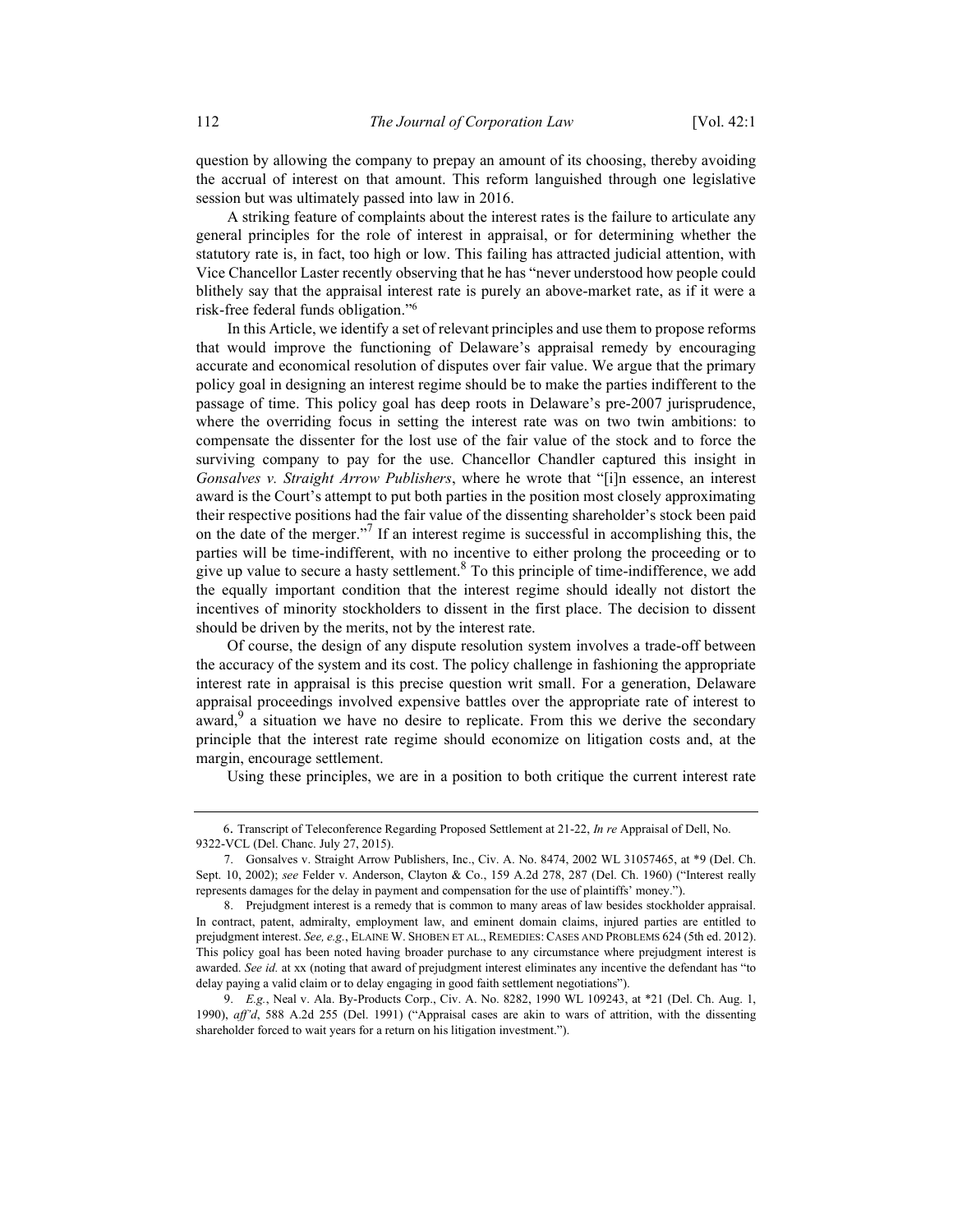regime and also to propose a new set of reforms that improves on it. Under our proposal, the respondent would have a unilateral option to prepay an amount of its choosing to the dissenting stockholder within 30 days of the effective date of the relevant transaction. The dissenting stockholder would thereafter possess the option to walk away from the litigation for the amount prepaid. The amount so paid would not prevent the respondent from arguing for a lower fair value at trial. Finally, following trial, either party would be liable to the other for interest on the difference between the amount prepaid and the adjudged fair value, with the interest rate set at the weighted average cost of capital of the target company. These reforms would—without creating any new issues for litigation—give the company an incentive to put its best estimate of fair value on the table at the outset, reducing the salience of the interest rate while promoting time-indifference for both parties.

This Article proceeds in five Parts. Part II introduces the Delaware appraisal statute and the historical logic and use of interest in Delaware appraisal proceedings, including the recent amendment adopted by Delaware. Part III introduces and evaluates recent criticisms of Delaware's interest rate regime, concluding that these criticisms fail to identify valid criteria by which the regime may be evaluated. Part IV derives and explains a set of principles for designing an interest rate regime. Part V employs these principles to design a new interest rate regime for appraisal litigation.

## II. THE LOGIC AND HISTORY OF INTEREST IN THE DELAWARE APPRAISAL STATUTE

The sophistication of Delaware's approach to awarding interest in appraisal has grown with experience. Delaware's appraisal remedy is a statutory creation, and the major leaps forward in the scheme of awarding interest have come from legislative amendments. At the same time, the Court of Chancery has labored mightily to fashion rules in equity that generate sensible incentives.

## A. The Emergence of Prejudgment Interest in Appraisal

Delaware first adopted an appraisal statute in 1899, but that original version did not provide for interest. The Delaware Supreme Court observed that the early version of the appraisal statute "[made] no mention of interest,"<sup>10</sup> and courts concluded they thus had no authority to award prejudgment interest.<sup>11</sup> As then-Vice Chancellor Seitz reasoned:

I fully appreciate the policy argument in favor of providing interest for a dissenter in order that he may receive just compensation for his shares. Apparently the legislatures in New York and Maryland have . . . seen fit to change their statutes in order to provide for interest. Since, however, I have concluded that the right to interest must be found in the statute, and since I have found that the [Delaware] appraisal statute not only does not authorize its payment but impliedly denies it, I am unable to award interest here on the basis of a so-called 'enlightened view'. I reluctantly conclude that enlightenment must come from the legislature. $12$ 

 <sup>10.</sup> Meade v. Pac. Gamble Robinson Co., 58 A.2d 415, 417 (Del. 1948).

 <sup>11.</sup> See id. at 418 ("[W]e conclude that the benefits afforded stockholders who do not wish to go along with a merger do not include interest from the [effective] date of the merger.").

 <sup>12.</sup> Meade v. Pac. Gamble Robinson Co., 51 A.2d 313, 320 (Del. Ch. 1947), aff'd, 58 A.2d 415 (Del. 1948).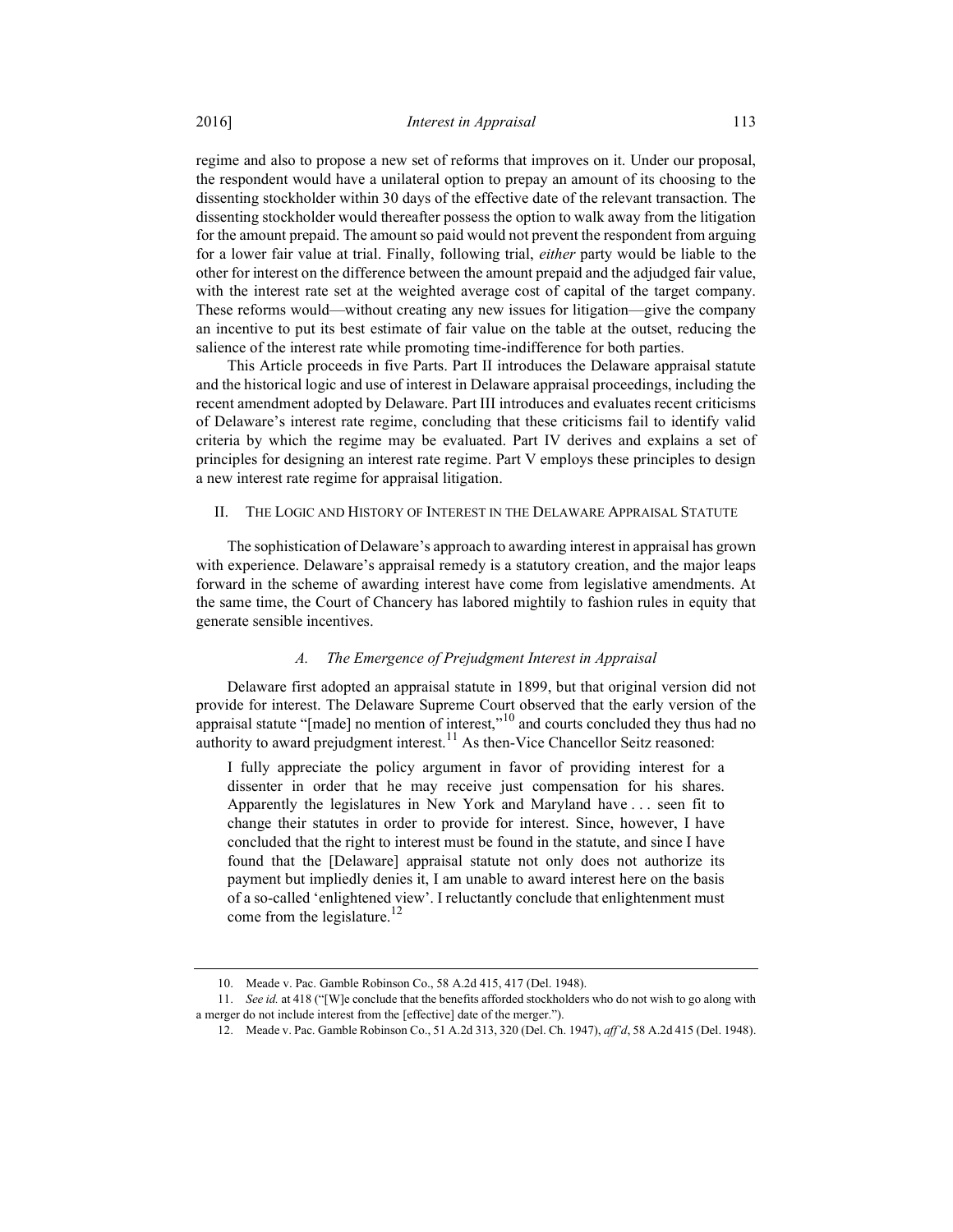Enlightenment arrived in 1949, when an amendment first introduced language about interest in the appraisal statute.<sup>13</sup> The revised statute provided that the court may "determine the amount of interest, if any, to be paid upon the value of the stock of the stockholders entitled thereto."<sup>14</sup>

This mid-century version of the statute provided no guidance in choosing an appropriate interest rate, and indeed it vested the most basic discretion in the trial court: whether to award prejudgment interest at all. The Court of Chancery began to exercise its newfound discretion,<sup>15</sup> and it soon had developed a default rule in favor of awarding prejudgment interest.<sup>16</sup> The reasoning was that the interest award was necessary to compensate the petitioner for loss of use of the petitioner's resources, which remained in the unconstrained hands of the defendant during the pendency of the appraisal petition.<sup>17</sup>

This is not to suggest that the basic decision to award interest was free of controversy. In Felder v. Anderson, Clayton & Co., for example, the respondent argued that the court should exercise discretion not to award interest where the "delay in payment is largely attributable to the stockholders' excessive estimate of the fair value of their stock which they persisted in demanding."<sup>18</sup> The respondent had offered to settle the case for \$395 per share, but the petitioners would not settle for less than \$1000, and the court ultimately found the fair value of the stock to be \$432.09. The court rejected the argument that the high price demanded by the petitioners should deprive them of interest, noting that a "dissenting stockholder has an absolute right to an appraisal."<sup>19</sup> The stockholder was not "attempting to force a settlement by 'abuse' of the appraisal process" and thus "the undue lapse of time in conducting the appraisal proceedings cannot be ascribed to any 'legal fault' on the part of the stockholders."<sup>20</sup>

When awarding interest, the court had to confront three basic questions: (1) what rate of interest, (2) whether the interest was simple or compound, and (3) if compound, what compounding interval. Prior to 2007, the resolution of these issues was left wholly to the Court of Chancery, which was "empowered to award interest in an appraisal action at whatever rate (and compounding interval, where relevant) the court deem[ed] equitable."<sup>21</sup> The approach to each of these variables in Delaware has grown in sophistication over time, with statutory developments keeping pace with evolving judicial thinking on the topic.

 <sup>13.</sup> Although the appraisal statute was amended substantially in 1943, the petitioner's entitlement to interest was unchanged. In re Gen. Realty & Utils. Corp., 52 A.2d 6, 16 (Del. Ch. 1947) ("While the 1943 amendments to the appraisal statute were substantial, I can find nothing therein which would require the Corporation to pay interest from the effective date of the merger.").

 <sup>14.</sup> DEL. CODE ANN. ch. 136, § 7 (1949).

 <sup>15.</sup> E.g., Swanton v. State Guar. Corp., 215 A.2d 242, 247 (Del. Ch. 1965) (stating that the question of interest "is a matter for the court rather than the appraiser").

 <sup>16.</sup> E.g., Felder v. Anderson, Clayton & Co., 159 A.2d 278, 286 (Del. Ch. 1960) ("Since the corporation has had the use of the dissenting stockholders' 'money' from the date of the merger, I think interest should generally be allowed as a matter of course."); see Sporborg v. City Specialty Stores, Inc., 123 A.2d 121, 127 (Del. Ch. 1956) (ruling that interest "should be allowed here for the full period from the effective date of the merger to the date of payment").

 <sup>17.</sup> Sporborg, 123 A.2d at 127 ("The fact is that the defendant Corporation had the use of plaintiffs' money during this period without any ownership obligation toward plaintiffs.").

 <sup>18.</sup> Felder, 159 A.2d at 286.

 <sup>19.</sup> Id.

 <sup>20.</sup> Id.

 <sup>21.</sup> Le Beau v. M.G. Bancorporation, Inc., Civ. A. No. 13414, 1998 WL 44993, at \*12 (Del. Ch. Jan. 29, 1998).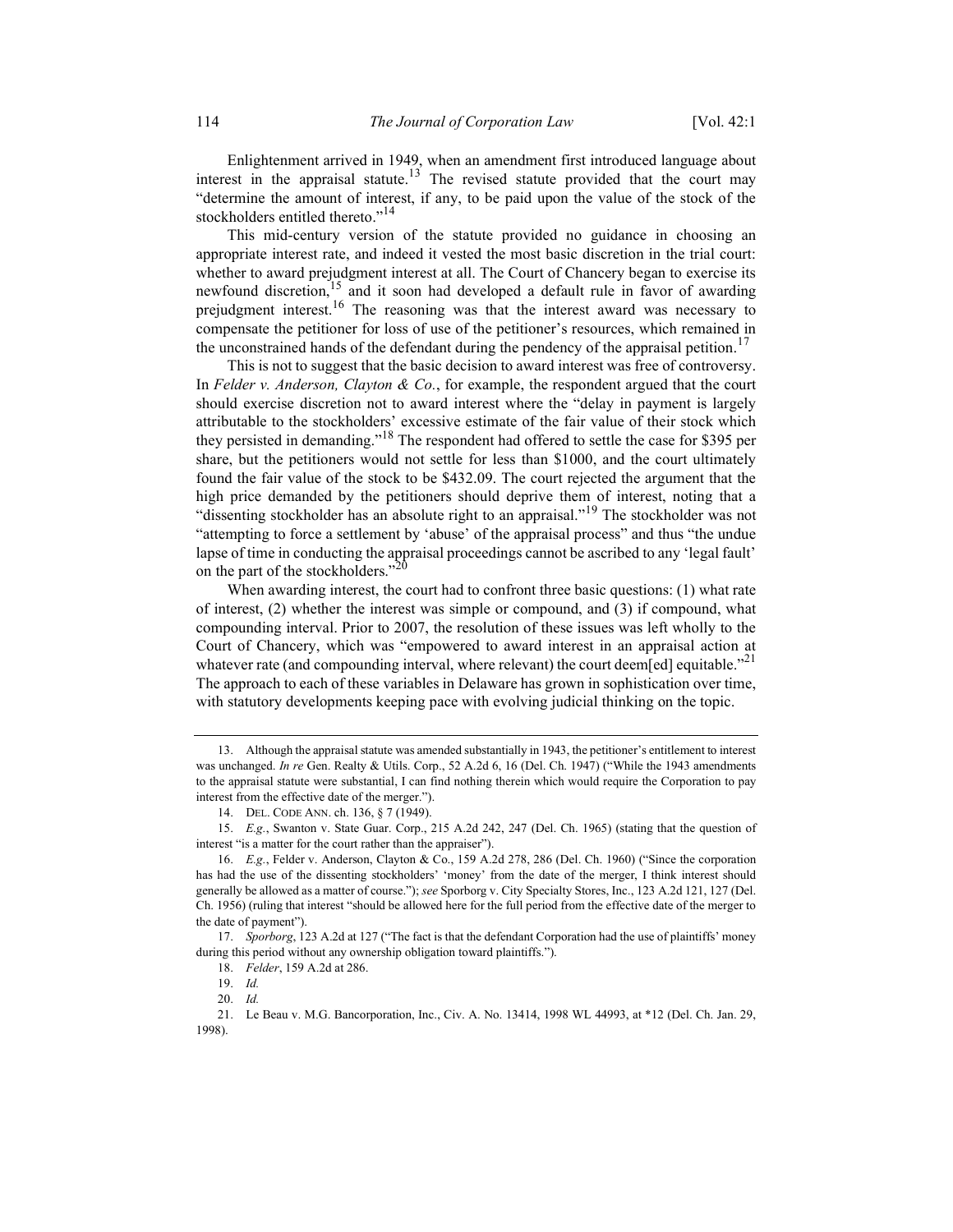#### B. What Rate?

The pre-2007 appraisal statute provided no substantive direction on how the court should select a rate of interest to award. Instead, the court fashioned equitable principles to guide it. The earliest judicial approaches to determining the appropriate rate of interest focused on the goal of compensation. The court looked to make the dissenter whole for losing the use of the assets tied up in the appraisal proceeding. One Chancery opinion summarized the approach in this way: "the court, in the exercise of its discretionary power, seeks to find a rate which will fairly compensate plaintiffs for the fact that they were deprived of the use of their money."<sup>22</sup> In 1975, the Delaware Supreme Court held that the "purpose of interest is to fairly compensate plaintiffs for their inability to use the money during the period in question."<sup>23</sup> By contrast, it was not relevant to consider "how much it would have cost the corporation to borrow the money."<sup>24</sup> The touchstone was the "rate of interest at which a prudent investor could have invested money. $^{25}$  To calculate that prudent investor rate, courts averaged the relevant returns on a large variety of investments: short, medium, and long-term U.S. Treasury bills, commercial savings accounts, investment-grade bond returns, and the return on the Dow Jones index.<sup>26</sup>

The legislature responded in 1976 by amending the provision on interest to allow the court to consider "all relevant factors," including how much the corporation would have had to pay to borrow money.<sup>27</sup> This speed with which Delaware explicitly allowed courts to look to the corporation's cost of borrowing likely reflected the importance of a second policy behind awarding interest: disgorging from the corporation the benefit of having unfettered use of the petitioner's assets.<sup>28</sup> The task of setting the rate of interest came to be seen as vindicating both policies: compensating the petitioner and avoiding unjustly enriching the respondent. $^{29}$ 

23. Universal City Studios, Inc. v. Francis I. duPont & Co., 334 A.2d 216, 222 (Del. 1975).

 26. Lebman v. Nat'l Union Elec. Corp., 414 A.2d 824, 829 (Del. Ch. 1980); Gibbons v. Schenley Indus., Inc., 339 A.2d 460, 474–75 (Del. Ch. 1975).

 27. 60 Del. Laws 1078 (1976) ("[T]he Court shall determine the amount of interest, if any, to be paid upon the value of the stock of the stockholders entitled thereto. In making its determination with respect to interest, the Court may consider all relevant factors, including the rate of interest which the corporation has paid for money it has borrowed, if any, during the pendency of the proceeding."). The section was amended with slightly different language in 1981, the principal differences being that the statute now made reference to a "fair rate of interest" and also looked to rates the corporation would have faced (presumably to account for some firms with no borrowing). 63 Del. Laws 38 (1981) ("[T]he Court shall appraise the shares, determining their fair value . . . , together with a fair rate of interest, if any, to be paid upon the amount determined to be the fair value. . . . In determining the fair rate of interest, the Court may consider all relevant factors, including the rate of interest which the corporation would have had to pay to borrow money during the pendency of the proceeding.").

 28. See, e.g., Merion Capital, L.P. v. 3M Cogent, Inc., Civ. A. No. 6247-VCP, 2013 WL 3793896, at \*25 (Del. Ch. Mar. 19, 2013) (explaining that an interest award "serves to avoid an undeserved windfall to the respondent in an appraisal action, who would otherwise have had free use of money rightfully belonging to the petitioners . . . the respondent derived a benefit from having the use of the petitioners' funds at no cost").

 29. Grimes v. Vitalink Commc'ns Corp., 17 F.3d 1553, 1554 (3d Cir. 1997) ("An award of interest serves two purposes. First, an award of interest recognizes that petitioners, by electing to pursue appraisal rather than accepting the amount offered in the merger, have been denied the use of the fair value of their shares. Second, an

 <sup>22.</sup> Felder, 159 A.2d at 287; see Francis I. duPont & Co. v. Universal City Studios, Inc., 343 A.2d 629, 634 (Del. Ch. 1975) ("Interest really represents damages for the delay in payment and compensation for the use of plaintiffs' money.").

 <sup>24.</sup> Id. at 223.

 <sup>25.</sup> Id. at 222.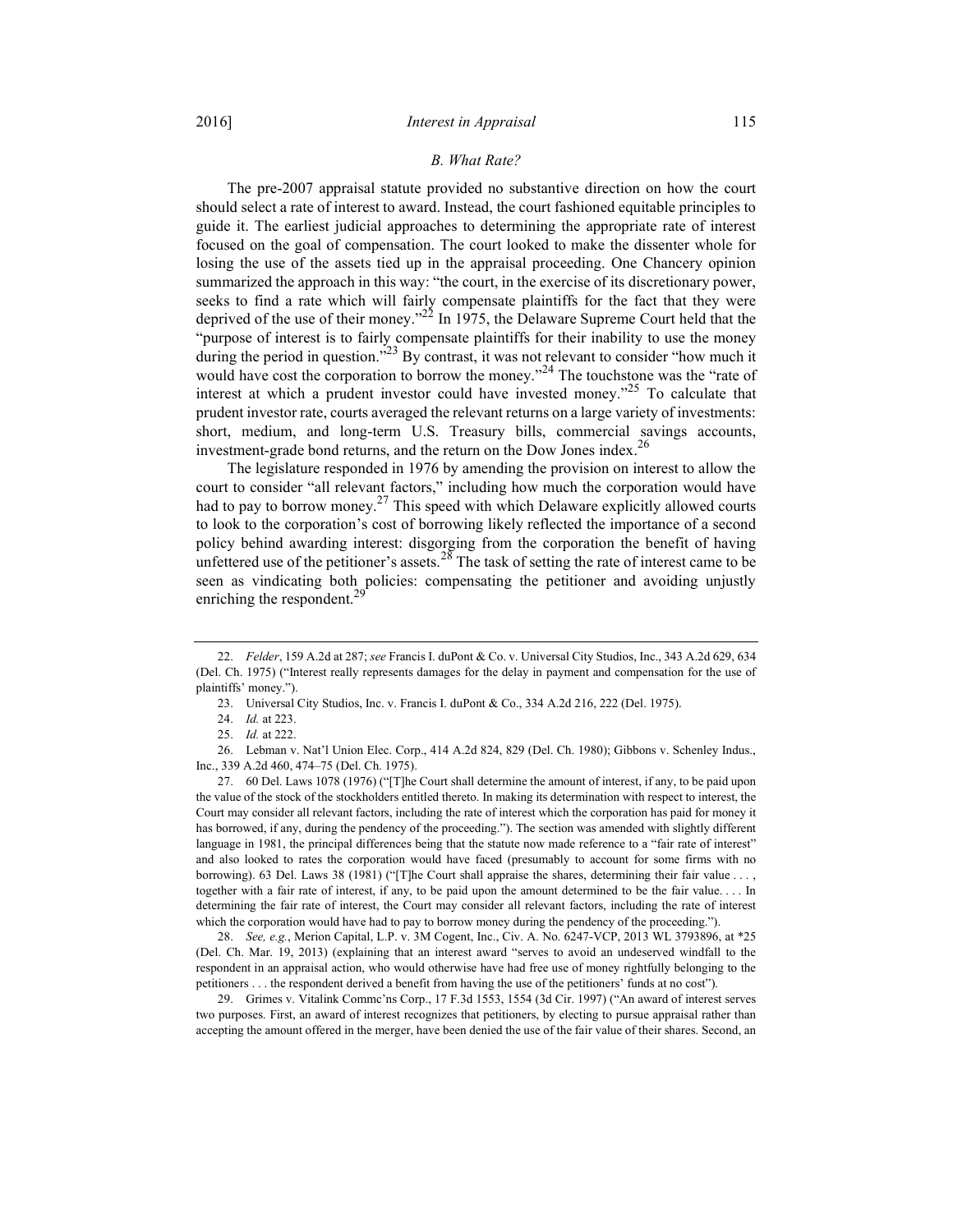The practical import of this second policy goal is that it led courts to rely on a new source of evidence to select a rate. Courts continued to rely on the prudent investor rate, but they also examined the surviving corporation's cost of borrowing.<sup>30</sup> To determine the corporation's cost of borrowing, courts calculated the average interest rates for the corporation's borrowing from the effective date of the merger through the trial. The court looked to both short-term and long-term borrowing. When combining the prudent investor rate and the corporation's borrowing rate to arrive at the final interest rate, the court disclaimed any fixed way of combining them.<sup>31</sup> Sometimes they were weighed equally,<sup>32</sup> and other opinions laid more weight on the prudent investor rate.<sup>33</sup>

Determining the rate is only one aspect of fixing the amount of interest owed to the dissenting stockholder. The next issue is whether the interest is simple or compound and, if compound, what compounding interval to use. The pre-2007 version of the statute allowed courts to award either simple or compound interest.<sup>34</sup> Simple interest delivers a constant set of interest payments from one period to another based on the original principal amount, but no interest is earned on interest from past periods. By contrast, when interest is compounded, the interest payment from one period is added to the principal amount such that in the following period interest accrues on a larger amount. The difference over time can be considerable. Imagine interest of 8% on a principal amount of \$100 over seven years. If the interest award is simple, the value at the end of period will be \$156 (7 years x  $$100 \times 8\%$ ). By contrast, if the interest is compound, the value is  $$171.38$  (\$100 x 1.08<sup>7</sup>), a difference of more than \$15, or nearly 10%.

For many years, the customary award of interest in Delaware was simple interest.<sup>35</sup> The prevailing attitude, unaccompanied by much analysis, was that compound interest was a remedy "not generally favored in the law."<sup>36</sup> The Court, in fact, ultimately concluded that it did not have the discretion under the existing appraisal statute to award compound interest.<sup>37</sup> In 1987, the Delaware legislature expressly conferred that discretion, providing

32. Id. at \*3 ("[B]oth parties sought a prompt resolution of this dispute, but their inability to agree despite good faith bargaining caused the long delay in determining the fair value of Chang's shares. Accordingly, I will give equal values to the prudent investor and cost of borrowing rates.").

 33. Kleinwort Benson, 1995 WL 376911, at \*12 ("Based on the evidence presented, I arrive at a prudent investor rate of 9.0% and a cost of borrowing rate of 10.51%. I do not give these factors equal weight. Under these circumstances, I believe the prudent investor rate is the most important factor . . . . Applying a 2/3 weight to the prudent investor rate and a 1/3 weight to the cost of borrowing rate, I award 9.5% simple interest from the date of the merger.").

 34. Rapid-Am. Corp. v. Harris, 603 A.2d 796, 807 (Del. 1992) (explaining that in its discretion, the Court can award simple or compound interest).

 35. Sporborg v. City Specialty Stores, Inc., 123 A.2d 121, 127 (Del. Ch. 1956) ("I believe simple interest should be allowed here for the full period from the effective date of the merger to the date of payment.").

36. Weinberger v. UOP, Inc., 517 A.2d 653, 657 (Del. Ch. 1986).

 37. Charlip v. Lear Siegler, Inc, Civ. A. No. 5178, 1985 WL 11565, at \*4 (Del. Ch. July 2, 1985) ("A dissenting shareholder's right to appraisal as well as his entitlement to interest on the appraisal award exists solely by virtue of statute. The ability to receive compounded interest, and this court's ability to award compound

award of interest recognizes that the corporation has received a benefit from the use of the fair value of petitioners' shares during the pendency of the proceeding.").

 <sup>30.</sup> Kleinwort Benson Ltd. v. Silgan Corp., Civ. A. No. 11107, 1995 WL 376911, at \*10 (Del. Ch. June 15, 1995) ("In setting the fair rate of interest, the Court primarily considers two factors, the 'prudent investor rate,' and the surviving corporation's cost of borrowing.").

 <sup>31.</sup> Chang's Holdings, S.A. v. Universal Chems. & Coatings, Civ. A. No. 10856, 1994 WL 681091, at \*2 (Del. Ch. Nov. 22, 1994) ("Although no set formula exists, in most circumstances the Court looks primarily to the prudent investor rate, but also considers the corporation's cost of borrowing.").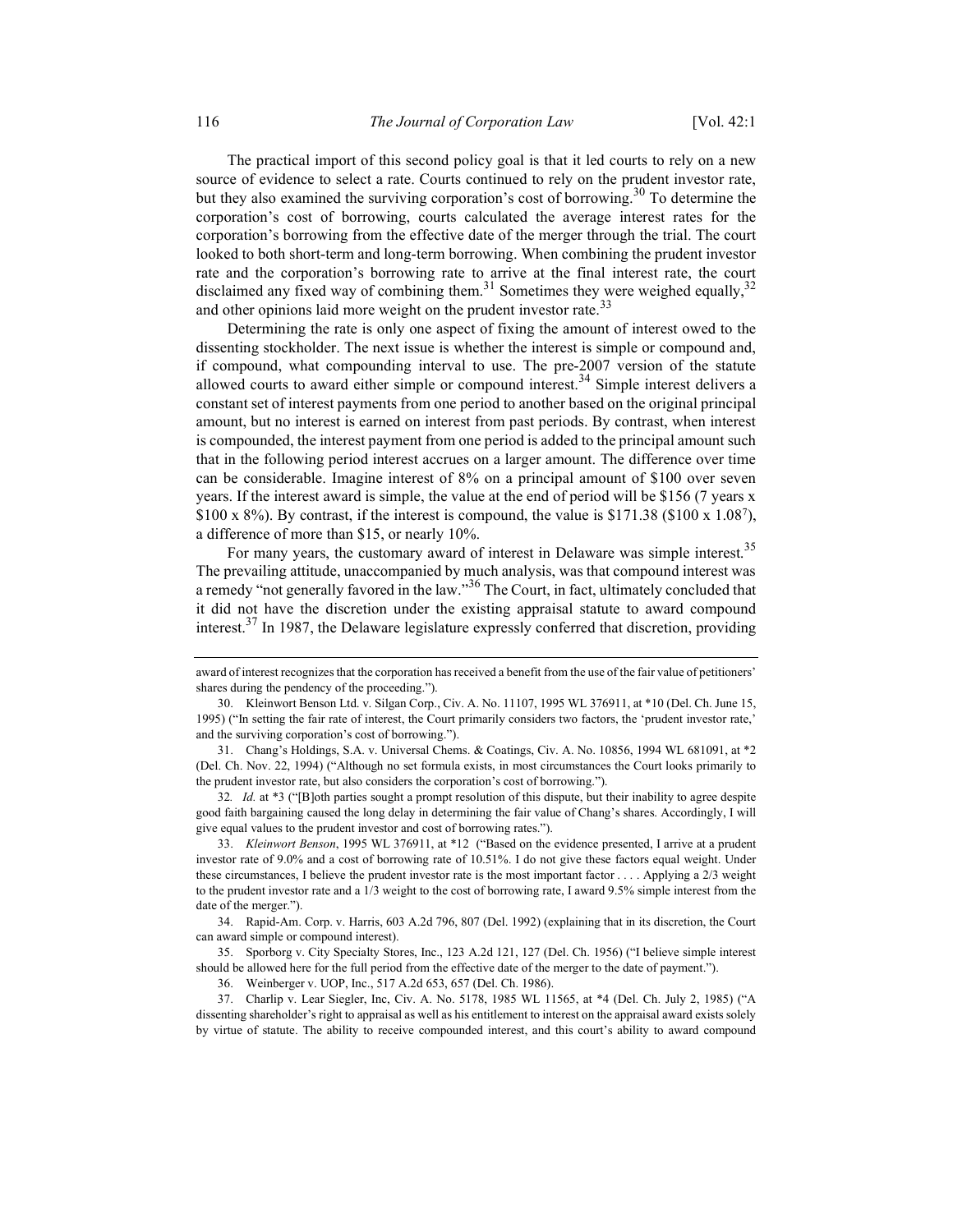that "[i]nterest may be simple or compound, as the Court may direct."<sup>38</sup> Even with the newfound discretion, the Court in 1992 declined "to depart from this Court's standard practice of allowing only simple interest."<sup>39</sup> It was not until 1997 that the Court first awarded compound interest,  $40$  although the absence of any guiding standards for choosing the type of interest caused some frustration.<sup>41</sup> Throughout this period, the practice of awarding simple interest received sustained criticism in academic commentary for failing to accord with rudimentary principles of modern finance.<sup>42</sup> Nevertheless, as recently as 1999 the Delaware Supreme Court expressed "concern" over what it described as "a new pattern, one of awarding compound interest as a matter of course.<sup>43</sup> The Delaware Supreme Court insisted that the Court of Chancery offer "an explanation by the court for its selection of compound interest."<sup>44</sup>

The Court of Chancery had no problem justifying awards of compound interest, which became commonplace after 1999.<sup>45</sup> It observed that "[t]he rule or practice of awarding simple interest, in this day and age, has nothing to commend it—except that it has always been done that way in the past."46 Looking across all financial markets, the Court acknowledged that compound interest was standard practice.<sup>47</sup> To award simple interest,

interest, must also be statutorily based. Such authority is not found in  $\S$  262(h), which merely provides for 'interest' and does not expressly state that such interest may be compounded."); Gibbons v. Schenley, Civ. A. No. 3746, 1975 WL 7477, at \*2 (Del. Ch. July 8, 1975) ("[T]he type of interest to be allowed a claimant in an appraisal proceeding is simple interest and not compound interest.").

 <sup>38. 66</sup> Del. Laws 339 (1987); ONTI, Inc. v. Integra Bank, 751 A.2d 904, 927 (Del. Ch. 1999) ("Before the amendment of section 262(i) in 1987 (which gave this Court discretion to award simple or compound interest), this Court only had authority to award simple interest.").

 <sup>39.</sup> Harris v. Rapid-Am. Corp., Civ. A. No. 6462, 1990 WL 146488, at \*18 (Del. Ch. Oct. 2, 1990), aff'd in part, rev'd in part, 603 A.2d 796 (Del. 1992).

 <sup>40.</sup> Grimes v. Vitalink Commc'ns Corp., Civ. A. No. 12334, 1997 WL 538676, at \*13 (Del. Ch. Aug. 28, 1997) ("[O]nly an award of compound interest may truly serve to compensate the petitioners for the loss of the use of their funds and to prevent the corporation from retaining unjust benefits from the use of petitioners' funds.").

 <sup>41.</sup> Id. ("To my knowledge, this Court has yet to formulate a list of factors to consider when determining whether an award of interest should be simple or compound. To be frank, I am not sure what factors might appear on such a list."); In re Grimes v. Vitalink Commcn's Corp., Civ. A. No. 12334, 1997 WL 589036 (Del. Ch. Sept. 17, 1997), aff'd, Grimes v. Vitalink Commcn's Corp., 708 A.2d 630 (Del. 1998).

 <sup>42.</sup> Barry M. Wertheimer, The Shareholders' Appraisal Remedy and How Courts Determine Fair Value, 47 DUKE L.J. 613, 713 n.517 (1998) ("The award of simple interest penalizes dissenting shareholders and does not accord with economic realities."); Robert B. Thompson, Exit, Liquidity, and Majority Rule: Appraisal's Role in Corporate Law, 84 GEO. L.J. 1, 42 (1995) ("Delaware still adheres to a standard practice of paying simple rather than compound interest, which can significantly reduce the minority shareholder's recovery."); David S. Reid, Note, Dissenters' Rights: An Analysis Exposing the Judicial Myth of Awarding Only Simple Interest, 36 ARIZ. L. REV. 515, 515 (1994) ("[T]o fully compensate a shareholder for loss of use of money, it is essential, rather than discretionary, that courts begin to apply a more enlightened approach adequately accounting for the economic reality of the investment world . . . . [S]uch an approach necessarily involves awarding compound interest through application of future value concepts.").

 <sup>43.</sup> Gonsalves v. Straight Arrow Publishers, Inc., 725 A.2d 442, 444 (Del. 1999).

 <sup>44.</sup> Id.

 <sup>45.</sup> E.g., Le Beau v. M.G. Bancorporation, Inc., Civ. A. No. 13414, 1998 WL 44993, at \*12–13 (Del. Ch. Jan. 29, 1998) (holding that an award of compound interest is appropriate because "in today's financial markets a prudent investor expects to receive a compound rate of interest on his investment").

 <sup>46.</sup> ONTI, Inc. v. Integra Bank, 751 A.2d 904, 927 (Del. Ch. 1999).

 <sup>47.</sup> Union Ill. 1995 Inv. Ltd. P'ship. v. Union Fin. Grp., Ltd., 847 A.2d 340, 364 (Del. Ch. 2003) (noting that "the financial market standard is now based on compound, not simple, interest").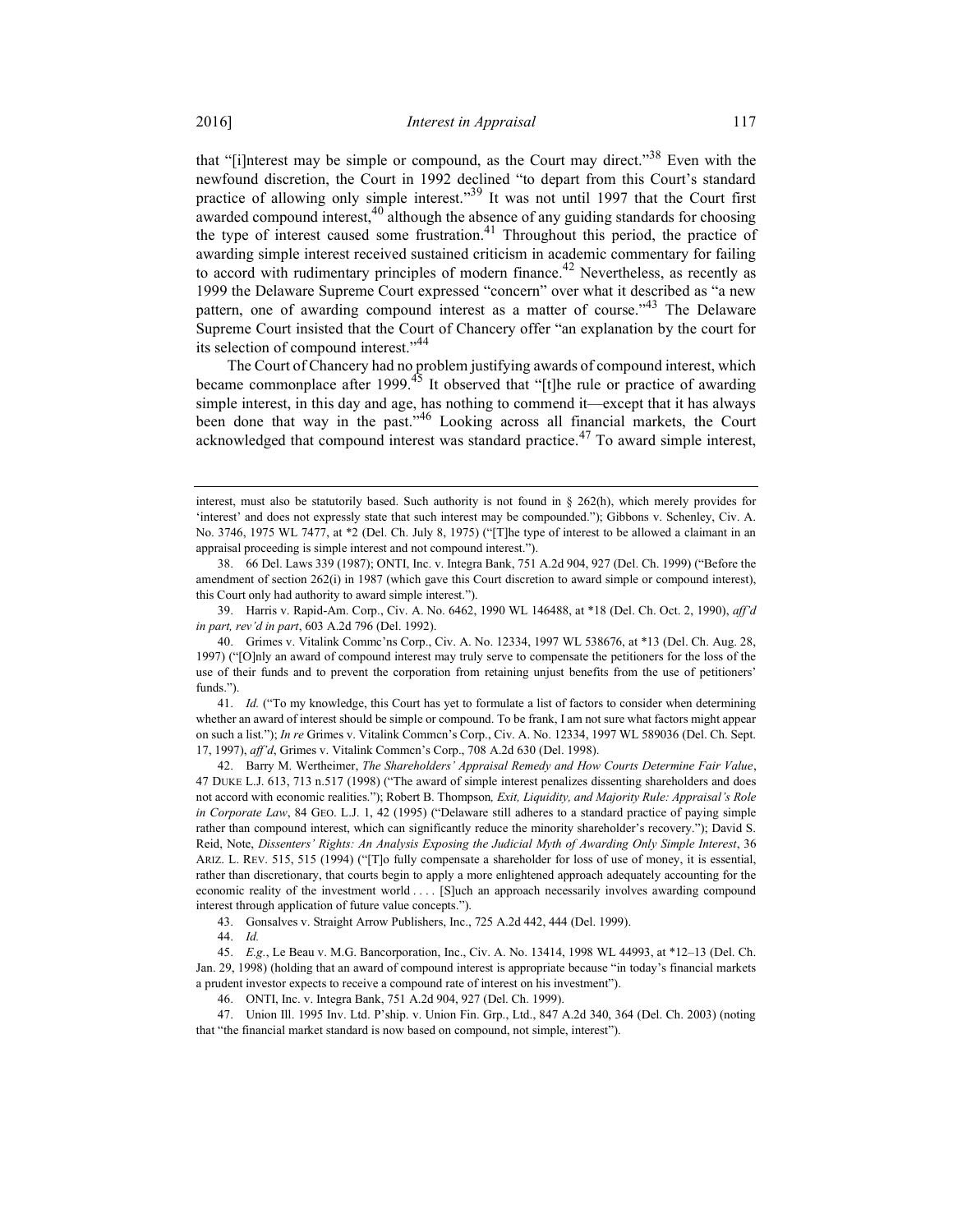the Court reasoned, would fail to compensate the dissenter fully for the extent of the lost resource, while compound interest delivered complete relief.<sup>48</sup>

#### C. The 2007 Amendment to Simplify Interest in Appraisal

By the early 2000s, dissenting stockholders could expect an award of interest that would compound. The statute, however, vested the Court with wide discretion while supplying no guidance as to what interest rate to award or how to weigh competing alternatives.<sup>49</sup> As a result, litigating the interest rate became a significant part of trial as relevant issues multiplied: the return a prudent investor could expect, the corporation's cost of borrowing, and the appropriate compounding frequency. Litigants poured resources into disputing these issues, to the frustration of the Court of Chancery.<sup>50</sup> As Chancellor Chandler noted, "many pints of toner fluid (and typewriter ribbon ink before that) have been spilled as a result of attorneys arguing over the appropriate interest rate to be applied and judges analyzing the arguments and determining that rate."51 Similarly, then-Vice Chancellor Strine called it "wasteful and dispiriting" to hold "an expensive debate (in terms of the use of judicial time and the payment of attorneys' and experts' fees) over the rate and frequency of pre- and post-judgment interest."<sup>52</sup>

As with other issues in an appraisal proceeding, the burden of proof on the "fair rate of interest" is formally on *both* parties.<sup>53</sup> Prior to 2007, when both parties failed to convince the court of their positions, the Court of Chancery sometimes relied on the legal rate on judgments in Delaware,  $54$  which mandates a rate equal to the prevailing federal funds rate plus  $5\%$ <sup>55</sup> In appraisal proceedings, this rate came to become something of a default rate where each party had failed to carry its burden. $56$ 

 50. Wertheimer, supra note 42, at 709 ("Because the dissenting shareholder is entitled to payment as of the transaction date, and often does not receive full payment until much later, appraisal litigation often involves a skirmish over the amount of interest the corporation must pay the shareholder as a result of this delayed payment. In many cases, the litigants and courts have expended considerable energy resolving the interest rate that should be applied in this context.").

51. ONTI, 751 A.2d at 926 n.85.

 52. Open MRI Radiology Assoc., P.A. v. Kessler, 898 A.2d 290, 343 (Del. Ch. 2006); Finkelstein v. Liberty Dig., Inc., Civ. A. No. 19598, 2005 WL 1074364, at \*26 (Del. Ch. Apr. 25, 2005) ("My last task is a familiar, but inefficient one: the calculation of prejudgment interest. The continued devotion of expert, attorney, and judicial time to this endeavor is of dubious social value."); Andaloro v. PFPC Worldwide, Inc., Civ. A. No. 20336, 2005 WL 2045640, at \*21 (Del. Ch. Aug. 19, 2005) ("[P]arties on both sides of cases of this kind ordinarily have little economic incentive to rationally address the complexities raised by the current statutory [interest] regime . . . .").

 53. Gholl v. Emachines, Inc., Civ. A. No. 19444-NC, 2004 WL 2847865, at \*18 (Del. Ch. Nov. 24, 2004), aff'd, 875 A.2d 632 (Del. 2005) ("[I]t is well established that '[e]ach party bears the burden of proving an appropriate rate under the circumstances.'").

 54. Neal v. Ala. By-Prods. Corp., Civ. A. No. 8282, 1990 WL 109243, at \*21 (Del. Ch. Aug. 1, 1990), aff'd, 588 A.2d 255 (Del. 1991) ("A more realistic and fair rate of interest, in my judgment, is the legal rate of interest in August 1985.").

55. DEL. CODE ANN. tit. 6, § 2301 (2012).

56. Gholl, 2004 WL 2847865 at \*18 ("If each party fails to fulfill its burden of proof, the court may look

 <sup>48.</sup> Gonsalves, 2002 WL 31057465, at \*10 (noting that "a shareholder generally would not be fairly compensated for the loss of use of the fair value of her shares during the pendency of the appraisal process with an award of simple interest" and that "compound interest would generally be necessary to satisfy the purposes of that award").

 <sup>49.</sup> Pinson v. Campbell-Taggart, Inc., Civ. A. No. 7499, 1989 WL 17438, at \*21 (Del. Ch. Feb. 28, 1989) (noting that statute did not "provid[e] explicit guidance as to the precise method by which interest is to be determined after taking 'all relevant factors' into account").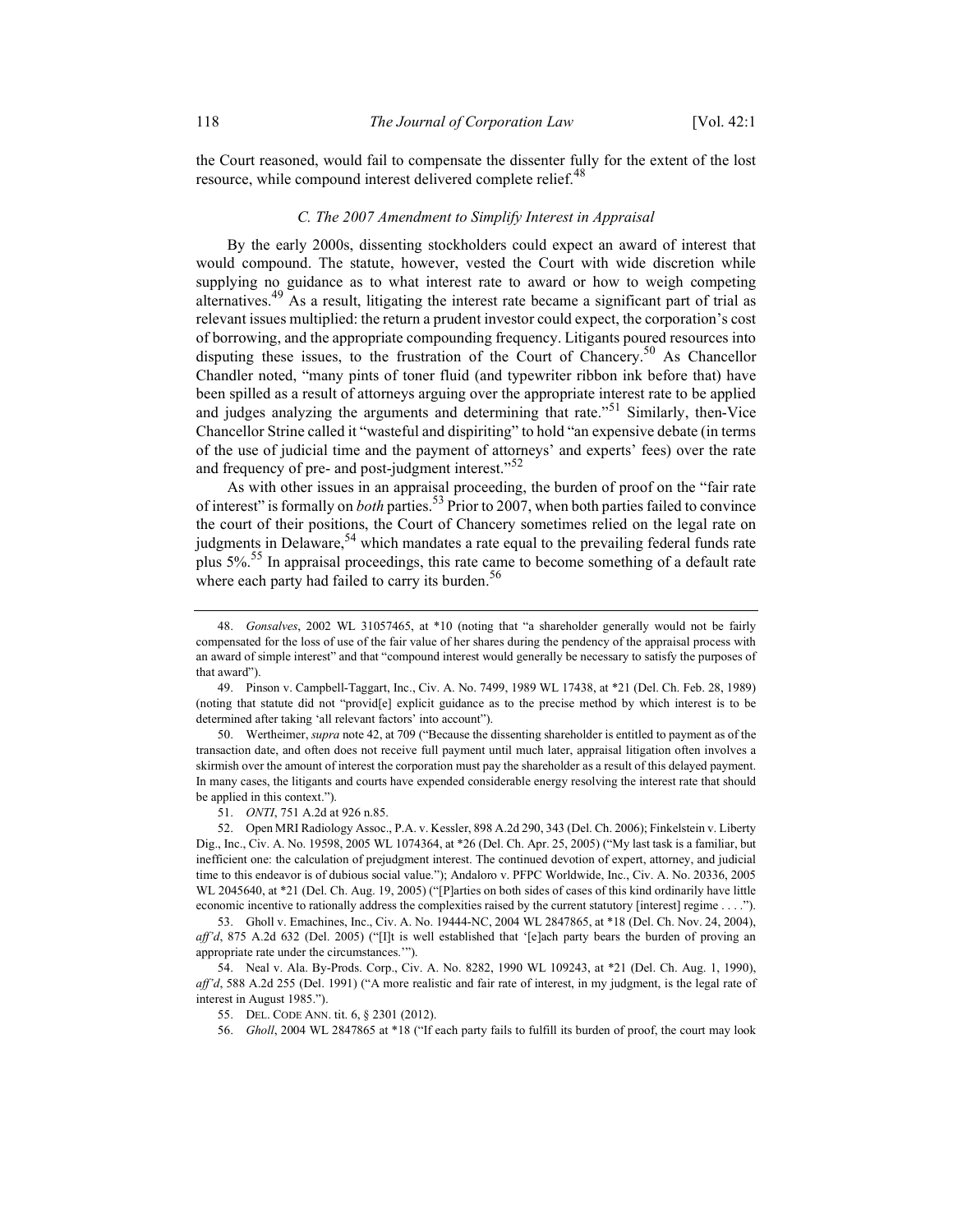Frustrated at the resources expended on determining the "fair rate" of interest, members of the Court of Chancery indicated that a sensible solution would be to fix the rate by statute.<sup>57</sup> In 1999, Chancellor Chandler noted that a statutory interest rate had "strong intuitive appeal."<sup>58</sup> In 2005, then-Vice Chancellor Strine observed that "the crafting of a specific legislative interest formula, which also addresses the frequency of compounding, for use in appraisal proceedings is both feasible and desirable for all affected constituencies."59 An interest rate set by legislation similarly had received endorsement in academic commentary as a desirable solution. $60$  Law professor Barry Wertheimer proposed that the rate chosen should be able to respond to market conditions, rather than being fixed at a level that might become outdated. He suggested that "[a]n interest rate tied to the prime rate would be a workable solution."<sup>61</sup>

In 2007, Delaware amended the appraisal statute in ways that built on the accumulated experience with individually-litigated disputes over the interest rate in appraisal claims.<sup>62</sup> The new amendment did precisely what judicial and academic commentary had proposed: the amendment established that petitioners are presumptively entitled to receive interest at a variable rate, and it borrowed the formula from the default legal rate of interest, equal to the federal funds rate plus 5%, compounded quarterly.<sup>63</sup> The statute, still in effect, also gives the chancellor overseeing the proceeding discretion to depart from either the rate or from the quarterly compounding. Exercising such discretion would be appropriate, according to Chancellor Chandler, "where it is necessary to avoid an inequitable result, such as where there has been improper delay or a bad faith assertion of valuation claims."<sup>64</sup>

Delaware's legislative process leaves little trace of its reasoning in general<sup>65</sup> and the scant legislative history on this 2007 amendment reveals almost nothing.<sup>66</sup> Nonetheless,

 65. For an overview of the process of amending the Delaware General Corporation Law, see generally Lawrence Hamermesh, The Policy Foundations of Delaware Corporate Law, 106 COLUM. L. REV. 1749 (2006).

 66. The only official legislative history is the synopsis included in the original house bill, which does little more than restate the text of the amendment. H. Bill 160, 144th General Assemb., Synopsis to House Bill 160 (Del. May 8, 2007), http://legis.delaware.gov/lis/lis144.nsf/vwLegislation/HB+160?Opendocument ("These Sections amend the approach to awarding interest in appraisal proceedings, principally by establishing a

to the legal rate of interest for guidance, but where the record is sufficiently developed, the legal interest rate generally is irrelevant."); Chang's Holdings, S.A. v. Universal Chems. & Coatings, Inc., Civ. A. No. 10856, 1994 WL 681091, at  $*6$  (Del. Ch., 1994) ("The legal interest rate serves as a useful default rate when the parties have inadequately developed the record on the issue."); Gonsalves v. Straight Arrow Publishers, Inc., Civ. A. No. 8474, 2002 WL 31057465, at \*10 (Del. Ch. Sept. 10, 2002) ("In this case, the Court is not faced with an inadequately developed record warranting an award of interest at the legal rate as a fall back, or default, position.").

 <sup>57.</sup> E.g., Open MRI Radiology Assoc., PA v. Kessler, 898 A.2d 290, 343 (Del. Ch. 2006) (lamenting that "until there is a statutory solution" it was necessary to waste resources setting interest rates); Finkelstein v. Liberty Dig., Inc., Civ. A. No. 19598, 2005 WL 1074364, at \*26 (Del. Ch. Apr. 25, 2005) ("A simple statutory change setting the rate in equity to the legal rate, compounded monthly would seem a preferable approach.").

 <sup>58.</sup> ONTI, Inc. v. Integra Bank, 751 A.2d 904, 926 n.85 (Del. Ch. 1999).

 <sup>59.</sup> Andaloro v. PFPC Worldwide, Inc., Civ. A. No. 20289, 2005 WL 2045640, at \*21 (Del. Ch. Aug. 19, 2005).

 <sup>60.</sup> Wertheimer, supra note 42, at 710 n.517 ("Rather than permitting ad hoc case-by-case determination, appraisal statutes should call for the payment of compound interest at a prescribed rate."); id. at 709–10 ("A statutorily defined rate of interest would simplify matters and eliminate this counterproductive expenditure of resources.").

 <sup>61.</sup> Id.

 <sup>62. 76</sup> Del. Laws. 203 (2007).

 <sup>63.</sup> DEL. CODE ANN. tit. 8, § 262(h) (2016).

 <sup>64.</sup> In re Appraisal of Metromedia Int'l Grp., Inc., 971 A.2d 893, 907 (Del. Ch. 2009).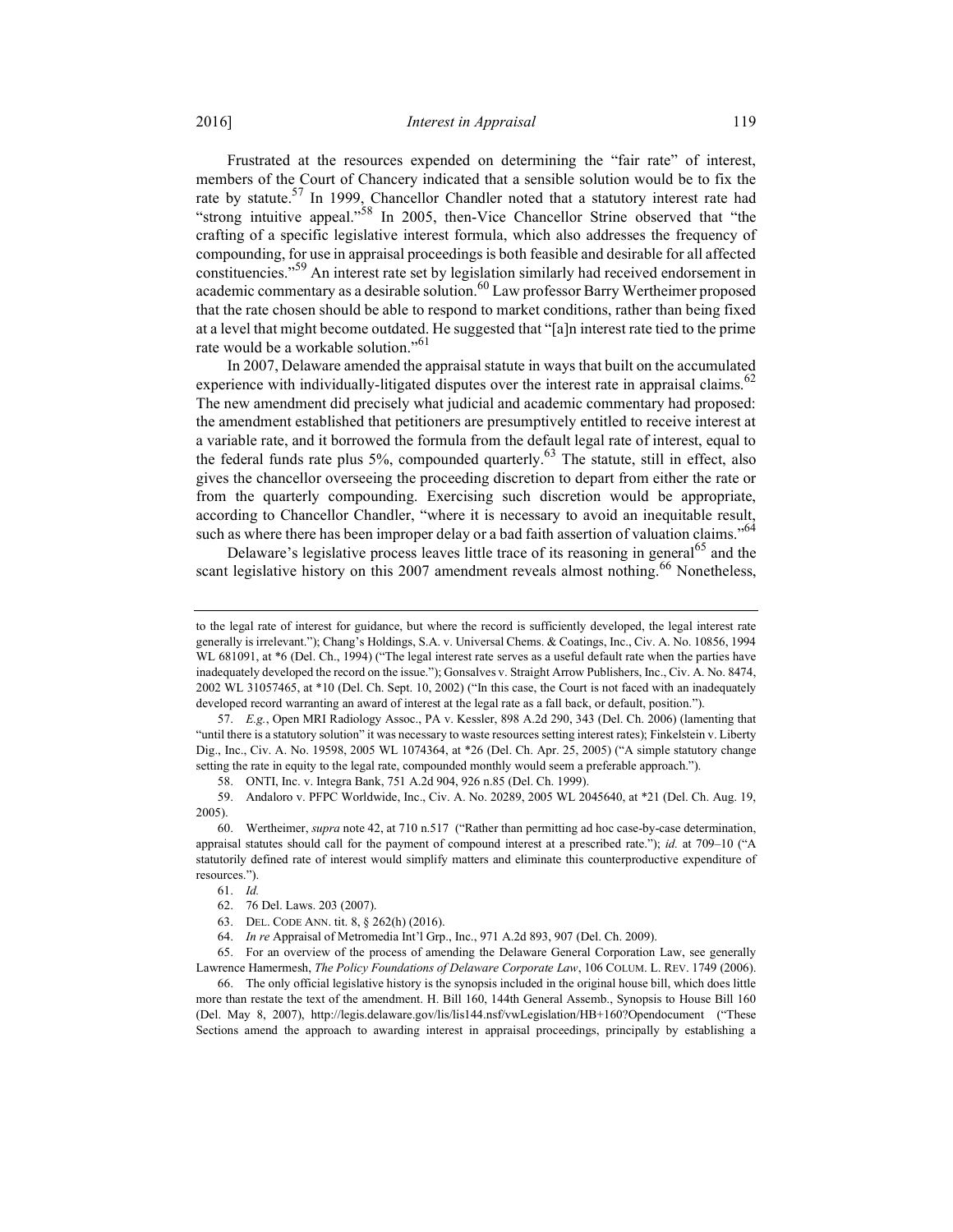the 2007 amendment to the appraisal statute reflected a number of important policy design choices. A major source of insight into the change comes from contemporaneous commentary, especially from law firms with significant advisory or litigation practices involving Delaware firms, which turn out short memoranda on changes to the Delaware General Corporation Law (DGCL). These sources shed light on two important features of the 2007 amendment. First, a default rate of interest made sense because it conserved on the costs of litigation, as the judicial dicta had suggested. According to a leading Delaware firm, the aspiration of the amendment was that "establishing a presumptive approach to awards of interest may deter unproductive litigation on the interest issue and the accompanying counterproductive expenditure of resources."<sup>67</sup>

A second central policy choice in the amendment was that the default rate should be equal to the legal rate of interest that Delaware law employs in other circumstances. Between 1997, when the court first awarded compound interest, and 2007, when the statute was amended, the court awarded interest in 24 cases, and in 6 of them—or 25% of them the court awarded interest at the legal rate. As observers noted at the time, the legal rate in Delaware—federal funds rate plus 5%—"reflect[ed] what had become, as a practical matter, the default rate in the Court of Chancery."<sup>68</sup> An esteemed professor of corporate law and a member of the Council noted at the time that the legal rate "has frequently been the basis for awards of interest in recent appraisal cases." $69^{\circ}$  With the 2007 amendment, Delaware adopted the same approach as the Model Business Corporation Act (Model Act), which uses the prevailing legal rate as the applicable interest rate for dissenting stockholders.<sup>70</sup> The official commentary to the Model Act echoes Delaware's reasoning: adopting the legal rate "eliminates a possible issue of contention and should facilitate voluntary settlements."<sup>71</sup>

The 2007 Delaware amendment in fact did not change much in practice beyond removing a contentious issue at trial. An examination of court interest awards shows that

presumption that interest is to be awarded for the period from the effective date of the merger until the date of payment of judgment, compounded quarterly and accruing at the rate of 5% over the Federal Reserve discount rate, giving effect to any variation in that rate during that period. The Court of Chancery may depart from this presumptive approach for good cause, in order, for example, to avoid an inequitable result such as rewarding, or insufficiently compensating for, improper delay of the proceeding or unreasonable or bad faith assertion of valuation claims.").

 <sup>67.</sup> Michael B. Tumas et al., The 2007 amendments to the Delaware General Corporation Law, LEXOLOGY (July 16, 2007), http://www.lexology.com/library/detail.aspx?g=de05bed4-c1f0-488e-9db5-d619bd12ec92; see Lawrence Hamermesh, Proposed Amendments to the Delaware General Corporation Law, HARV. L. SCH. CORP. GOVERNANCE BLOG (May 9, 2007), https://corpgov.law.harvard.edu/2007/05/09/proposed-amendments-to-thedelaware-general-corporation-law/ ("By making [the Delaware legal rate] the presumptive approach to awards of interest in such cases . . . it is hoped that unproductive litigation efforts on the interest issue can be avoided."); Monique Ho, Practice Notes: 2007 Amendments to Delaware General Corporation Law, MCDERMOTT WILL & EMORY (Oct. 2007), https://www.mwe.com/en/thought-leadership/publications/2007/10/inside-ma--october-2007 (noting that adoption of the 2007 amendment would "eliminate needless litigation concerning the rate of interest in these cases").

 <sup>68.</sup> Ho, supra note 67.

 <sup>69.</sup> Hamermesh, supra note 67.

 <sup>70.</sup> MODEL BUS. CORP. ACT § 13.01(5) (COMM. ON CORP. LAWS OF THE SEC. OF BUS. LAW 2002) ("'Interest' means interest from the effective date of the corporate action until the date of payment, at the rate of interest on judgments in this state on the effective date of the corporate action.").

 <sup>71.</sup> MODEL BUS. CORP. ACT, Official Text with Official Comments and Statutory Cross-References Revised Through December 2010, 13-9 (COMM. ON CORP. LAWS OF THE SEC. OF BUS. LAW 2010).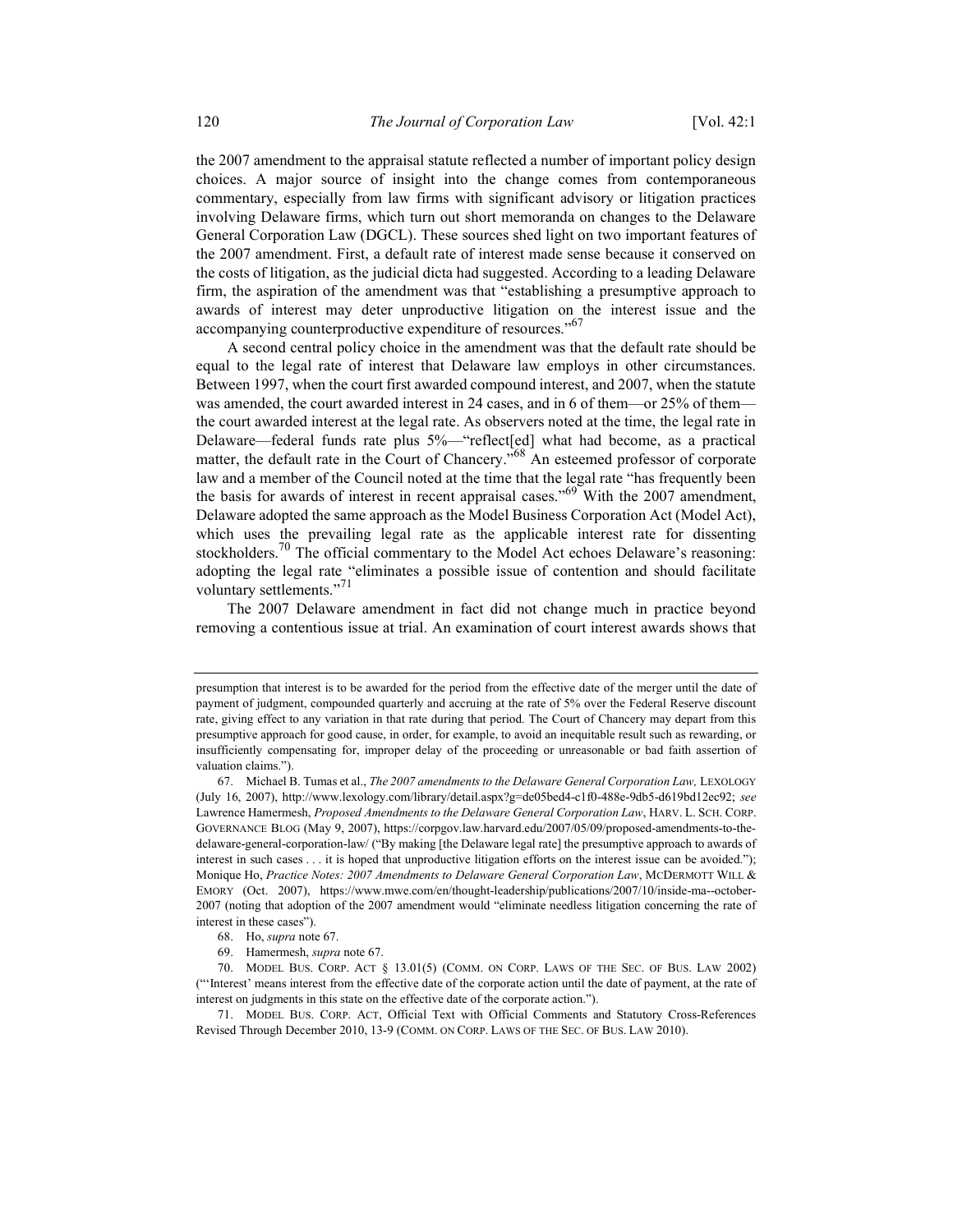interest awards had already been tracking the legal rate since approximately 1990. We collected what we believe are all 35 cases awarding interest between 1985 and 2007. For each case, we collected the type of interest awarded: 12 awarded simple interest and 23 compound. For cases awarding compound interest, we calculated the compounding interval: 14 monthly, seven quarterly, one semiannually, and one annually. For each case, we computed the effective interest rate assuming quarterly compounding, and then we combined these rates over time. From 1981, the earliest period covered by an interest award in our data, we averaged the interest awards covering each month. So if three opinions awarded interest for the period covering March 1987 of 3%, 8%, and 10%, the average rate awarded during that month would be 7%. Figure 1 below shows (in black) the average rate for each month from 1981 through 2007 and also shows (in gray) the prevailing rate under the legal rate (5% plus the federal funds rate).



## Figure 1 Average Court of Chancery Interest Award, By Month (light gray line shows 5% above federal funds rate)

Figure 1 reveals that, prior to 1990 the interest rate awarded in appraisal was often substantially below the legal rate. From approximately 1990 to 2004, however, the average interest rate awarded by the Court of Chancery largely tracked the legal rate. Indeed, the rate awarded by the Court was frequently *higher* than the legal rate.<sup>72</sup> The results between 2004 and 2007, where rates awarded again dipped below the legal rate, are not necessarily reflective of Court practice because the only appraisal cases during that period resolved the

 <sup>72.</sup> Recall, too, that during this period the court was still frequently awarding simple interest.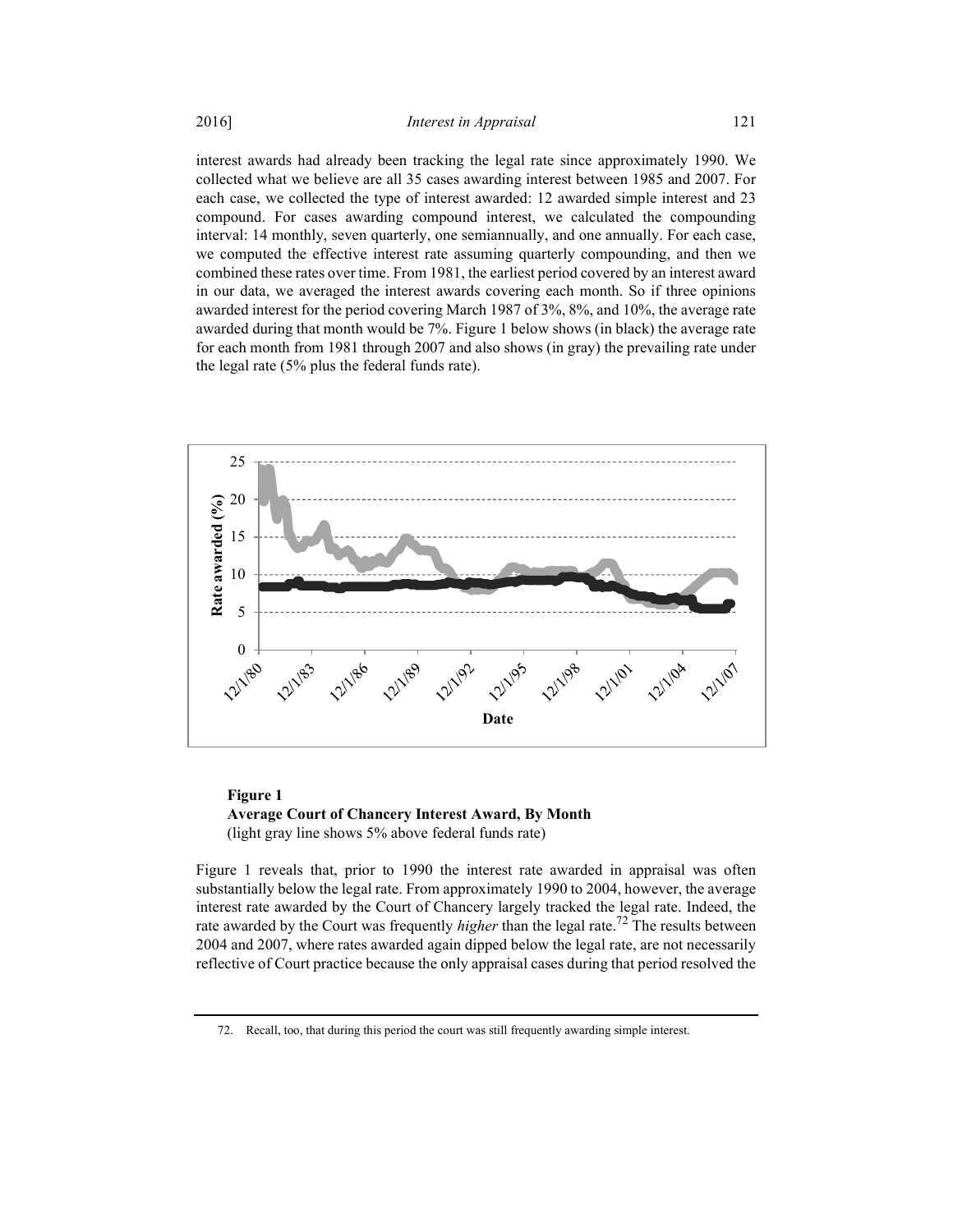interest rate question by stipulation, not judicial resolution.<sup>73</sup> Thus, since 1990, the Court's resolution of interest rate disputes was similar to the rate that would have been awarded under the 2007 amendment. In this sense, the 2007 amendment only codified alreadyprevailing practices. The 2007 amendment attracted little note at the time outside of the law firm commentary, although Chancellor Chandler observed that the amendment "mercifully simplified" the question of interest in appraisal cases.<sup>74</sup>

## D. The 2016 Amendment

For four years following the passage of the 2007 amendment, little changed in the world of Delaware appraisal. Beginning in 2011, however, appraisal activity—which historically had been trivially small—began to increase: more petitions, greater amounts of dissenting stock, and more sophisticated dissenters. The rise in appraisal activity was considerable relative to the prior dormancy of the remedy, but the rise was dwarfed by the increasing deluge of fiduciary class actions. Merger class actions in recent years have outnumbered appraisal petitions by a factor of  $20^{75}$ , though increasing scrutiny from the Court of Chancery may stem the future volume of merger class actions.<sup>76</sup> We have shown in other work that dissenting stockholders have disproportionately targeted transactions with low merger prices and with insider transactions.<sup>77</sup> In other words, just as one would hope, dissenting stockholders have thus far focused their attention on deals bearing markers of managerial or controlling stockholder opportunism.<sup>78</sup>

In the wake of the increase in appraisal activity, a worry developed in some quarters that appraisal petitioners might be improperly motivated by a desire to capture the statutory interest rate.<sup>79</sup> The background rate conditions supply crucial context: the Federal

74. In re Appraisal of Metromedia Int'l Grp., Inc., 971 A.2d 893, 907 (Del. Ch. 2009).

 79. LOWENSTEIN SANDLER, SECTION 262 APPRAISAL AMENDMENTS 5 (2015) ("Some commentators and practitioners became concerned that the statutory interest rate, which for the last several years has provided an attractive rate relative to money market and government yields, encouraged interest rate arbitrage by appraisal claimants."); Tr. of Scheduling Teleconference at 18, In re ISN Software Corp. Appraisal Litig., No. Civ. A. 8388-VCG, 2014 WL 1394362 (Del. Ch. Sept. 26, 2013) (expressing worry over whether "the interest rate that the Legislature has set encourages these types of appraisal cases and would also encourage or incentivize a slow walk toward the finish line"); see Abigail Pickering Bomba et al., PROPOSED APPRAISAL STATUTE AMENDMENTS WOULD PERMIT COMPANIES TO REDUCE THEIR INTEREST COST—LIKELY TO DISCOURAGE "WEAKER" APPRAISAL CLAIMS AND MAKE SETTLEMENT OF "STRONGER" CLAIMS HARDER, M&A BRIEFING (Friend Frank, New York, N.Y.), Mar. 23, 2015, at 2, http://www.friedfrank.com/siteFiles/Publications/FINAL%20-%203-23-2015%20-

 <sup>73.</sup> Highfields Cap., Ltd. v. AXA Fin., Inc., 939 A.2d 34, 42 (Del. Ch. 2007), judgment entered, (Del. Ch. Aug. 31, 2007), ("[T]he parties stipulated to, and the court entered, an order setting the pre-judgment interest rate in this action at 6.2%, compounded semi-annually, running from July 8, 2004."); Crescent/Mach I P'ship, L.P. v. Turner, No. Civ. A. 17455-VCN, 2007 WL 1342263, at \*15 (Del. Ch. May 2, 2007) ("The parties have stipulated to a pre-judgment interest rate of 4.8%.").

 <sup>75.</sup> Korsmo & Myers, Reforming Modern Appraisal, supra note 1, at 15.

 <sup>76.</sup> See In re Trulia, Inc. S'holder Litig., 129 A.3d 884, 897 (Del. Ch. 2016) (noting the court's increasing scrutiny of class action settlements).

 <sup>77.</sup> See, e.g., Korsmo & Myers, Structure of Stockholder Litigation, supra note 1, at 871 (stating that merger litigation disproportionately targets larger deals and deeper pockets); Korsmo & Myers, Appraisal Arbitrage, supra note 1, at 1589 (claiming that large merger transactions are expected to be disproportionately targeted for appraisal petitions).

 <sup>78.</sup> This pattern of litigation stands in stark contrast to merger class actions, which appear to target large deals and deep pockets rather than problematic transactions. See generally Korsmo & Myers, Structure of Stockholder Litigation, supra note 1 (demonstrating that the stockholder's appraisal remedy is in the middle of a renaissance in public company mergers).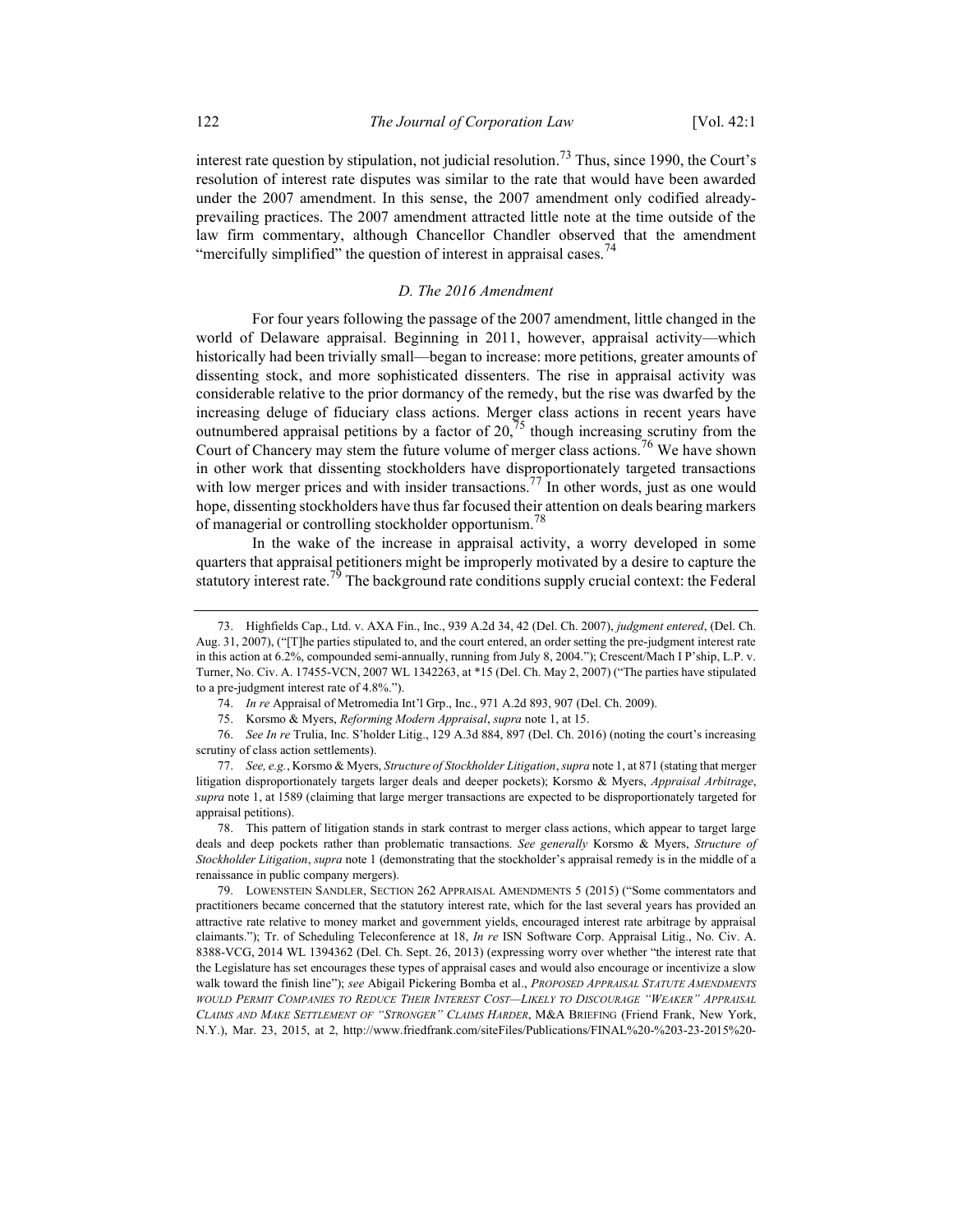Reserve has held interest rates at historic lows since late 2008, and 5.75% is a more attractive rate of return than 0.75%. On this account, appraisal petitioners acquire stock, dissent, and prosecute appraisal petitions in order to capture the interest owed to dissenting stockholders, rather than because of the merits of the underlying claim.<sup>80</sup>

An aggressive version of this claim—that appraisal petitioners are chiefly motivated by the statutory interest rate—does not withstand scrutiny, as we have shown before.<sup>81</sup> A threshold problem with the claim is that increase in appraisal activity does not line up in time with whatever interest rate conditions critics believe have incited that increase. Before the 2007 amendment, Delaware had been awarding interest on claims at least as generous as the legal rate for years before the 2007 amendment, as Figure 1 above shows. Even the arrival of historically low interest rates in 2008 does little explanatory work because the increase in appraisal filings did not occur until 2011, and dissenting equity value did not rise significantly until 2013. The timing of the rise in appraisal activity gives no indication that the statutory interest rate has anything to do with it.

More fundamentally, it is improbable that a sophisticated investor would assume the expense associated with prosecuting an appraisal claim, the respondent's credit risk, the uncertain duration of the proceeding, and the investment risk associated with the outcome of the case in an effort to capture the legal rate of interest. As Stephen Davidoff Solomon observed, "at the end of the day, a 5.75% return is not going to cut it for a hedge fund, even in a zero-interest rate environment."<sup>82</sup> As we elaborate further below, comparing an investment in an appraisal proceeding to an investment in a low-interest security like a Treasury bill is not even comparing apples to oranges—it is comparing apples to orangutans.

This is not to say that litigating parties will never engage in opportunistic behavior regarding the statutory interest rate. Two recent appraisal proceedings illustrate how the specter of interest rate opportunism can arise in ongoing litigation. In the summer of 2013, ISN Software (ISN) found itself in a dispute over the trial schedule in an appraisal claim brought by former stockholders.<sup>83</sup> ISN moved for entry of a scheduling order that would have had trial occur 14 months after the transaction closed.<sup>84</sup> The petitioners had indicated a desire for a slightly longer litigation schedule of 15–18 months. ISN indicated that it sought such a hard-charging trial date in part because of its concern over the statutory interest rate.<sup>85</sup> Vice Chancellor Glasscock ultimately entered the longer trial schedule

<sup>%20</sup>Proposed%20Appraisal%20Statute%20Amendments.pdf ("There has been a concern that a significant portion of appraisal petitions are motivated primarily or even exclusively by the interest factor itself (so-called 'interest arbitrage').").

<sup>80.</sup> See Part III, *infra*, describing criticisms.

 <sup>81.</sup> See Korsmo & Myers, Appraisal Arbitrage, supra note 1, at 1554 (claiming that the surge in appraisal litigation implicates a host of important public policy questions).

 <sup>82.</sup> Steven Davidoff Solomon, Delaware Courts Pause on the Deal Price Do-Over, N.Y. TIMES:DEALBOOK (Feb. 19, 2015), http://www.nytimes.com/2015/02/20/business/dealbook/delaware-courtspause-on-the-deal-price-do-over.html? r=0.

 <sup>83.</sup> See In re ISN Software Corp. Appraisal Litig., Civ. A. No. 8838-VCG, Public Version of Resp't ISN Software Corp.'s Mot. for Entry of Scheduling Order (Del. Ch. Sept. 16, 2013).

 <sup>84.</sup> Id.

<sup>85.</sup> Tr. of Scheduling Teleconference at 4, In re ISN Software Corp. Appraisal Litig., No. C.A. 8388-VCG (Sept. 26, 2013) (arguing that court should be willing to entertain company's trial schedule, "particularly given the type of case we're dealing with, an appraisal action, and the current interest rate environment").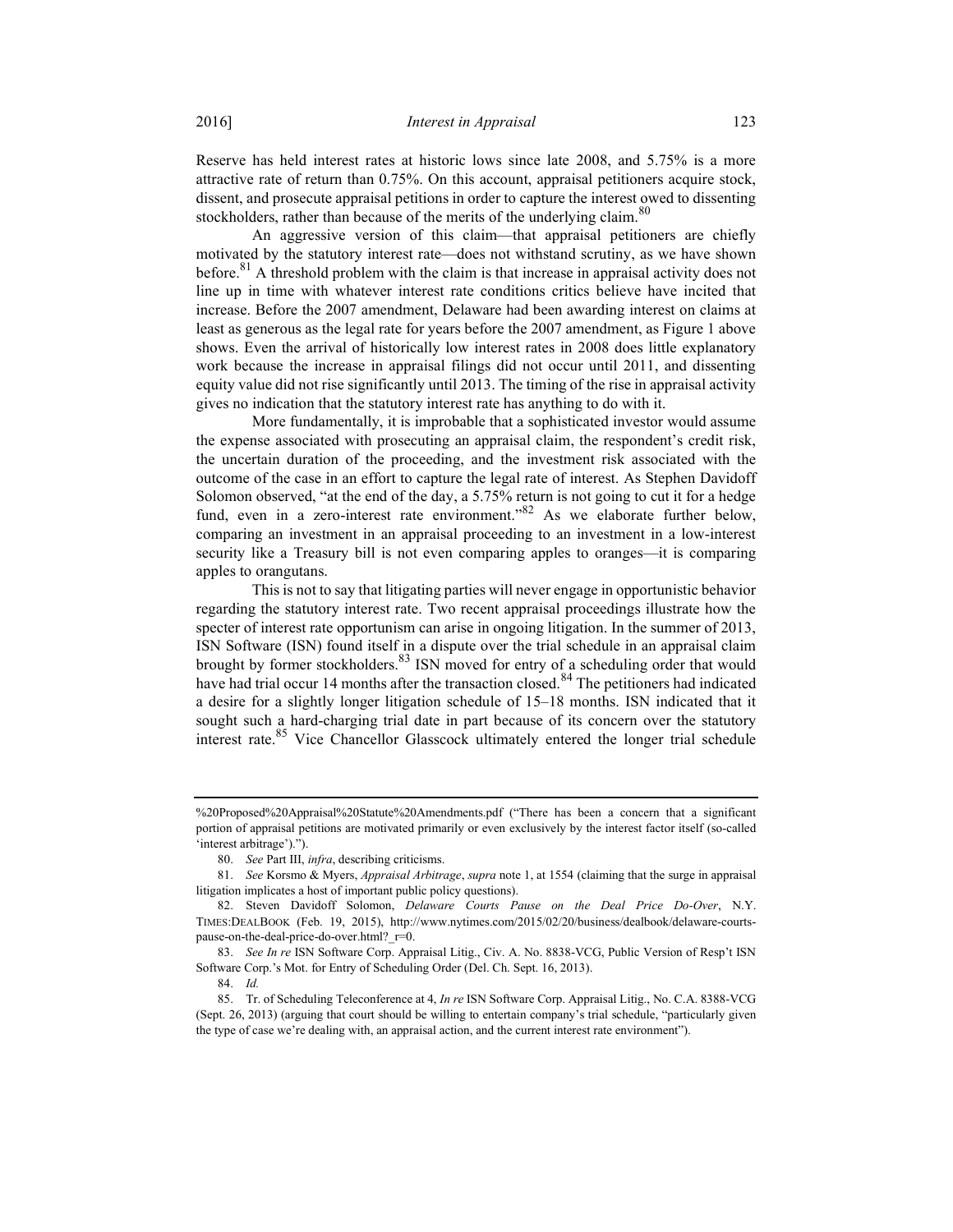advocated by the dissenting stockholders,  $86$  but he also expressed apprehension about whether "the interest rate that the Legislature has set encourages these types of appraisal cases and would also encourage or incentivize a slow walk toward the finish line."<sup>87</sup> Vice Chancellor Glasscock soon thereafter expanded on these sentiments in Huff Fund v.  $C K x$ ,  $88$ where the surviving company CKx sought an order forcing the dissenting stockholder to accept a cash payment in partial satisfaction of the ultimate judgment that would stop the running of interest.<sup>89</sup> Vice Chancellor Glasscock denied the motion,<sup>90</sup> concluding that the relief sought was "incompatible with the statute,"<sup>91</sup> but at the same time expressing his sympathy with "the incentives driving this Motion."<sup>92</sup> The issue, the Vice Chancellor suggested, was one that should attract the attention of the Council and the Legislature in Delaware: "[c]ompared with fault-based litigation, the opportunities for rent-seeking in appraisal actions are comparatively high; therefore, factors that tend to create perverse litigation incentives in these actions deserve close consideration by policy makers."<sup>93</sup>

Responding to these concerns, policymakers in Delaware sought a way to eliminate the theoretical risk that interest might motivate stockholders to dissent and also to relieve respondent companies of being forced to pay rates they viewed as too high. In 2015, the body that proposes amendments to the DGCL—the Council of Delaware State Bar Association's Section on Corporation Law—offered a new provision for the appraisal statute that would affect interest. The proposed language would be added to 262(h) as follows:

At any time before the entry of judgment in the proceedings, the surviving corporation may pay to each stockholder entitled to appraisal an amount in cash, in which case interest shall accrue thereafter as provided herein only upon the difference, if any, between the amount so paid and the fair value of the shares as determined by the Court.

Summarizing the intent of the provision, the Council explained that it "believe[d] corporations should have the option to cut off the accrual of interest by paying to the appraisal claimants a sum of money of the corporation's choosing."<sup>94</sup>

The concept behind the 2015 proposal has a distinguished provenance in the Court of Chancery and beyond. More than half a century ago, Chancellor Seitz floated a similar idea in Felder v. Anderson, Clayton & Co.<sup>95</sup> suggesting that perhaps that "the statute should be amended to permit the corporation to pay immediately the minimum amount which the parties agree is involved" and that "interest should only be allowed upon the

 <sup>86.</sup> Id. at 19.

 <sup>87.</sup> Id. at 18.

 <sup>88.</sup> Huff Fund Inv. P'ship v. CKx Inc., Civ. A. No. 6844-VCG, 2013 WL 6910997 (Del. Ch. 2013).

 <sup>89.</sup> Resp'ts Reply Br. in Support of Mot. to Stop the Accrual of Interest at 1, Huff Fund Inv. P'ship v. CKx Inc., Civ. A. No. 6844-VCG, 2013 WL 6910997.

 <sup>90.</sup> Huff Fund Inv. P'ship v. CKx, Inc., No. Civ.A. 6844-VCG, 2014 WL 545958, at \*2 (Del. Ch. Feb. 12, 2014), aff'd sub nom. Huff Fund Inv. P'ship v. CKx, Inc., Civ. A. No. 348, 2015 WL 631586 (Del. Feb. 12, 2015).

 <sup>91.</sup> Id. at 3.

 <sup>92.</sup> Id.

 <sup>93.</sup> Id. at 2.

 <sup>94.</sup> Memorandum from Corporation Law Council, Delaware State Bar Association (Mar. 6, 2015) (on file with authors), at 5.

 <sup>95.</sup> Felder v. Anderson, Clayton & Co., 159 A.2d 278, 286 (Del. Ch. 1960).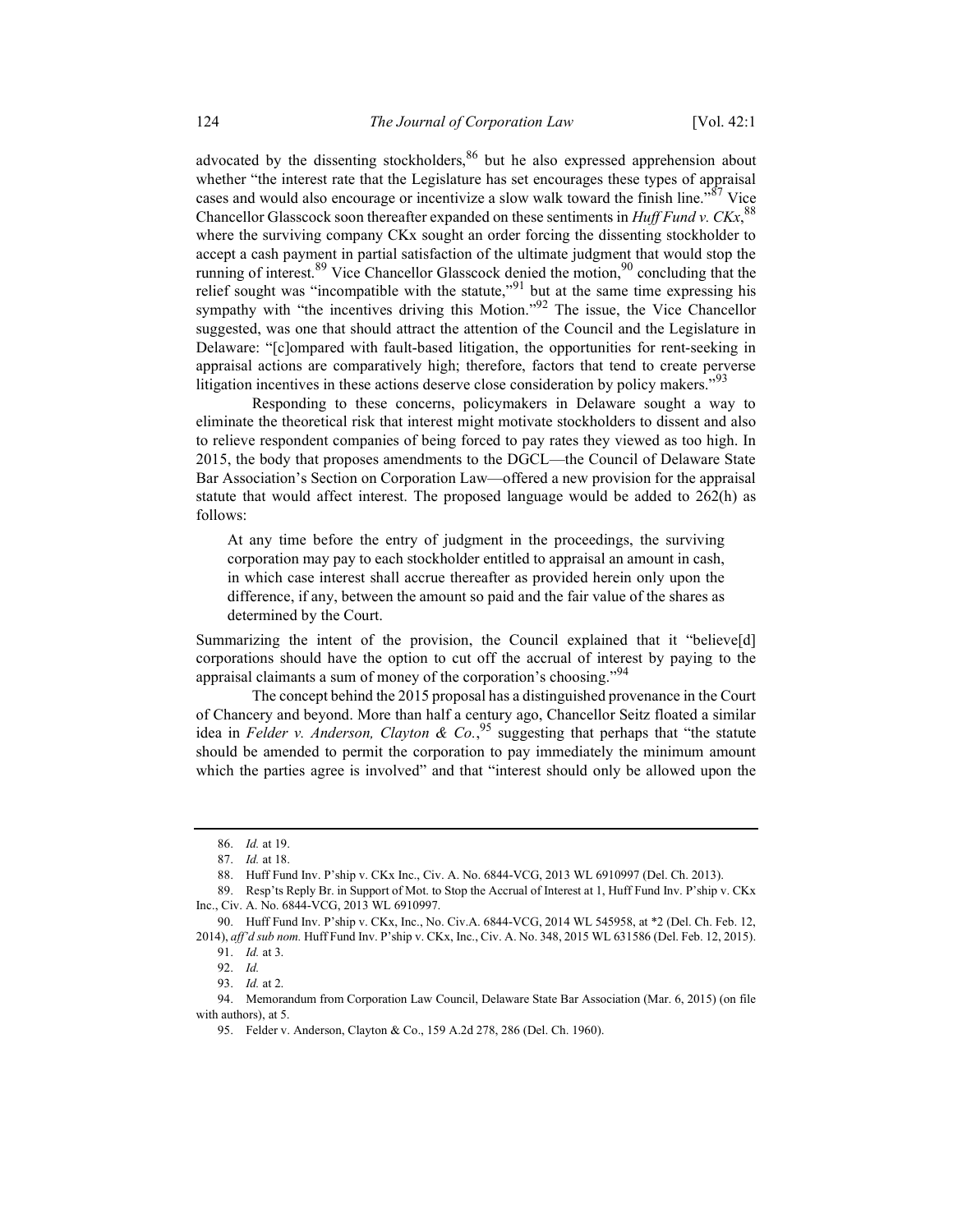difference between the company's offer and the appraised value."<sup>96</sup> More recently, Vice Chancellor Glasscock remarked upon the "potential utility" of such an approach. <sup>97</sup> In addition, the Council's proposal mirrored in basic design a feature of the Model Act, which depending on the circumstances either requires or permits the surviving company to pay over to dissenting stockholders "the amount the corporation estimates to be the fair value of their shares, plus interest."98 Under the Model Act, the payment is required for shares acquired prior to the announcement of the merger, but optional for shares acquired after the merger announcement.<sup>99</sup> The recent amendment made payment optional for all shares. Given, however, that a large proportion of dissenting shares in Delaware are acquired after the announcement of the merger terms,  $100$  this difference is less meaningful in practice than it appears on paper.

In contrast to the Model Act, which treats the cash payment as an undisputed amount, the recent Delaware amendment made no such presumption. The synopsis prepared by the Council explicitly disclaimed any intent that the surviving corporation's decision to exercise its option would create an inference that "the amount so paid by the surviving corporation is equal to, greater than, or less than the fair value of the shares to be appraised. $"^{101}$  The 2016 amendment is silent on whether the company can recover amounts from the dissenter in the event that the court assigned a fair value that was below the initial payment that the company had made. Observers interpreted the statute's silence as indicating that any over-payment could not be recovered under the statute.<sup>102</sup>

In most years, amendments proposed by the Council are enacted by the legislature almost as a matter of course. In a curious turn, however, the Council's 2015 amendment proposals to the appraisal statute never became law. The interest rate proposal may have been collateral damage in a broader assault upon appraisal rights in Delaware from a coterie of defendants, together with M&A advisors. Seven influential law firms jointly sent a letter to the Council protesting that its 2015 reforms did not go far enough in curtailing the appraisal remedy.<sup>103</sup> While the firms expressed support for the Council's proposal to limit the accrual of interest, they protested that the Council had not lowered the interest rate outright or otherwise done enough to stamp out appraisal activity in Delaware.<sup>104</sup> Not until after the Council proposed the amendment again in 2016 did the proposal become enacted into law.<sup>105</sup>

 <sup>96.</sup> Id.

<sup>97.</sup> Huff Fund, 2014 WL 545958, at \*1.

 <sup>98.</sup> MODEL BUS. CORP. ACT § 13.24 ( COMM. ON CORP. LAWS OF THE SEC. OF BUS. LAW 2010).

 <sup>99.</sup> Id. at § 13.25.

 <sup>100.</sup> See Korsmo & Myers, Structure of Stockholder Litigation, supra note 1, at 891–92 ("Appraisal petitioners have large holdings that are often acquired after the announcement of the transaction for the purpose of pursuing the appraisal claim.").

 <sup>101.</sup> Synopsis of 2015 proposal, at 9 (on file with authors).

 <sup>102.</sup> Abigail Pickering Bomba et al., supra note 79, at 1.

 <sup>103.</sup> Letter from Seven Law Firms to Council of the Corporate Law Section of the Delaware State Bar Association (Apr. 1, 2015).

 <sup>104.</sup> Id. at 2 ("We generally support the proposal to allow corporations the option of limiting the accrual of interest on appraisal awards by paying to appraisal petitioners such sum as the corporation chooses as to which amount interest would not accrue (although we continue to believe the statutory interest rate is too high). However, as the Council's accompanying memorandum makes plain, the effect of the proposed legislation will only be that 'the incentive for interest rate arbitrage will be dampened'—not that appraisal arbitrage will be eliminated.").

 <sup>105.</sup> H.B. 371, 148th Leg. (Del. 2016).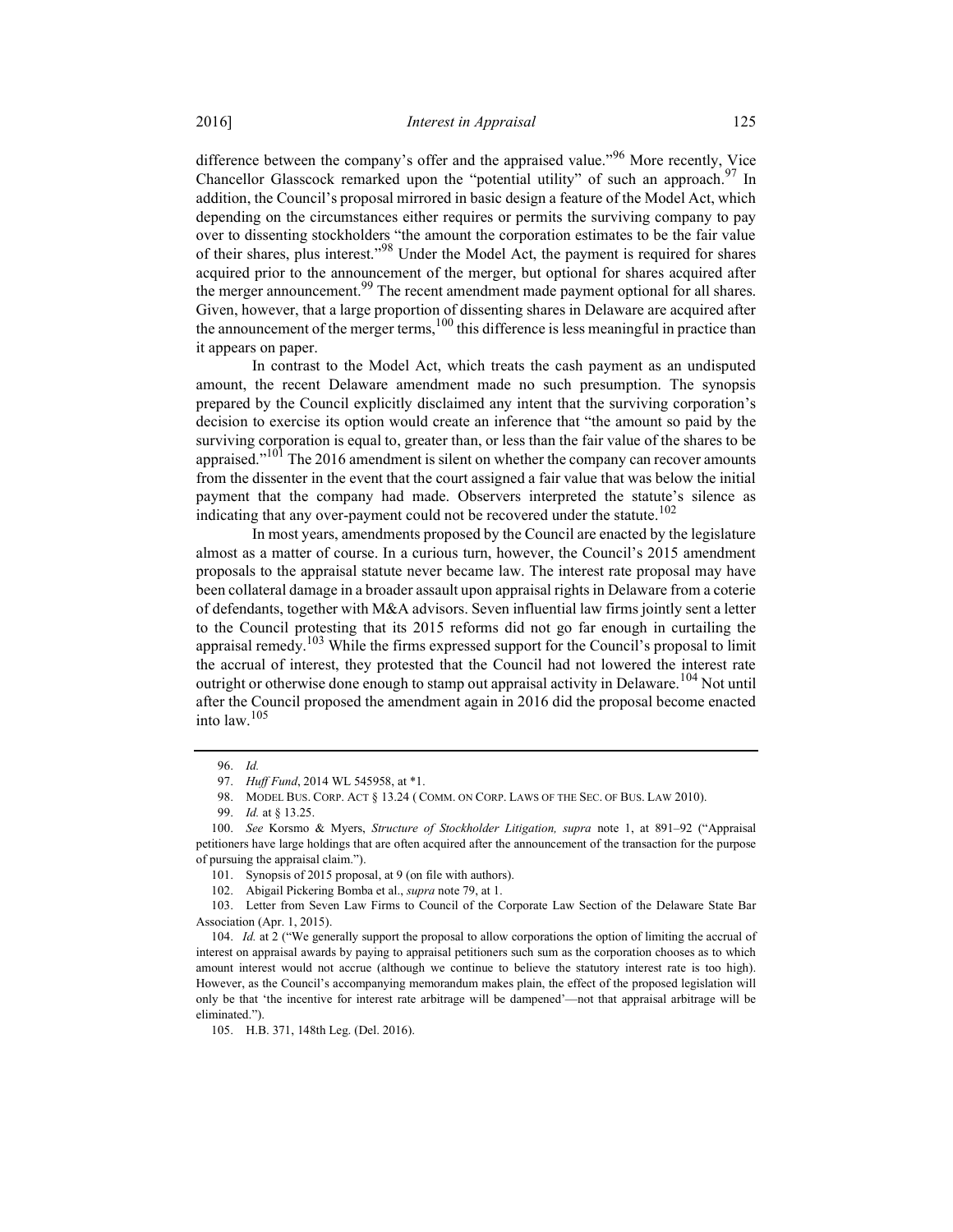## III. CRITICISMS OF THE EXISTING STATUTORY RATE

This Part considers the arguments of critics who believe the statutory rate of interest in appraisal proceedings should be reduced. We show that these arguments lack any firm foundation in an overall conception of what interest rates ought to achieve, and they provide no workable principles for selecting an appropriate interest rate.

In view of appraisal's critics, the statutory interest rate is self-evidently high.<sup>106</sup> Some have suggested that the statutory interest rate formula itself should be altered to reduce the resulting rate.<sup>107</sup> Critics were largely nonplussed by the recent amendment, and naturally, disappointed that the Council did not pursue the more direct expedient of simply lowering the statutory rate, a reform they continue to call for.<sup>108</sup>

#### A. The Failure to Provide Guiding Principles

The puzzling thing about the claim that the interest rate is too high is that the basis for making such a determination is either incoherent or, more often, left entirely unstated.

 <sup>106.</sup> E.g., Patrick Diaz & Anne Johnson Palmer, Proposed Amendments Address Appraisal Arbitrage, INT'L LAW OFF. (June 24, 2015), http://www.internationallawoffice.com/Newsletters/Corporate-FinanceMA/USA/Ropes-Gray-LLP/Proposed-amendments-address-appraisal-arbitrage (stating that Delaware corporate rate law has a "high statutory interest rate"); Brian M. Lutz & Jefferson E. Bell, Hurdles in Appraisal Actions for Companies Sold in 'Robust' Auction, DEL. BUS. CT. INSIDER 2 (Feb. 17, 2015), http://www.gibsondunn.com/publications/Documents/Lutz-Bell-Hurdles-in-Appraisal-Actions-DBCI-

<sup>2.17.2015.</sup>pdf ("[C]ases of appraisal arbitrage will no doubt continue so long as these investors are deemed to have standing to bring such claims, as the vice chancellor found in his Jan. 5 decision, and the favorable statutory interest rate that applies in these cases continues to present arbitrage opportunities."); Trevor S. Norwitz, Delaware Legislature Should Act to Curb Appraisal Arbitrage Abuses, CLS BLUE SKY BLOG (Feb. 10, 2015), http://clsbluesky.law.columbia.edu/2015/02/10/delaware-legislature-should-act-to-curb-appraisal-arbitrage-

abuses/ ("Their likely worst case scenario is the deal price plus an "above-market compound interest rate," which – especially if they use leverage – still provides an attractive return."); Edward M. McNally, Chancery Court Permits Appraisal Arbitrage, DEL. BUS. CT. INSIDER (Jan. 14, 2015), https://advance.lexis.com/search?crid=bed99a14-7d8e-42a1-ba72-511541244b43&pdsearchterms=LNSDUID-ALM-DELBCI-1202715115171&pdmfid=1000516&pdisurlapi=true (login required) ("Thus, even when the discount rate is at zero, a 5% compounded rate is now very favorable."); Jessica Perry Corley & David W. Gouzoules, Developments in Appraisal Litigation, S'HOLDER FORUM 3 (2014) http://www.shareholderforum.com/appraisal/Library/20141104\_AlstonBird.pdf ("In the current low interest rate environment, [the statutory rate] represents an attractive rate of interest, especially in light of the fact that the interest is paid regardless of the appraisal action outcome.").

<sup>107.</sup> Norwitz, *supra* note 106 ("To eliminate these perverse incentives, the statutory interest rate should be lowered to a market rate. Strong arguments can also be made for allowing the buyer to 'defease' any appraisal liability by depositing the merger consideration into a separate escrow-type account (without prejudice to its ability to contest fair value)."); Abigail Pickering Bomba et al., New Activist Weapon—The Rise of Delaware Appraisal Arbitrage: A Survey of Cases and Some Practical Implications, M&A BRIEFING (Friend Frank, New York, N.Y.), June 18, 2014, at 6, http://www.friedfrank.com/siteFiles/Publications/FINAL%20- %206182014%20TOC%20Memo%20-%20New%20Activist%20Weapon--

<sup>%20</sup>The%20Rise%20of%20Delaware%20Appraisal%20Arbitrage.pdf ("In light of the significantly increased prevalence of appraisal petitions, it may be that the Delaware Legislature will consider legislative amendments to address some of the difficulties they present for buyers and sellers. Most obviously, the above market statutory interest rate could be reduced.").

<sup>108.</sup> Diaz & Palmer, supra note 106 ("The council's proposed amendments have been criticised as refraining from making more sweeping changes to render appraisal arbitrage less attractive. Some advocate amendments to address the level of the statutory interest rate itself ...."); Norwitz, *supra* note 5 ("It is unfortunate that the Council is not also proposing to lower this above-market interest rate.").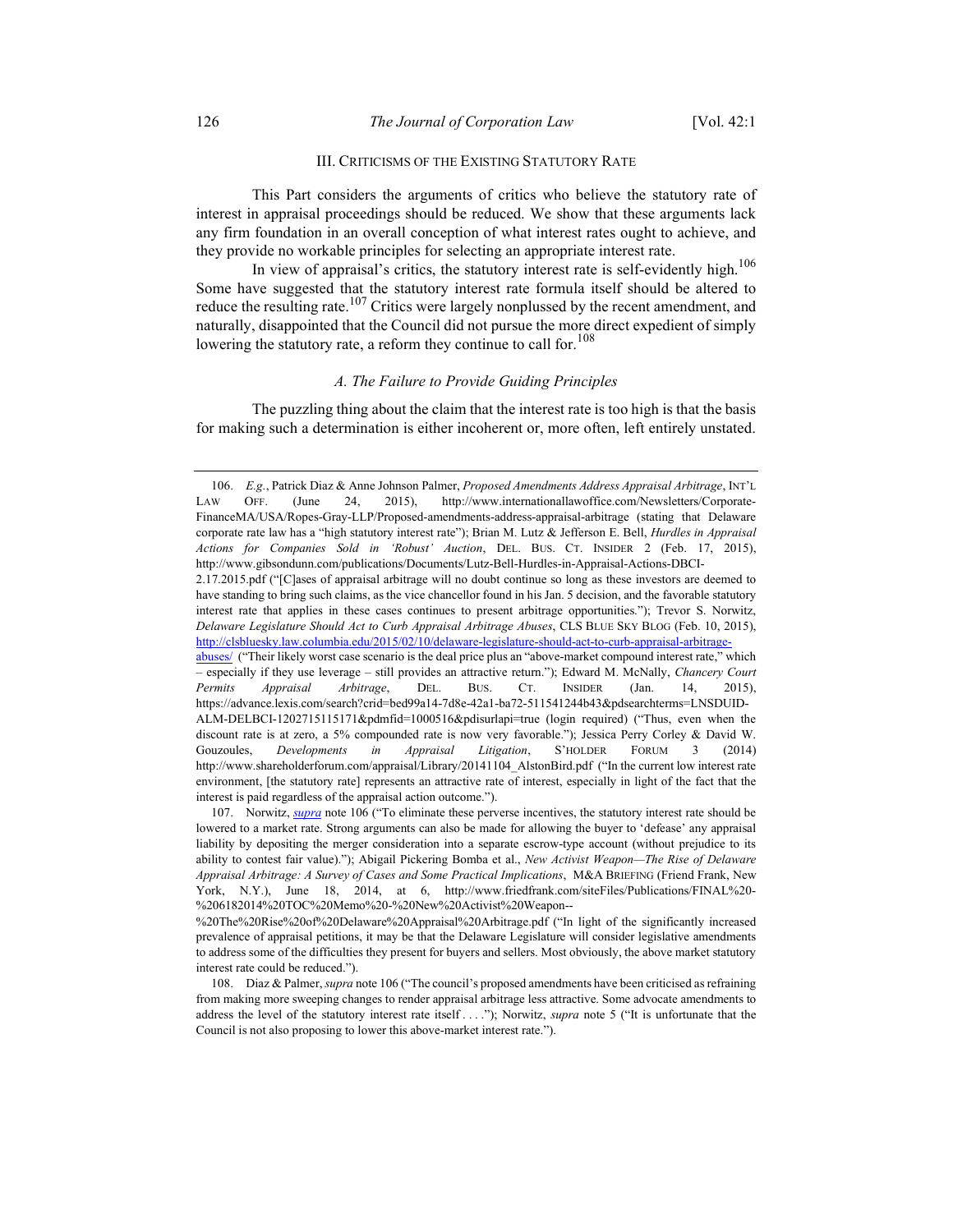One facile comparison is to judge the default rate as too high simply because it exceeds prevailing rates on treasuries or retail banking products. It is not relevant, however, to look to what a consumer could earn on a passbook savings account, T-Bills, or the rate on a certificate of deposit at the local bank branch. None of these would reflect either the opportunity costs for the petitioner or the cost of borrowing for the acquiring company, the traditional lodestars for Delaware courts prior to the 2007 amendment.

Much of the criticism of the statutory rate is likely rooted in a conviction that the amount of appraisal activity is simply too high, rather than any principled analysis of the interest rate itself. If appraisal activity is too high, the thinking appears to go, a lower interest rate would be desirable simply because it would reduce incentives to pursue appraisal. Some critics are content to point out that the interest award is one possible factor influencing the decision to dissent,  $10^9$  which is so obviously true as to hardly need pointing out. Many critics, however, cling to the belief that the "high" interest rate is itself sufficient to attract petitioners,  $110$  while at the same time believing that appraisal activity is destructive and that there is already too much of it. In light of these ideological commitments, the critics' urge to reduce the interest rate is at least understandable. If the interest rate were just lower, fewer stockholders would dissent. The critics' focus on the interest rate as an urgent priority for reform is thus not so much the product of any independent examination of what the interest rate should do, as it is a skirmish in a broader campaign against the appraisal remedy.<sup>111</sup>

The available empirical evidence, however, shows that appraisal plays a small but beneficial role in public company M&A, focusing private enforcement resources on transactions that are most likely to merit scrutiny.<sup>112</sup> As distinguished commentators have

 <sup>109.</sup> E.g., Diaz & Palmer, supra note 106 ("One factor contributing to the popularity of appraisal arbitrage is that the Delaware General Corporation Law has a high statutory interest rate – the Federal Reserve discount rate plus 5% – that accrues with quarterly compounding from the effective date of the merger through a judgment on the appraisal claim at the conclusion of the litigation years later."); Bomba et al, supra note 79 ("Factors that appear to be contributing to the increased popularity of Delaware appraisal claims in recent years include the well above market statutory interest payable on appraisal awards (5% above the Fed discount rate, compounded quarterly and accruing from the closing date of the transaction to the date the appraisal award is actually paid) . . . .").

<sup>110.</sup> See e.g., Lutz & Bell, supra note 106 ("[T]he favorable statutory interest rate that applies in these cases continues to present arbitrage opportunities."); Corley & Gouzoules, *supra* note 106, at 3 ("To an individual or casual shareholder with limited resources, [the statutory interest rate] is not much of an enticement. But to institutional investors and hedge funds with potentially millions of dollars' worth of shares, this return on investment is one of the reasons why the appraisal remedy is so appealing, especially given today's interest rates.").

 <sup>111.</sup> See Peter E. Kazanoff & Paul Gluckow, Appraisal Arbitrageur's Standing Reaffirmed by Chancery Court, DEL. BUS. COURT INSIDER, (Feb. 3, 2015), https://advance.lexis.com/search?crid=1bae5409-6400-4558 b691-e3ac98a5ac19&pdsearchterms=LNSDUID-ALM-DELBCI-

<sup>1202716912694&</sup>amp;pdmfid=1000516&pdisurlapi=true (login required) (noting "merger participants [are] waging an escalating battle with so-called 'appraisal arbitrageurs'—hedge funds that purchase shares after the announcement of a merger (and often on the eve of the stockholder vote) intending to seek appraisal as an investment strategy").

 <sup>112.</sup> See Wei Jiang et al., Appraisal: Shareholder Remedy or Litigation Arbitrage? (Columbia Bus. Sch. Resarch Paper, No.16-31, Vand. L & Econ., Research Paper 16-11, Apr. http://papers.ssrn.com/sol3/papers.cfm?abstract\_id=2766776## (providing the first large-sample empirical analysis on appraisal petitions from 2000 to 2014); Korsmo & Myers, Structure of Stockholder Litigation, supra note 1, at 829 (analyzing over 1000 mergers from 2004 to 2013); Korsmo & Myers, Appraisal Arbitrage, supra note 1, at 1553–54 (noting that the rise in appraisal arbitrage is unlikely simply due to interest rates).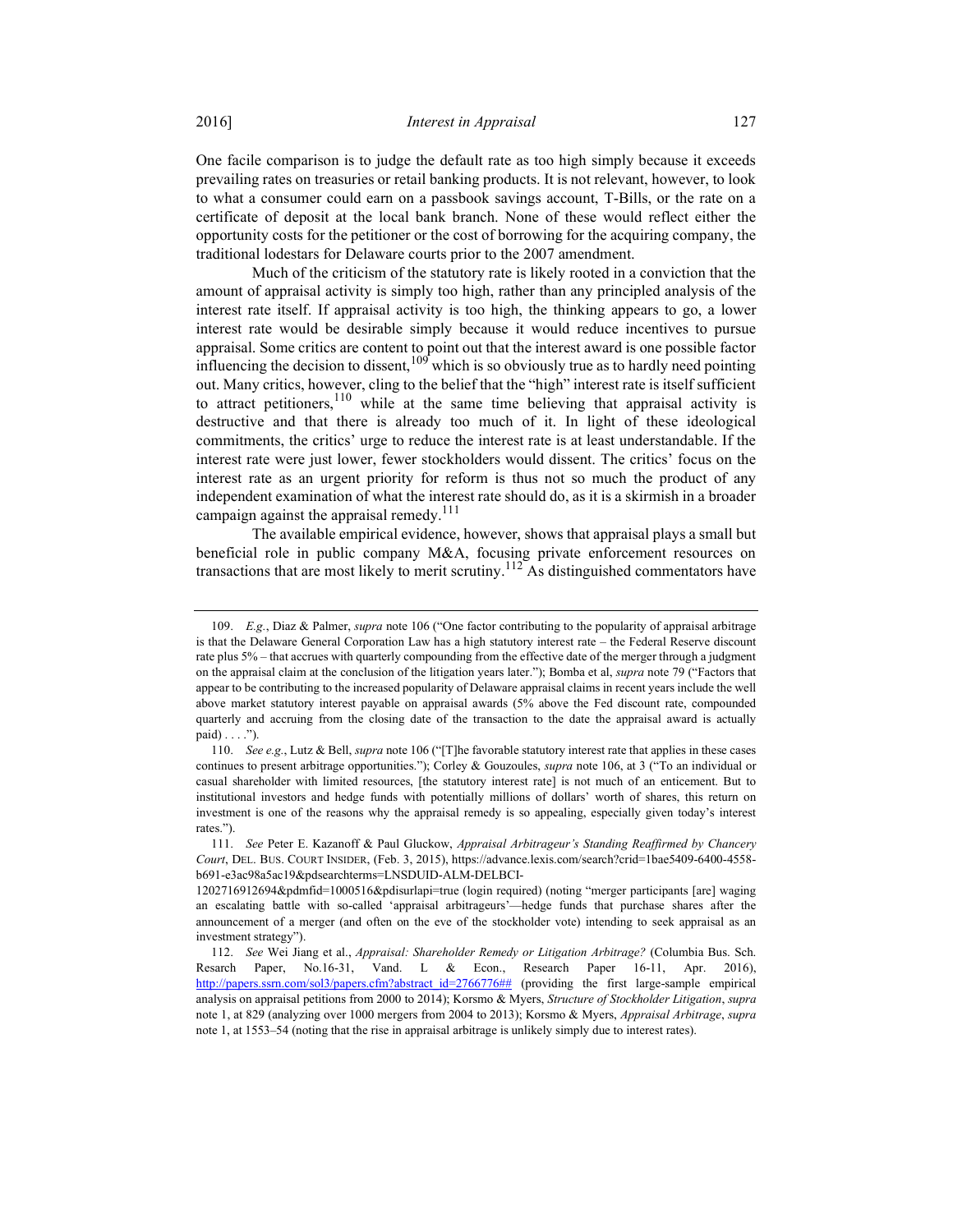recently observed, the structural features of appraisal are such that it suffers from a problem, if anything, of pervasive under-enforcement.<sup>113</sup> If the interest rate were to be used as a crude lever for either increasing or decreasing the amount of appraisal litigation as a whole, the only empirically justified conclusion is that the interest rate should be considerably higher in order to offset the under-enforcement problem and generate more of the social benefits that would flow from an increase in appraisal activity.<sup>114</sup>

This overall approach, however, is wholly misguided. Using the interest rate as a makeshift sluice for controlling the volume of appraisal litigation would be a mistake for two main reasons. First, anything less than radical adjustments would likely be ineffective for this purpose. There is little reason to suspect that modest tinkering with the interest rate would be an effective way to penalize or subsidize appraisal activity. As a policy lever, it is likely a weak one in that any reasonable change in the interest rate is likely to be small in relation to the risks and costs of pursuing appraisal. As we explain below, the statutory interest rate is already below the opportunity cost of any sophisticated investor. This is not to say the interest rate has no impact at the margins on the amount of appraisal activity. It surely does. An increase in the interest rate would lead to an increase, at the margin, in appraisal activity; a decrease in the rate would lead, at the margin, to a decrease in activity. But these marginal effects are likely small.

Second, and perhaps more importantly, attempting to fine tune the amount of appraisal litigation by fiddling with the interest rate would deform the incentives facing petitioners and respondents alike, creating opportunities for strategic behavior in litigation. As is explained in Part III.B, if the interest rate were to loom large in the mind of stockholders—either as an inducement or deterrent to dissent in the first place, or as an incentive to truncate or drag out the litigation—the focus of appraisal activity would be shifted in unwelcome ways. Such a development would threaten to weaken the existing empirical association between appraisal activity and proxies for legal merit: in particular, unusually low merger prices and insider participation. Any such weakening would undermine the utility of the appraisal remedy as a deterrent to opportunism in the merger market.

Criticism of the existing statutory interest rate as "too high" is puzzling enough, but criticism of the recent amendment is even more baffling. The gravamen of the criticism of the current interest rate regime is that the "high" statutory interest rate is driving the increase in appraisal activity, including meritless petitions.<sup>115</sup> Yet criticism of the recent amendment centers on the assertion that "prepaying part of the fair value at the beginning of an appraisal proceeding might further encourage appraisal arbitrage."<sup>116</sup> The original argument was that being able to force the company to keep their money and pay the interest

<sup>113.</sup> See James D. Cox & Randall S. Thomas, Addressing Agency Costs Through Private Litigation in the U.S.: Tensions, Disappointments, and Substitutes 39–40 (Working Paper, Sept. 2, 2015), http://scholarship.law.duke.edu/faculty\_scholarship/3519 (describing limitations of appraisal remedy).

 <sup>114.</sup> On the socially beneficial role of appraisal and the limited empirical incidence of appraisal, see generally Korsmo & Myers, Reforming Modern Appraisal, supra note 1, and Korsmo & Myers, Apprasial Arbitrage, supra note 1.

 <sup>115.</sup> E.g., Norwitz, supra note 106 ("The appraisal arbitrage problem is further exacerbated by the generous statutory interest rate in Delaware for appraisal proceeds – prime plus 5% compounded – which means that even an entirely meritless appraisal claim will often still be an extremely attractive investment.").

 <sup>116.</sup> Gaurav Jetley & Xinyu Ji, Appraisal Arbitrage—Is There a Delaware Advantage?, 71 BUS. L. 427, 455 (2016) (emphasis added).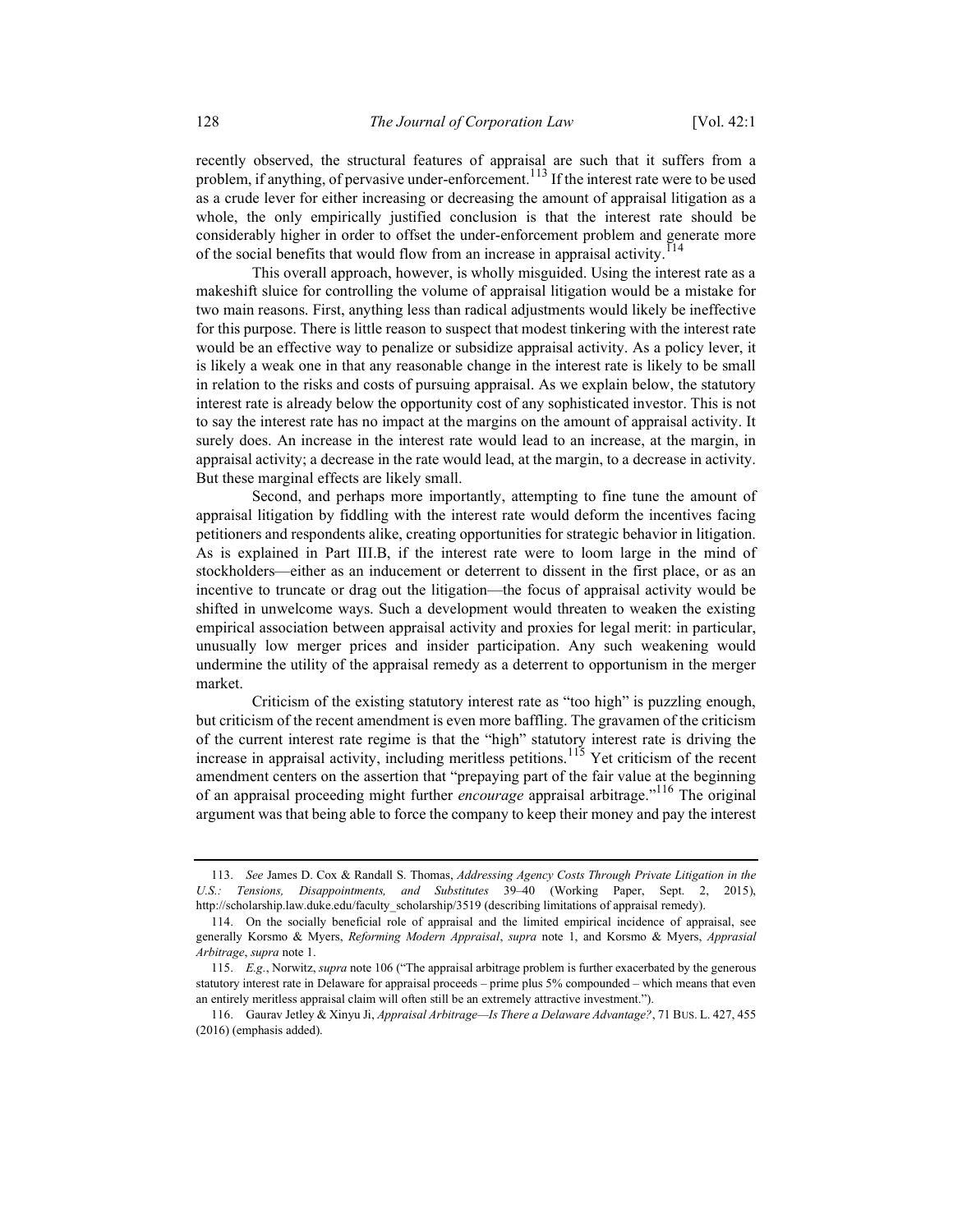rate serves as an inducement to appraisal arbitrageurs. The new argument is that *not* being able to force the company to keep their money and pay the interest rate would serve as an inducement to appraisal arbitrageurs.<sup>117</sup> This puzzling about-face suggests that many of those complaining about the interest rate care less about optimizing the interest regime and more about curtailing the viability of appraisal as a remedy for minority shareholders.

#### B. The Misleading Comparison of Appraisal Claims to Bonds

One exception to the general failure of critics to provide any real benchmark for an appropriate interest rate are recent arguments that the rate should mirror rates on corporate bonds.<sup>118</sup> This approach is misguided. It is rooted in the mistaken notion that the dissenting stockholder is in a position akin to that of a willing lender. This flawed premise afflicts a recent paper by Jetley and Ji, who offer a detailed treatment of the interest rate question.<sup>119</sup> In their analysis, they attempt to "[b]enchmark[] the statutory rate against market rates."<sup>120</sup> They rightly dismiss the facile comparison to the risk-free rate, noting that "the statutory rate is designed to compensate petitioners for more than the time value of money only."121 Instead, they look to corporate bonds issued by financial firms with a three-year maturity rated BB or higher, reasoning that these bonds mirror the risks faced by the petitioner.<sup>122</sup> They conclude that the statutory interest rate exceeded that benchmark rate in most of the years from 2010 to 2014.<sup>123</sup> Jetley and Ji do not directly argue for reducing the statutory rate, but the clear implication of their presentation is that the rate is too high relative to the bond benchmark they selected.

Even if it were appropriate to measure the statutory interest rate against corporate bond rates, a problem with the Jetley and Ji analysis on its own terms is that it looks to the wrong population of bonds. Three-year bonds do not capture the durational risk associated with appraisal claims, and in its pre-2007 jurisprudence Delaware paid careful attention to this factor.<sup>124</sup> More importantly, the more appropriate benchmark bond rate would be yields on bonds issued in conjunction with acquisitions by financial sponsors and management groups. Indeed, it is not clear why this analysis should be limited to bond yields in the first place when other types of acquisition financing better capture the predicament of the dissenting stockholder. When the Dole Food Company was taken private by its CEO in 2013, generating one of the more closely-watched appraisal cases, the company issued \$300 million in notes bearing an interest rate of 7.25%—well above the statutory rate.<sup>125</sup> Moreover, these notes were senior secured notes, protections

123. Id. at 454–55 ("[T]he Delaware statutory rate . . . was higher than the rate commensurate with the risk of a bond-like claim on an entity with a credit rating of BB or higher.").

 124. Neal v. Ala. By-Prods. Corp., Civ. A. No. 8282, 1990 WL 109243, at \*21 (Del. Ch. Aug. 1, 1990), aff'd, 588 A.2d 255 (Del. 1991) (noting that looking to short-term borrowing rates was inappropriate because doing so "ignores the protracted nature of appraisal litigation" where "the dissenting shareholder [is] forced to wait years for a return on his litigation investment").

 125. See Dole Food notes price at par to yield 7.25%, HIGH YIELD BOND (Oct. 25, 2013, 1:43 PM), http://www.highyieldbond.com/dole-food-notes-price-at-par-to-yield-7-25/ (detailing how Dole Food completed an offering of second-lien notes).

 <sup>117.</sup> Id.

 <sup>118.</sup> Id. at 452–53.

 <sup>119.</sup> Id. at 428.

 <sup>120.</sup> Id. at 452.

<sup>121.</sup> Jetley & Ji, *supra* note 116, at 452.

 <sup>122.</sup> Id. at 453.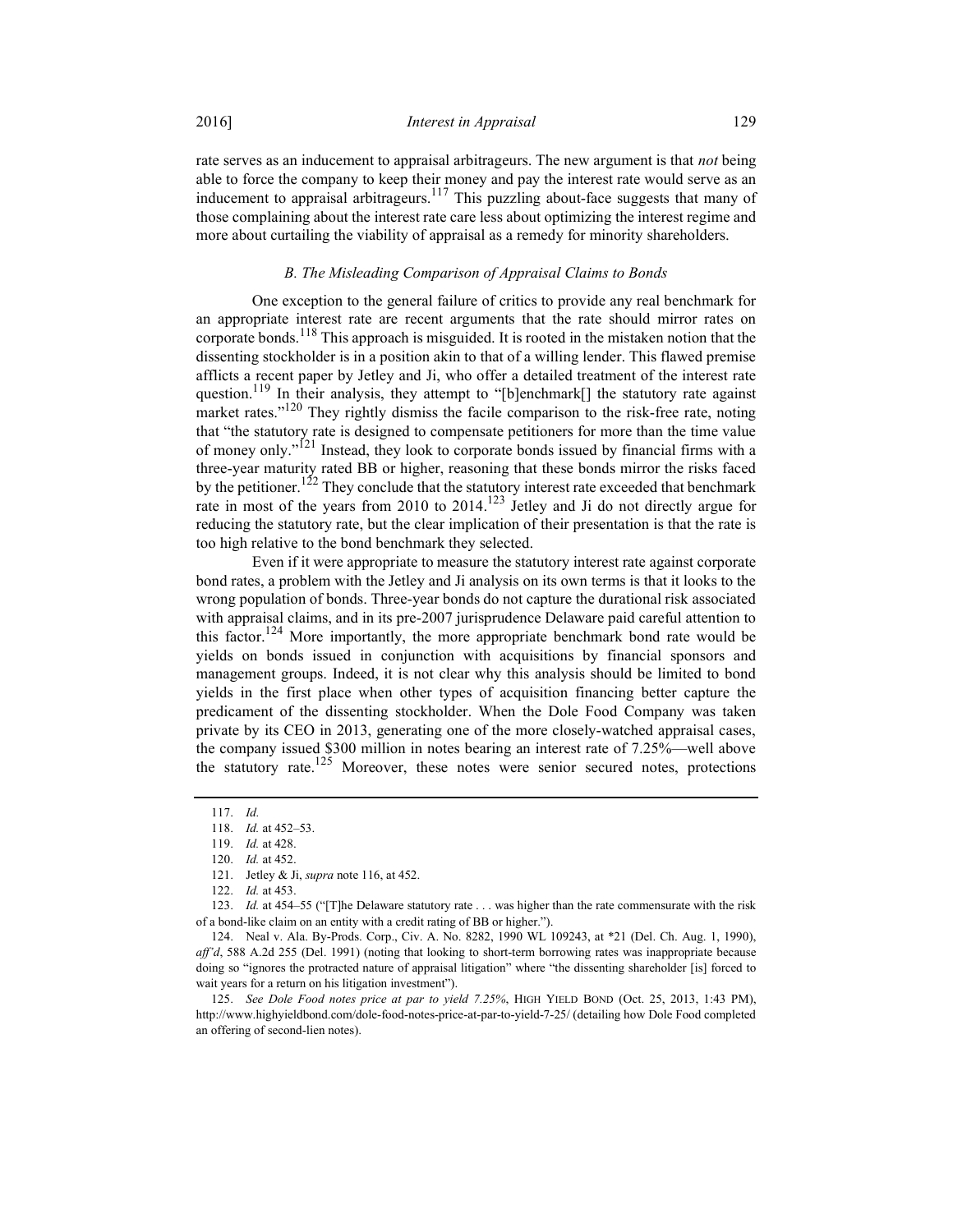unavailable to the dissenting stockholder and which place the notes higher in the payment stream than the claim of a dissenting stockholder.<sup>126</sup> Solely on the terms of the dissenteras-bondholder view, the statutory interest rate would falter precisely in situations where appraisal is best poised to deliver social benefits, such as in highly leveraged management buyouts. As Vice Chancellor Laster observed in the Dole case itself, "I have yet to see an appraisal where the company's cost of debt, as shown by its bonds, is not higher than the statutory rate."<sup>127</sup>

The effort to select the right type of bond return for a dissenting stockholder, however, suffers from a more fundamental error: the dissenting stockholder is not a bondholder. Jetley and Ji find that the statutory rate would sometimes "compensate[] appraisal petitioners for more than the time value of money and for more than a bond-like claim."<sup>128</sup> But it is entirely appropriate that the statutory rate would do so. The dissenting stockholder did not invest in three-year corporate bonds and is not any type of lender to the surviving company. To be sure, in the event that the surviving company declares bankruptcy, the dissenter would be a *creditor* of the estate. But the dissenter is perhaps more analogous to a party bringing a claim for the common law tort of conversion. There is plainly some liability on the part of the surviving company, but that liability is not negotiated or voluntary. This supplies yet another reason to look to the legal rate of interest, which prevails where parties have some debt but no agreement on an interest rate.<sup>129</sup>

It is, indeed, a mistake to treat the decision to exercise appraisal rights as a truly voluntary one, akin to buying a corporate bond. The decision to exercise appraisal rights is of course a conscious one, but a stockholder's choice to dissent from an abusive transaction is no more "voluntary" than a driver's "choice" to jump out of a vehicle that is being carjacked. The impending merger will cancel the dissenter's stock in any case, and the only way to vindicate the dissenter's conflicting valuation is to seek appraisal. That decision merely alters the manner in which the stockholder is cashed out of its equity stake in the company by operation of law. It is certainly true that dissenting stockholders are often specialists who establish a position principally for the purpose of seeking appraisal. Such specialists could be said to "voluntarily" pursue appraisal, but such a conclusion does no analytical work. As we have shown elsewhere, the appraisal arbitrage phenomenon is a beneficial one, promising to lead to better deterrence of abusive transactions and greater compensation for legacy minority stockholders.<sup>130</sup> If these benefits are to be preserved, the specialists who generate them must be able to proceed in appraisal on the same terms as the original stockholders. At a minimum, there are no grounds for singling out the socially valuable role of appraisal specialists for special penalty.

 <sup>126.</sup> The surviving company has no limitations on how it uses its assets during the pendency of an appraisal proceeding and has no duty to escrow or otherwise set aside assets to satisfy the appraisal judgment. Sporborg v. City Specialty Stores, Inc., 123 A.2d 121, 126 (Del. Ch. 1956).

 <sup>127.</sup> Transcript of Telephonic Rulings of the Court on Defendants' and Respondent's Motions for Certification of Interlocutory Appeal and for a Stay Pending Appeal, In re Dole Food Co., Inc. Stock Holder Litig.; In re Appraisal of Dole Food Co., Inc., Civ. A. Nos. 8703-VCL, 9079 VCL, (Del. Ch. Feb. 13, 2015).

<sup>128.</sup> Jetley & Ji, *supra* note 116, at 453.

 <sup>129.</sup> See DEL. CODE ANN. tit. 6, § 2301 (2012) (providing that legal rate of interest applies "[w]here there is no expressed contract rate" of interest).

 <sup>130.</sup> See Korsmo & Myers, Appraisal Arbitrage, supra note 1, at 1551 (detailing that a surge in appraisal activity should benefit public shareholders).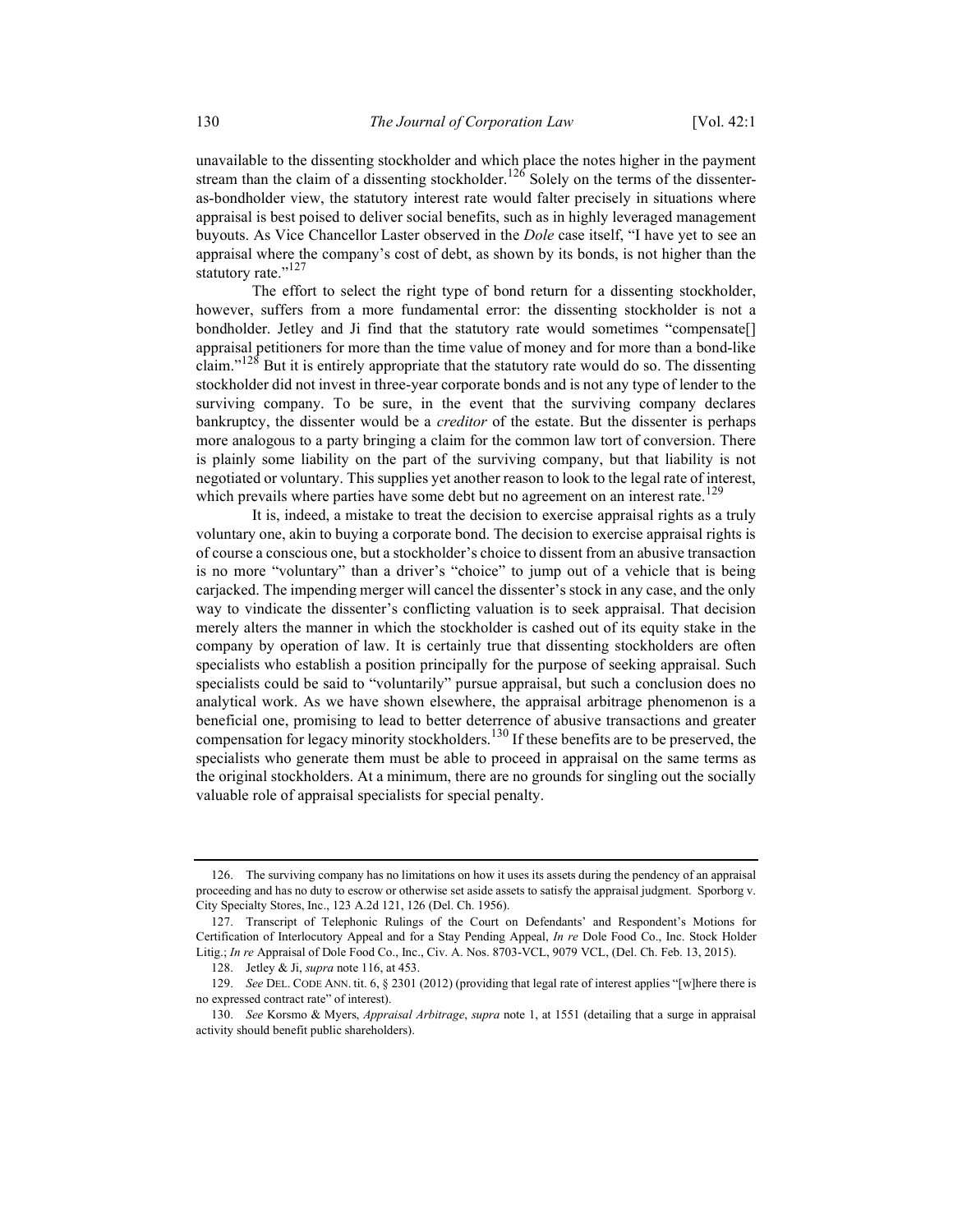Ultimately, it is a non sequitur to assume that the appropriate rate is one negotiated at arm's length by a willing lender and a willing borrower. Indeed, looking to the cost of borrowing may be entirely inapt because the only voluntary association minority stockholders made with the firm was in expectation of an equity rate of return. The impulse to treat the dissenter as a type of lender generated some incoherence in Delaware's pre-2007 jurisprudence. The court would typically seek to select a rate equal to the "return [the dissenters] might have expected to receive on a prudent investor basis had they received the fair value of their shares of capital stock of [the respondent] on [the merger's effective date], and thereupon invested such moneys prudently."<sup>131</sup> Without justification, this approach presumes a fundamental change in the character of the dissenter's investment from a concentrated equity investment to a diffuse portfolio of debt instruments—and one accomplished by forces outside of the dissenter's control. Moreover, this approach in practice often yielded results that were positively bizarre. For example, one court declined

to consider yields on A and AA rated corporate bonds because those represented a riskier investment than a prudent investor would choose,  $^{132}$  even though the very same investor had just been forcibly cashed out of its (much riskier) equity stake.

In sum, critics of the existing statutory interest rate have identified no appropriate benchmarks or coherent set of principles for choosing an appropriate interest rate, let alone shown that such benchmarks or principles would warrant a lower rate. As the preceding analysis reveals, most criticism of the interest rate constitutes more of a rhetorical move than a reasoned argument grounded in a careful examination of the role of the interest rate.

#### IV. PRINCIPLES FOR INTEREST RATE REFORM

In this Part, we attempt to supply what critics of the appraisal remedy and of the statutory interest rate have not: a coherent set of principles for setting an appropriate rate of interest. The procedure for setting the interest rate should observe two primary principles, and two secondary principles. The primary principles are that the interest rate (1) should not overly distort the decision to pursue an appraisal claim in the first place; and (2) should make the parties indifferent to the passage of time in litigation. From these primary principles, it follows that the interest rate regime would function ideally if the rate charged to the company were equal to its marginal cost of capital and a conceivably different rate were delivered to the dissenter, were equal to its opportunity cost of capital. This ideal solution is tempered, however, by the secondary principles that the procedure for setting the interest rate (1) should not consume undue litigation resources; and (2) should err on the side of encouraging the resolution of disputes.

### A. The Policy Goals of Interest in Appraisal

Fashioning the appropriate interest rate is a deceptively complex policy question. The first point to recognize, though, is that the award of interest should serve to further the broader policy goals of the appraisal remedy. The primary policy goals of the appraisal remedy are to compensate minority shareholders who have been injured by opportunistic or abusive transactions in order to deter such transactions in the first place.<sup>133</sup> These policy

 <sup>131.</sup> Lebman v. Nat'l Union Elec. Corp., 414 A.2d 824, 829 (Del. Ch. 1980).

 <sup>132.</sup> Robbins & Co. v. A.C. Israel Enter., Civ. A. No. 7919, 1985 WL 149627, at \*12 (Del. Ch. Oct. 2, 1985).

 <sup>133.</sup> See Korsmo & Myers, Appraisal Arbitrage, supra note 1, at 1556 (noting that a highly developed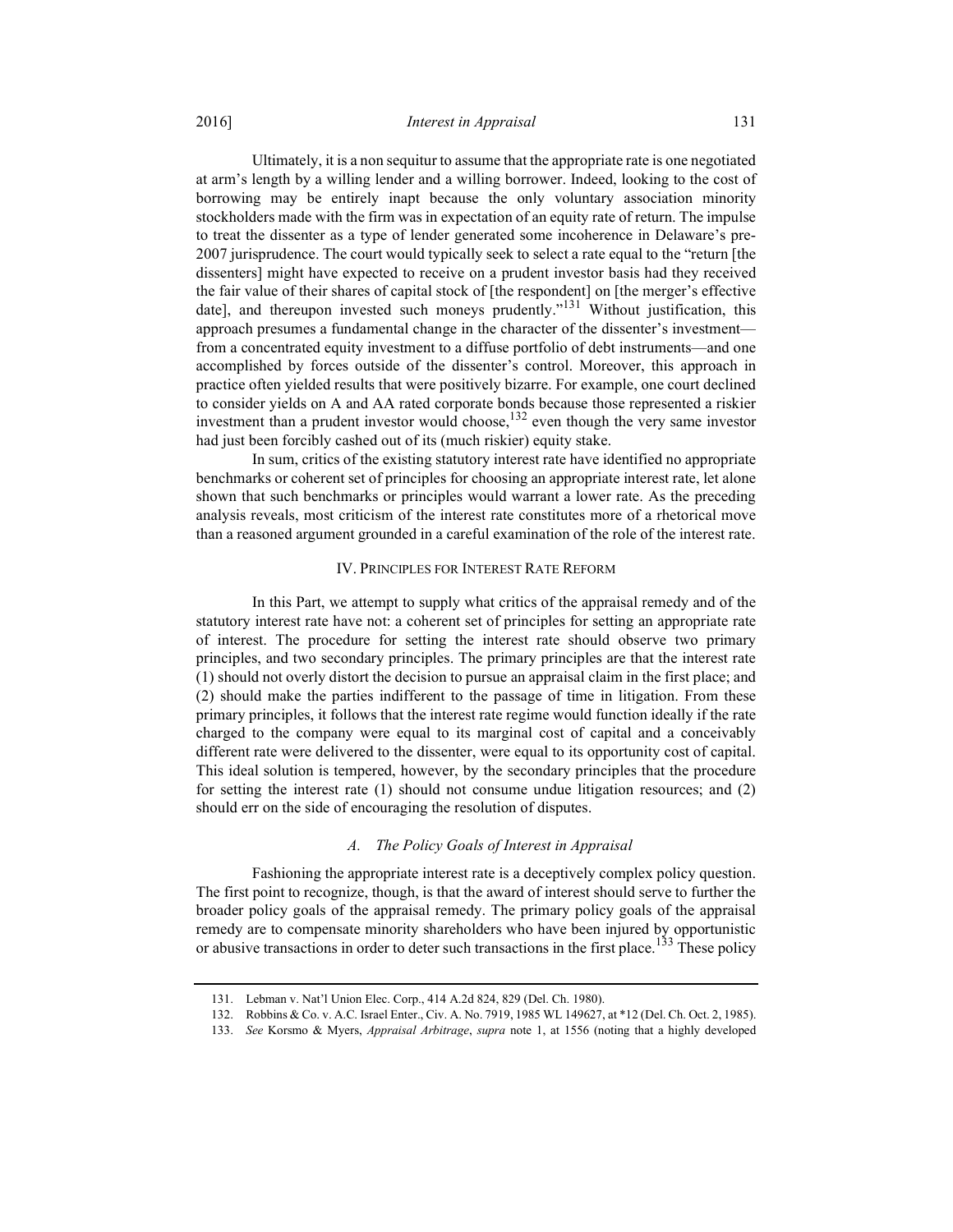goals can best be met if appraisal petitioners bring meritorious claims and if these claims are resolved accurately. Selecting an appropriate interest rate is a second-order question that should serve these first-order concerns.

## B. Primary Principles

Two primary principles follow from these policy goals. The first primary principle is that the interest rate should not distort minority stockholders' decision to dissent in the first place. The decision to dissent should be focused on the key merits of the issue whether the merger price is below fair value—and should not be unnecessarily distorted by the interest rate. Distortions can happen in at least two ways. First, an interest rate that is too high or too low can directly alter petitioners' decisions to bring a claim. A sufficiently high interest rate can make a claim positive net present value even where fair value is below the merger price, while a sufficiently low interest rate can make a claim negative net present value even where fair value is above the merger price. Second, rather than focusing exclusively on the merits, petitioners are forced to take the creditworthiness of the respondent into account if the interest rate fails to do so. That is, when a uniform interest rate is applied, a weak claim against a financially healthy respondent could, all else equal, be more attractive than a strong claim against a financially weak respondent, an unwelcome result.

The second primary principle—which follows from the goal of encouraging accurate resolution of claims—is that the award of interest should serve to make the parties indifferent to the passage of time. Litigation is a form of dispute resolution that necessarily takes time: exchanging information, resolving questions of law by motion, presenting evidence to the trier of fact, the preparation of decisions, and the execution of judgments. In a typical appraisal proceeding, a trial may take perhaps two years to complete, but postjudgment appeals can sometimes extend that timeline significantly. The infamous case of Cede & Co. v. Technicolor lasted for more than 22 years.<sup>134</sup> While Technicolor is an obvious outlier, the example illustrates the potential for extraordinary lags between the closing of a transaction and the resolution of the appraisal dispute.

If the parties to litigation are not indifferent to the passage of time, their behavior will be affected in ways that threaten either to increase litigation costs or to imperil the accuracy of the resolution, or both. An interest rate that is too low will give the company an incentive to drag out the proceeding, wasting litigation resources. A too-low rate will also give the dissenter an incentive to settle quickly for less than fair value, imperiling the deterrence and compensation functions of appraisal. An interest rate that is too high will create the opposite situation—a dissenter tempted to engage in dilatory tactics and a company eager to settle even for more than fair value. It is impossible to say with any confidence how these dynamics will play out in any given case. It seems most likely to us, however, that where interest rates are set improperly, disputes will tend to be resolved in one of two ways: either (1) via a trial judgment after substantial delay occasioned by dilatory tactics; or (2) by the time-disadvantaged party giving up substantial value in order

appraisal arbitrage market would benefit minority shareholders).

 <sup>134.</sup> The merger was accomplished on January 24, 1983. Cede & Co. v. Technicolor, Inc., 884 A.2d 26, 31 (Del. 2005). The final judgment was satisfied in July of 2005. Satisfaction of Judgment, Cede & Co. v. Technicolor, Civ. A. No. 07129 (July 13, 2005).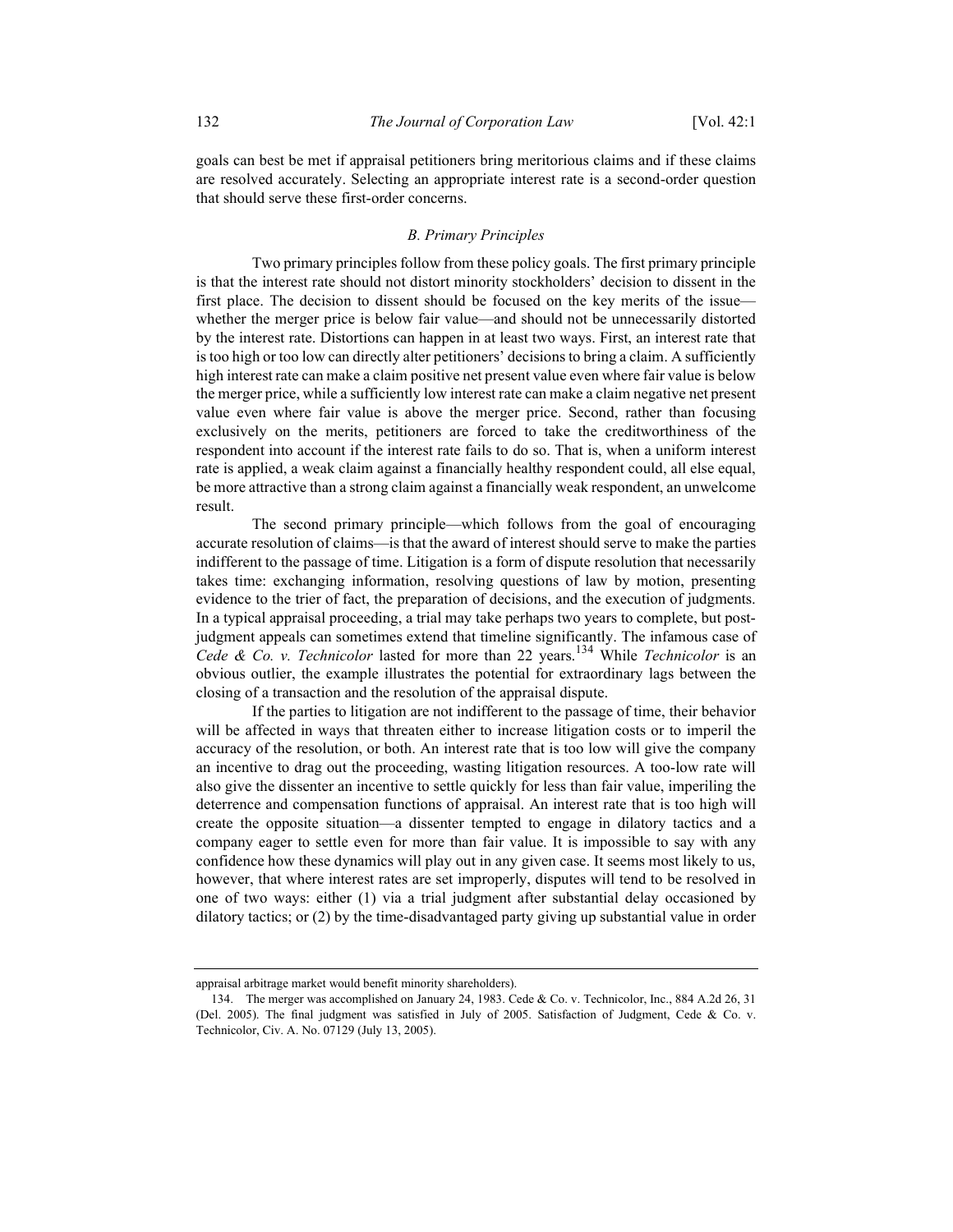to reach settlement with the time-advantaged party. Both options are undesirable, as the first entails unnecessary litigation costs and the second entails a loss of accuracy.

From these considerations flows the principle that the interest rate should make the parties time-indifferent. Under conditions where parties are time-indifferent, each party has optimal incentives. Party A cannot profit by rushing or delaying, not only because the timing of the resolution of the dispute will not affect Party A's payoff from the case, but also—and crucially—if Party A also knows that its adversary is time-indifferent, Party A has no second-order incentive to engage in strategic rushing or delay to pressure its adversary to settle on terms divorced from the underlying merits.

Indeed, though the implementation often left much to be desired, $135$  this timeindifference principle appears to underlie Delaware's pre-2007 judicial procedures for setting the interest rate. As detailed in Part II, prior to the creation of the statutory interest rate, Delaware courts looked to both compensate the petitioner for the loss of use of their funds during the pendency of the proceeding, and at the same time, to avoid unjustly enriching the respondent.<sup>136</sup> Indeed, in Delaware's pre-2007 jurisprudence, there were occasionally explicit references to removing time from the parties' incentives. Chancellor Chandler's observation in Gonsalves v. Straight Arrow Publishers captures this insight: "[i]n essence, an interest award is the Court's attempt to put both parties in the position most closely approximating their respective positions had the fair value of the dissenting shareholder's stock been paid on the date of the merger."<sup>137</sup> Delaware law recognized this fundamental connection in other ways too. The Court had the power to treat dilatory behavior by a party as a tacit admission that the interest rate was too favorable and exercise its discretion to alter the interest rate against that party.<sup>138</sup>

With these two primary principles in mind, it follows that the optimal rate for the dissenter is one that is equal to its opportunity cost of capital, while the appropriate rate for the respondent is one that is equal to its marginal cost of capital. An interest rate that

 <sup>135.</sup> To give one example of the shortcomings of pre-2007 jurisprudence, consider the practice of charging interest at a blended average of the petitioner's opportunity cost of capital and the respondent's weighted average cost of capital. Where the respondent's cost of capital was greater than the petitioner's opportunity cost, this meant awarding an interest rate that was greater than the petitioner's opportunity cost, but less than the respondent's cost of capital. Such a result would give *both* parties an incentive to drag out the proceedings for as long as possible, perhaps helping to explain some of the extremely drawn out appraisal cases of yesteryear. See, e.g., Technicolor, 884 A.2d at 38–41 (lasting over 22 years); Neal v. Ala. By-Prods. Corp., Civ. A. No. 8282, 1990 WL 109243, at \*21 (Del. Ch. Aug. 1, 1990), aff'd, 588 A.2d 255 (Del. 1991) ("Appraisal cases are akin to wars of attrition, with the dissenting shareholder forced to wait years for a return on his litigation investment.").

 <sup>136.</sup> Grimes v. Vitalink Commcn's Corp., Civ. A. No. 12234, 1997 WL 538676, at \*9 (Del. Ch. Aug. 28, 1997) ("An award of interest serves two purposes. First, an award of interest recognizes that petitioners, by electing to pursue appraisal rather than accepting the amount offered in the merger, have been denied the use of the fair value of their shares. Second, an award of interest recognizes that the corporation has received a benefit from the use of the fair value of petitioners' shares during the pendency of the proceeding.").

 <sup>137.</sup> Gonsalves v. Straight Arrow Publishers, Inc., Civ. A. No. 8474, 2002 WL 31057465, at \*9 (Del. Ch. Sept. 10, 2002). This principle also arises in other areas of law that deal with prejudgment interest. Gen. Motors Corp. v. Devex Corp., 461 U.S. 648, 655 (1983) ("In the typical case [of patent infringement] an award of prejudgment interest is necessary to ensure that the patent owner is placed in as good a position as he would have been in had the infringer entered into a reasonable royalty agreement.").

 <sup>138.</sup> See Union Ill. 1995 Inv. Ltd. P'ship v. Union Fin. Grp., Ltd., 847 A.2d 340, 364 (Del. Ch. 2003) (noting that "inexcusable torpor . . . would justify the imposition of simple interest"). This principle is also evident in patent disputes. See Gen. Motors Corp., 461 U.S. at 657 ("[I]t may be appropriate to limit prejudgment interest, or perhaps deny it altogether, where the patent owner has been responsible for undue delay in prosecuting the lawsuit.").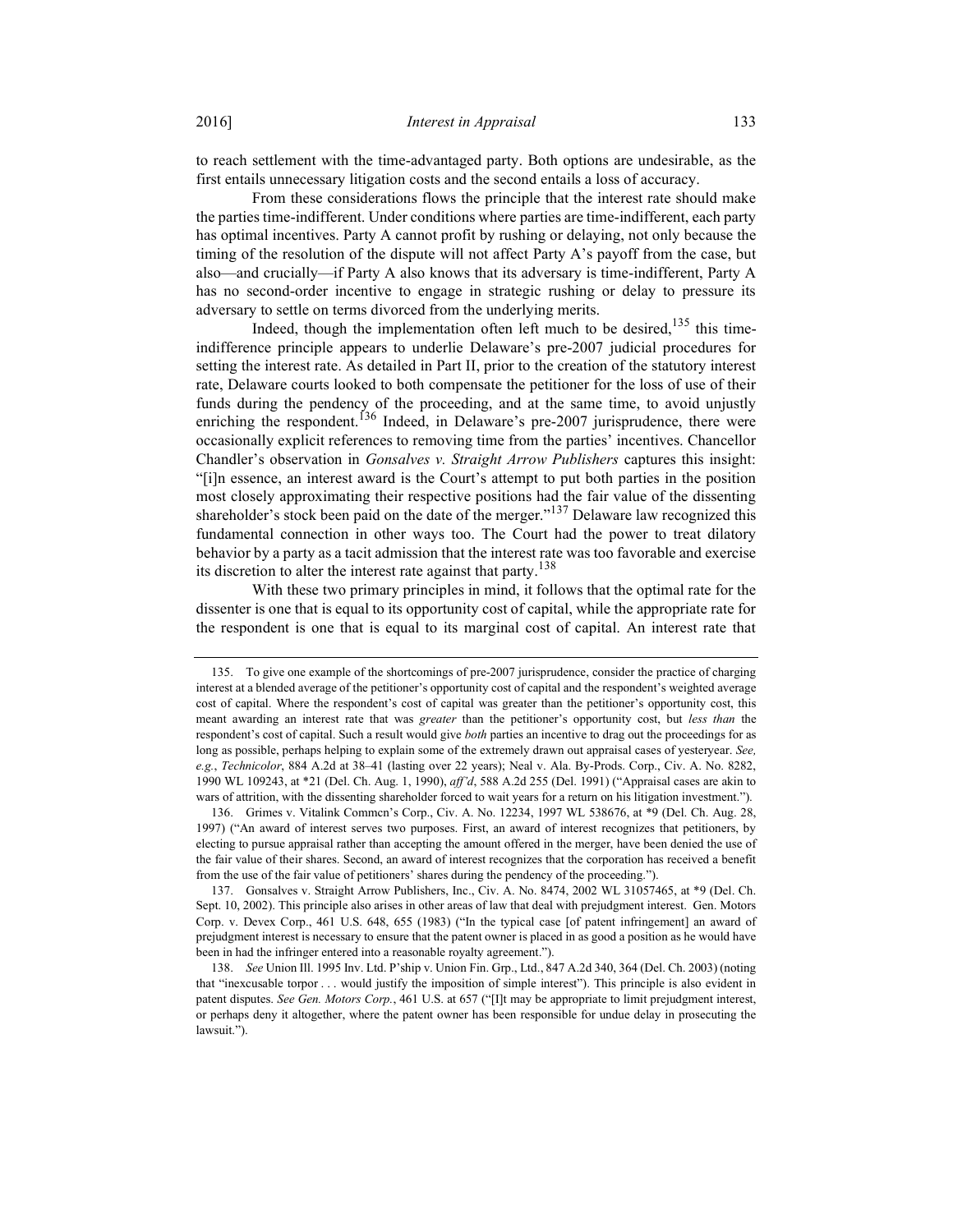diverges from a party's marginal cost of capital can cause mischief and interfere with the effectiveness of the underlying remedy. Policy problems mount whether the rate is too high or too low. If the rate is below the petitioner's opportunity cost of capital, the petitioner will be dissuaded at the margin from bringing worthwhile appraisal claims and will be inclined to settle too cheaply to avoid the undercompensated passage of time. If the rate paid to the petitioner is above its opportunity cost of capital, the incentive at the margin is to bring claims to capture the interest premium and to drag out the claims to maximize exposure to that rate. On the respondent side, the problems are the converse. When the rate charged to the surviving company is below its marginal cost of capital, it would welcome the appraisal claim and also seek to prolong the proceeding to take advantage of the cheap financing. By contrast, if the rate is above the respondent's marginal cost of capital, the respondent will experience undue pain with the passage of time and be inclined to settle richly to avoid the accrual of interest.

#### C. Secondary Principles

To these primary principles, we add two secondary principles rooted in practical considerations. Identifying the appropriate interest rate is itself a fact and analysis-intensive process that consumes private and judicial resources and is subject to uncertainty. Any dispute resolution system faces tradeoffs between costs (including time and resources) and accuracy. A lengthy and expensive proceeding that results in only a marginally more "accurate" interest rate is not necessarily superior to a more truncated procedure that trades off a little accuracy for reduced costs. What should be sought is not perfect accuracy, but an optimal tradeoff that produces a result accurate enough to generate the desired incentive effects at an acceptable level of cost. Thus, the first secondary principle guiding our proposed reform of the interest rate is that determining the appropriate rate should not itself be a complex and expensive undertaking. All else being equal, simplicity should be favored and procedures requiring extraordinary judicial efforts should be eschewed.

The final secondary principle for interest rate grows out of the unavoidable inaccuracy of any point estimates for appropriate interest rates. All else being equal, incentives to delay are likely to be more destructive than incentives to resolve quickly, as litigation delay generally entails a waste of both private and public resources. In the presence of uncertainty, then, the rules should err on the side of giving parties an incentive to resolve their dispute promptly. For example, suppose the plausible range for the petitioner's opportunity cost is between 8% and 9%; in the presence of that uncertainty, it would be appropriate for the court to select an interest rate of 8%, or even slightly lower, which would ensure the petitioner has the appropriate incentives to move the case to resolution. This approach helps to ensure that the petitioner and respondent will have no incentive to be dilatory in resolving their dispute.

#### V. A SUPERIOR INTEREST RATE REGIME IN DELAWARE APPRAISAL

It is a tall task to design a uniform interest rate—as the 2007 reform did—that applies across all cases. While such an approach has undoubtedly reduced the resources devoted to resolving interest rate questions, error costs are bound to be higher with a onesize-fits-all formula. The silver lining of these errors is that they are likely to be in the right direction: the legal rate is likely lower than the opportunity cost of capital for the sophisticated appraisal petitioners who hold the bulk of dissenting stock, and also higher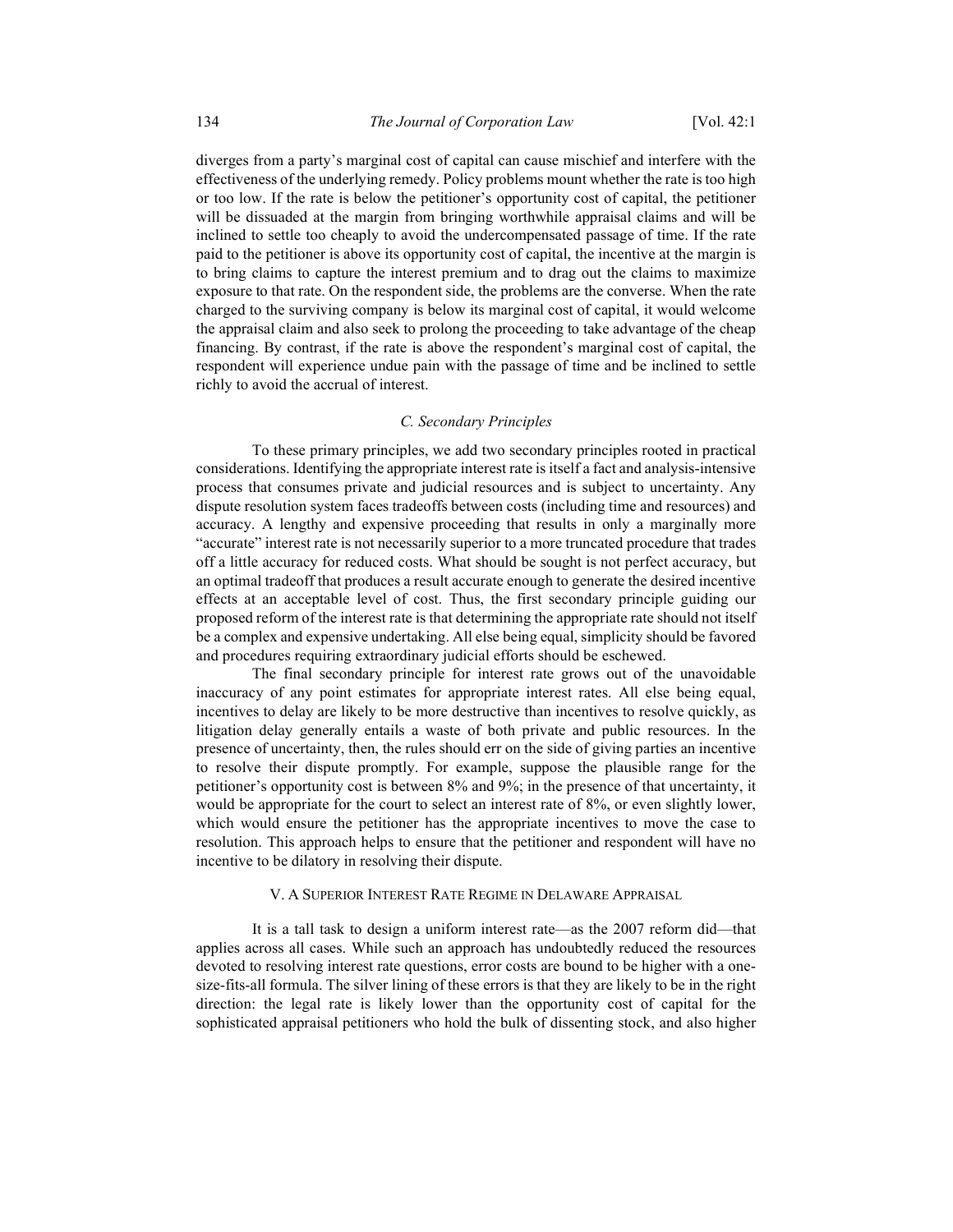than the marginal costs of capital for at least a handful of surviving companies. This is not to say that the 2007 amendment is necessarily a bad approach, however. For what it is—a single interest rate that is set by formula and applies to both parties in all cases—the legal rate does a serviceable job. If nothing else, it has helped to create an environment where appraisal litigation appears to be largely meritorious, even if under-enforcement of appraisal rights is still a problem.<sup>139</sup>

In this Part, we present a proposal to reform the interest rate regime in Delaware appraisal. As an initial matter, we reject the feasibility of an "optimal" interest rate regime that attempts to determine the parties' opportunity costs in favor of a second-best regime that is more easily administrable. Our proposed regime has five salient features designed to further the principles enunciated in Part IV. First, as in the recent Delaware amendment, the company has a unilateral option to prepay an amount of its choosing to the dissenter. Second, also like the recent amendment, the amount of the initial payment does not constitute an undisputed amount or a floor on fair value. Third, the petitioner can, at any time, abandon the litigation and retain the amount prepaid. Fourth, prepayment can be made only at the outset of the proceeding. Fifth, *either* party will be liable to the other for interest on the difference between the amount prepaid and the fair value adjudged at trial, with the interest rate set at the weighted average cost of capital (WACC) of the target company.

#### A. An "Optimal" Interest Rate Regime is Impractical

Assigning interest rates to make parties perfectly indifferent to time is, unfortunately, unrealistic. Most obviously, time-indifference for both parties could not be achieved by a single interest rate unless by some extraordinary serendipity the petitioner's opportunity cost of capital were equal to the respondent's. In virtually every case, optimal incentives could only be achieved by charging one interest rate to the respondent and awarding a different interest rate to the petitioner. If, for example, the respondent had a cost of capital of 13% while the petitioner had an opportunity cost of capital of only 8%, joint time-indifference could only be achieved by charging the respondent 13% while only awarding the petitioner 8%. While such a system could, in theory, be implemented—with the surplus perhaps escheating to the state or flowing to a worthy entity like the Delaware Bar Foundation—it would be, to our knowledge, *sui generis*. Even more problematic would be the situation when the roles are reversed, with the petitioner having an opportunity cost of 13% and the respondent 8%. In this situation, joint time-indifference could only be achieved by awarding the petitioner more interest than is charged against the respondent, a problem with no realistic solution.

Moreover, employing two different interest rates would fail the test of conserving litigation resources by expanding the issues before the court. In particular, the opportunity cost of capital for the petitioner is likely to defy easy calculation, particularly given the parties' incentives to be strategic about their actual opportunity costs.

 <sup>139.</sup> See supra text accompanying notes 110–12 (discussing how the appraisal system focuses private resources on suspicious transactions).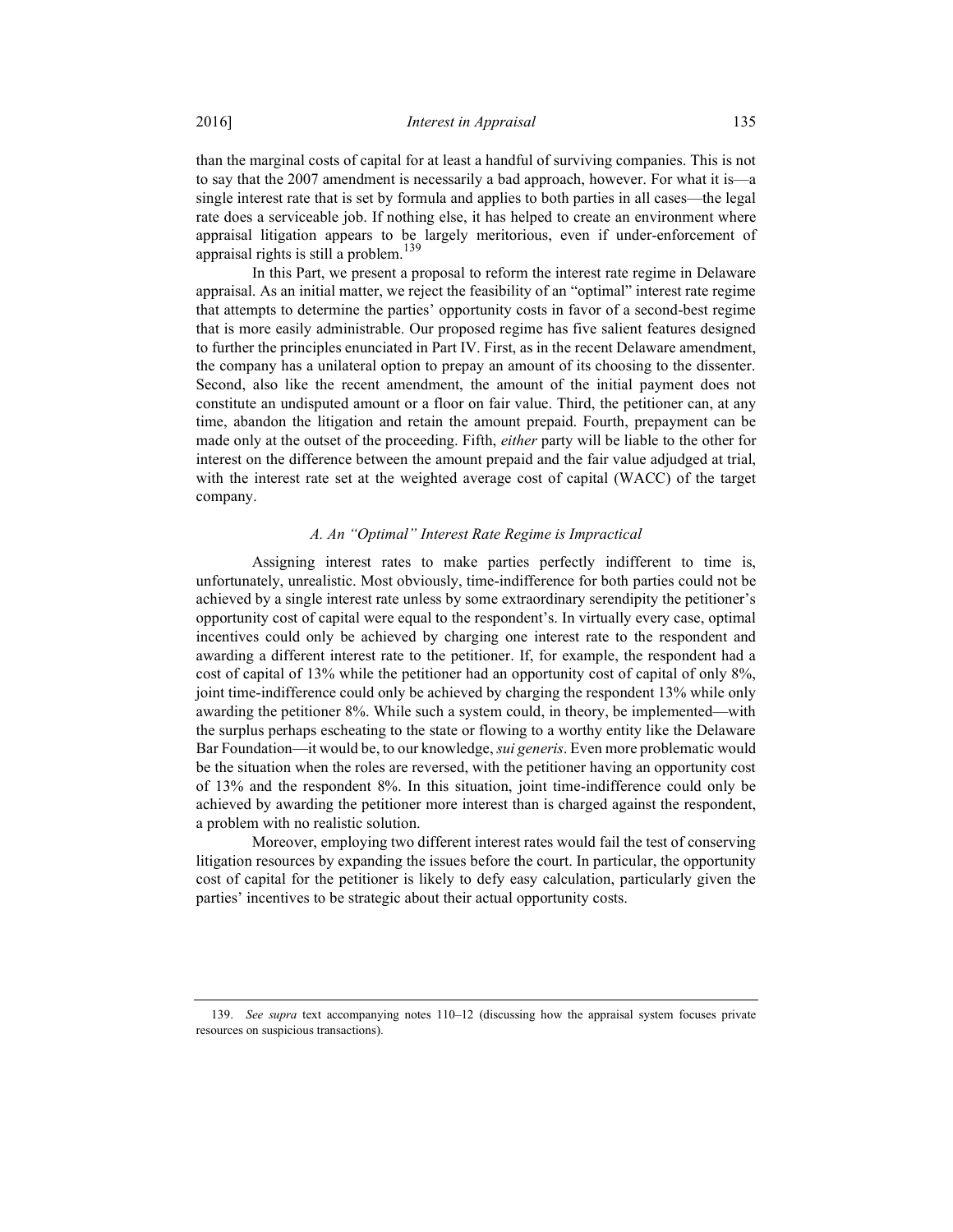## A Second-Best Interest Rate Regime

In light of these practical difficulties, an "optimal" solution with two separate interest rates is untenable. As the Council sagely recognized, though, the parties' incentives could be improved substantially by focusing not on the rate itself, but rather by reducing the amount of money to which a rate must be applied in the first place.<sup>140</sup> In the following Sections, we build on Delaware's recent amendment that allows the respondent to make an initial payment that stops the running of interest on that amount, and we offer several improvements designed to avoid strategic behavior and better promote time-indifference.

## 1. An Option to Prepay to Stop the Running of Interest

The recent amendment gives surviving companies the option to make an initial payment to dissenting stockholders in any amount the company chooses, thereby stopping the accrual of interest on amounts so paid. Dissenting stockholders are required to accept the payment, with no discretion to reject it. At the end of the proceeding, any difference between amounts so paid and the amount the court ultimately determines to constitute fair value would still be subject to interest, as further described below. This amendment serves both of the primary principles introduced in Part IV: it promotes time-indifference without distorting the incentives of minority stockholders to bring meritorious claims.

In several recent appraisal proceedings, companies have complained that the current regime does not allow them such an option. For example, ISN Software recently protested that "the incentives created by the default interest rate, in the current interest rate environment, are significantly out of balance in favor of appraisal petitioners," noting that the "default statutory rate is more than seven times the federal discount rate."<sup>141</sup> CKx, another respondent company in a recent appraisal proceeding, similarly bemoaned "the harsh effects of the continuing accrual of above-market interest rates."<sup>142</sup> Companies may have access to cheap sources of capital like a revolving credit line that they would use to pay off the dissenter.<sup>143</sup>

By giving the company the option to prepay, the importance of the interest rate is vastly diminished. If the surviving company's management believes the interest rate exceeds their marginal cost of capital, or is otherwise too high, this option gives them the

 <sup>140.</sup> Memorandum from Corporation Law Council, Delaware State Bar Association (Mar. 6, 2015) (on file with authors).

 <sup>141.</sup> Resp't ISN Software Corp.'s Mot. for Entry of a Scheduling Order at 5 n.3, In re ISN Software Corp. Appraisal Litig., Civ. A. No. 8388-VCG (Del. Ch. Sept. 9, 2013).

 <sup>142.</sup> Resp't's Reply Br. in Supp. of Mot. to Stop the Accrual of Interest at 1, Huff Fund Inv. P'ship v. CKx, Civ. A. No. 6844-VCG (Del. Ch. Dec. 30, 2013).

 <sup>143.</sup> In evaluating the benefits the company obtained by delaying the payment of fair value to the dissenter, pre-2007 cases rejected looking to whatever source of capital the company claimed it would draw upon to satisfy the appraisal judgment. Kleinwort Benson Ltd. v. Silgan Corp., Civ. A. No. 11107, 1995 WL 376911, at \*11 (Del. Ch. June 15, 1995) ("The combined average rate for these borrowings is 10.51%. Respondent contends that the rate for its revolving credit line, which is 9.08%, represents its actual costs of borrowing for the purposes of this appraisal action. According to Respondent, Silgan would have used this source of credit to increase its borrowings had it not had use of Petitioners' funds. Petitioners argue that the Court should ignore secured debt like the revolving credit line in determining Respondent's cost of bargaining. Petitioners portray Silgan's retention of their money as an unsecured loan, thus Silgan's rate for unsecured borrowing is the relevant rate. In determining Silgan's borrowing rate, I will not exclude any of Silgan's sources of credit. Silgan's aggregate borrowing rate best reflects the benefit it received from having use of Petitioners' funds during the pendency of this proceeding.").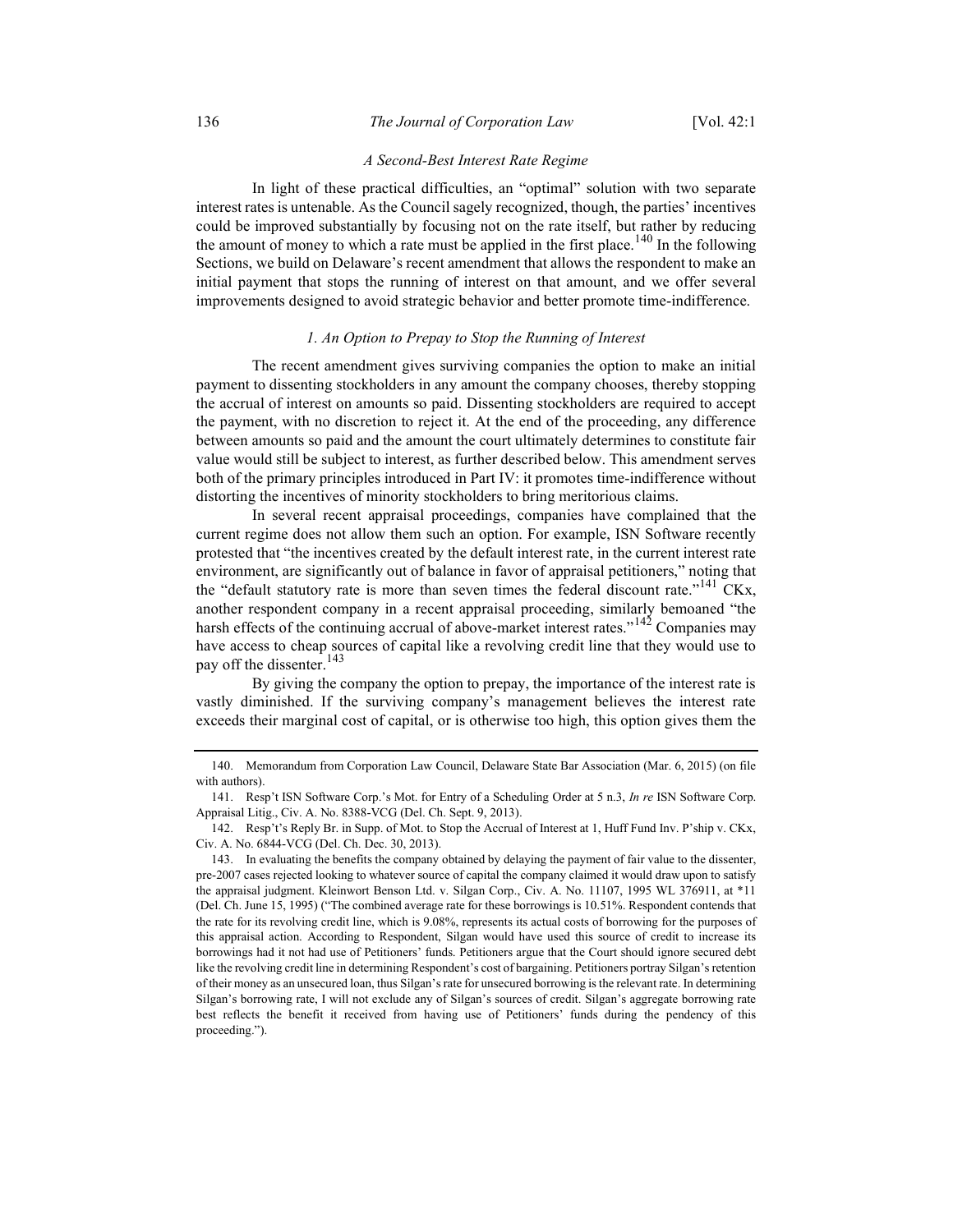opportunity to put their money where their mouth is. Indeed, the danger of setting the interest rate too high largely dissipates in the presence of an option to prepay. If the interest rate is excessive, it will simply give the surviving company—the party with the best information as to fair value—a more powerful incentive to put its best estimate of fair value on the table at the outset of the proceeding. In the presence of a prepayment option, it is only the risk of setting the interest rate too low that remains acute. If the interest rate is lower than the surviving company's cost of capital, the company would simply refuse to prepay and would face an incentive to prolong the litigation for as long as possible. Our proposal partially addresses this problem below.

In any event, the surviving company would subsequently only be exposed to the interest rates on adjudged amounts exceeding the prepayment, reducing any incentive to rush or prolong the proceeding. Amounts paid over would similarly lessen the timesensitivity of dissenting stockholders by reducing their exposure to the interest rate. To achieve this, the payment need not be cash; it could also be in the form of any publiclylisted asset that formed a portion of the merger consideration, including contingent value rights. For purposes of valuing the amount paid to determine how much interest accrual was stopped by the payment, any consideration paid over should be valued as of the date when it was delivered to the dissenter by reference to public prices, as this best measures the cash equivalent of what was provided to the dissenter.

#### 2. The Prepayment Does Not Constitute an Undisputed Amount

The amount of the initial payment should not constitute a concession by the company of the minimum fair value of the company. Furthermore, the dissenting stockholders should be required to pay back, with interest, any amounts by which the initial payment exceeds the fair value determined at trial. This aspect of our proposal differs from the recent amendment, at least as it has been interpreted.<sup>144</sup> In this regard, the recent amendment functionally tracked the Model Act, which contemplates the surviving company making a payment of an amount that is not in dispute, which sets a floor for the rest of the litigation.<sup>145</sup> Under the Council's interpretation of the recent amendment, the company was free to argue that the fair value was below the amount of the initial payment, but it did not provide for any right to recover such overpayment.<sup>146</sup> Not treating the initial payment as an undisputed amount serves two purposes. First, it preserves downside risk for dissenting stockholders and with it the incentive to pursue only meritorious claims, furthering our first primary principle. Second, it allows respondents to put their best estimate of fair value on the table without fear of prejudicing their litigation position, thus maximizing the time-indifference of the parties, furthering our second primary principle.

One of the virtues of appraisal claims is that they present downside risk: a stockholder faces a real risk that she will receive less than the merger consideration, which

 <sup>144.</sup> As explained in Part II, the Council's 2015 proposal would not have formally limited the respondent's ability to argue a fair value at trial that was less than the amount of the prepayment. The proposal, however, contained no mechanism for the return of overpayments. As a result, the respondent would technically be free to argue a lower value, but doing so would not do them any good. Supra Part II.

 <sup>145.</sup> MODEL BUS. CORP. ACT § 13.25(a) (COMM. ON CORP. LAWS OF THE SEC. OF BUS. LAW 2010) ("Except as provided in section 13.27, as soon as the proposed corporate action is taken, or upon receipt of a payment demand, the corporation shall pay each dissenter who complied with section 13.23 the amount the corporation estimates to be the fair value of his shares, plus accrued interest.").

 <sup>146.</sup> See supra note 143.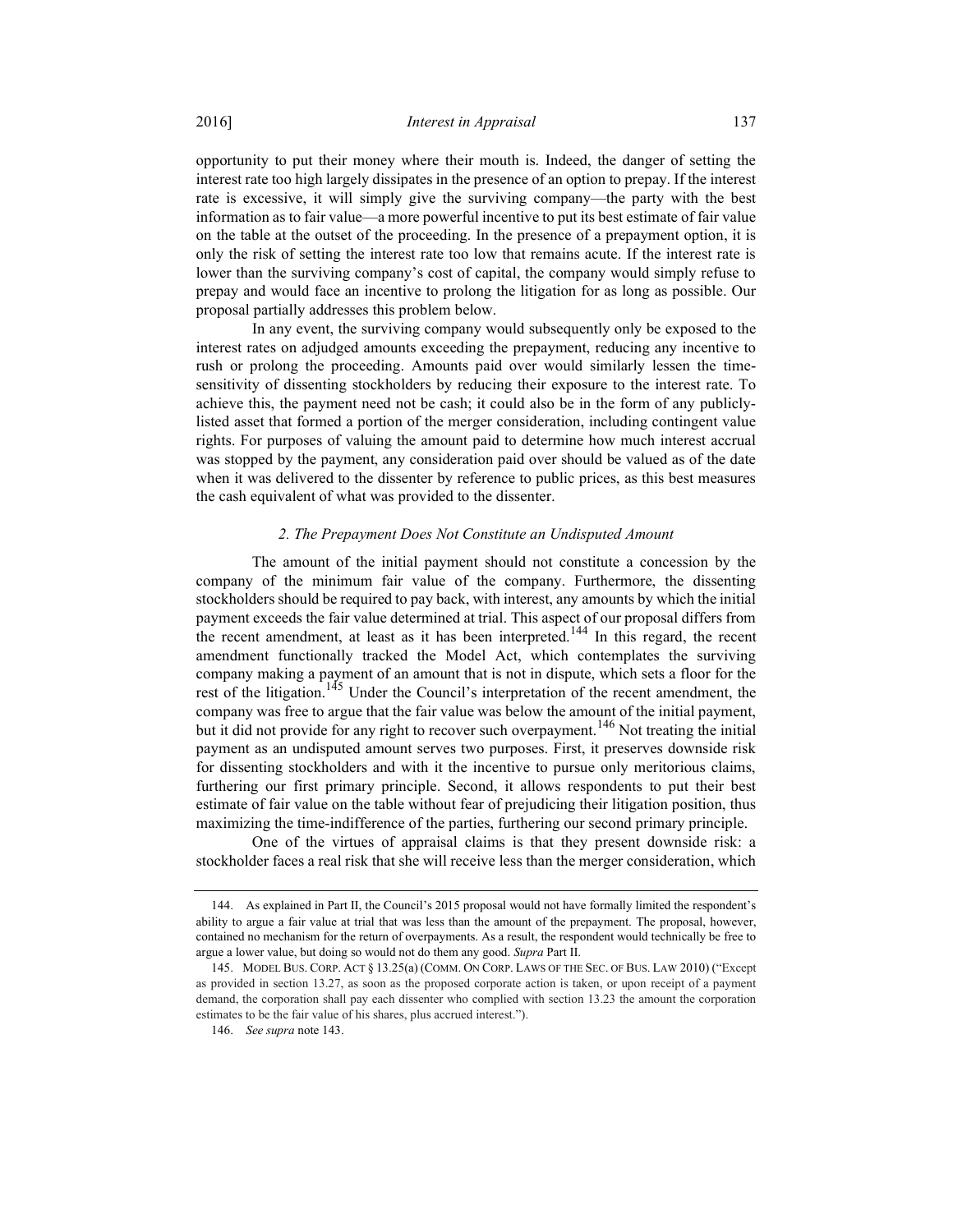stands as an independent deterrent to nuisance claims without any need for policing by judges. Of course, we would expect sophisticated appraisal specialists to select claims for litigation that present a larger chance of gain than a risk of loss, but that is simply evidence that they face the right incentives and that the system is working well.

The importance of downside risk in appraisal can most easily be grasped by comparison to the situation in merger class actions. In a typical merger class action, a plaintiffs' attorney can file a claim almost costlessly, representing a lead plaintiff lacking a meaningful economic stake. Furthermore, the plaintiff stockholders have already received the merger consideration and are litigating for pure upside, with no risk of loss. With a low cost of bringing a claim and no risk of loss, there exists no natural economic deterrent against bringing low-value nuisance suits in an effort to extract a quick settlement for litigation costs. In fact, in recent years virtually every significant merger has attracted a fiduciary duty class action, with the vast majority settling quickly for little more than a few supplementary disclosures for stockholders and a cash fee for the plaintiffs' attorneys.<sup>147</sup> The judges of the Court of Chancery have recently begun to more aggressively police these settlements, but they face an uphill battle in the face of the parties' economic incentives.<sup>148</sup> We posit that the existence of downside risk is one of the primary reasons the pattern of appraisal litigation is so different, with petitioners narrowly focusing on meritorious claims.<sup>1</sup>

The interest rate regime should not undermine the risk of loss that faces petitioners and possibly make the dynamics in appraisal more like those in merger class actions. Both parties should still face litigation risk even after the initial payment. Treating an initial payment as an undisputed amount, or otherwise treating it as a floor at trial, would reduce the two-sided litigation risk in appraisal, perhaps sharply. Turning appraisal into a free (or low-cost) option for petitioners would diminish the incentive for petitioners to avoid lowmerit claims and threaten to transform appraisal litigation into something more resembling the swamp of nuisance suits that for years characterized merger class actions. Two-sided litigation risk can be preserved by requiring petitioners to return, with interest, any prepaid amounts in excess of fair value determined at trial.

This procedure would also serve to prevent giving the surviving company an incentive to underpay. The primary goal of mutual time-indifference can best be achieved if the respondent prepays an amount approximating the fair value ultimately determined at trial.<sup>150</sup> The respondent is well-placed to do so, given that it is the party with the best information as to fair value, but it must confront the proper incentives. Unless the company is free to argue at trial that the fair value is less than the amount of the initial payment, and unless the petitioner must repay excessive prepayments, the company will have an incentive to be stingy in its initial payment for fear of overpaying.<sup>151</sup> Indeed, in analyzing

<sup>147.</sup> See Matthew D. Cain & Steven Davidoff Solomon, A Great Game: The Dynamics of State Competition and Litigation, 100 IOWA L. REV. 465, 475–84 (2015) (describing the rends of merger litigation over time).

 <sup>148.</sup> See In re Trulia, 129 A.3d 884, 907 (Del. Ch. 2016) (finding that a proposed settlement is not fair or reasonable to Trulia's stockholders).

 <sup>149.</sup> See Korsmo & Myers, Structure of Stockholder Litigation, supra note 1, at 851 (noting that small settlements may indicate fewer meritorious claims).

 <sup>150.</sup> Ideally, if fair value is determined to be equal to the prepayment, the interest rate becomes entirely irrelevant.

 <sup>151.</sup> Mary Siegel, An Appraisal of the Model Business Corporation Act's Appraisal Rights Provisions, 74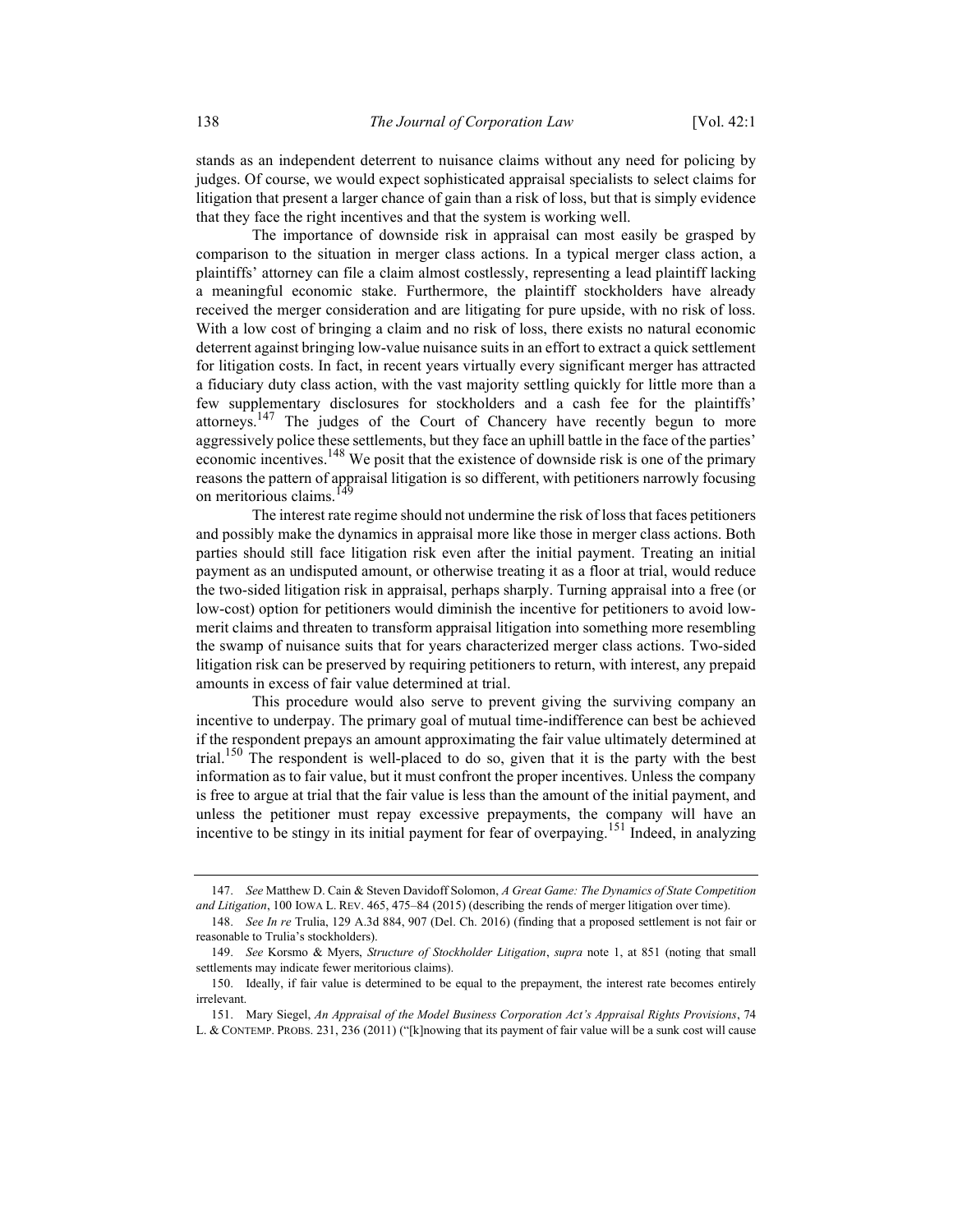the recent amendment, M&A lawyers emphasized the importance of avoiding overpayment.<sup>152</sup> As one M&A advisor noted, treating prepayments as a floor would discourage companies from making an initial payment that "exceeds the amount it is arguing represents fair value (even if the company believes that the appraisal award will significantly exceed that amount)."<sup>153</sup> Our proposal reduces the incentives of respondents to skew the amount of the initial payment away from the company's actual estimate of its fair value, inhibiting what would otherwise be a useful mechanism of dispute resolution.

#### 3. The Dissenter Can Walk Away with the Prepayment

Under our proposal and the recent amendment, the surviving company's option to provide a prepayment is unilateral. The dissenting stockholder has no discretion to refuse the prepayment. Moreover, the dissenter will ultimately be required to pay interest on any overpayment. As a result, the surviving company would often have an incentive to engage in strategic behavior, paying more than their best estimate of fair value. In particular, if the interest rate is above the company's cost of capital, overpaying dissenting stockholders would offer an attractive return. Similarly, if the interest rate is above the dissenting stockholder's cost of capital, the surviving company could purposely overpay in an effort to make the dissenter time-sensitive and thereby increase settlement pressure. In either situation, overpayment will erode the time-indifference of the parties, and the second scenario would also impede the accuracy of the proceeding by giving dissenters an incentive to settle quickly even for less than fair value.

To counteract any incentive for the surviving company to overpay, our proposal makes clear that the dissenting stockholder retains the unilateral right to walk away with the prepayment in full satisfaction of their claims. This feature of our proposal balances the surviving company's incentives. If it prepays less than its best estimate of fair value, it faces the prospect of owing additional interest. If it prepays more than its true estimate of fair value, it faces the prospect that the dissenters will simply pocket the payment and walk away. As a result, the company's incentive is to offer its best estimate of fair value, neither more nor less. In such a scenario, the initial payment may function as the only payment. This result would both avoid the unnecessary consumption of resources in litigation and resolve the dispute at a price set by the best-informed party.

Given the stark informational disadvantage that the dissenting stockholder faces in evaluating the fair value of the company without any fact discovery, the decision to walk away from the appraisal claim after receiving the upfront payment would often be challenging. As Delaware courts recognized in pre-2007 case law, "[a] dissenting stockholder cannot easily evaluate the corporation's [settlement] offer in an appraisal action because the corporation is usually in the best position to determine the value of the stock."<sup>154</sup> If the interest regime induces the company to play games with the upfront payment, the dissenter is unlikely to seriously consider accepting the claim and walking away. The design of the interest regime proposed thus far, however, should make it credible

a corporation to be judicious about the amount it declares to be the fair value of the stock.").

 <sup>152.</sup> See, e.g., Abigail Pickering Bomba et al., supra note 79, at 4 (noting that any excess payment presumably would be forfeited).

 <sup>153.</sup> Id. at 5 (emphasis added).

 <sup>154.</sup> Chang's Holdings, S.A. v. Universal Chems. & Coatings, Civ. A. No. 10856, 1994 WL 681091, at \*2 (Del. Ch. Nov. 22, 1994).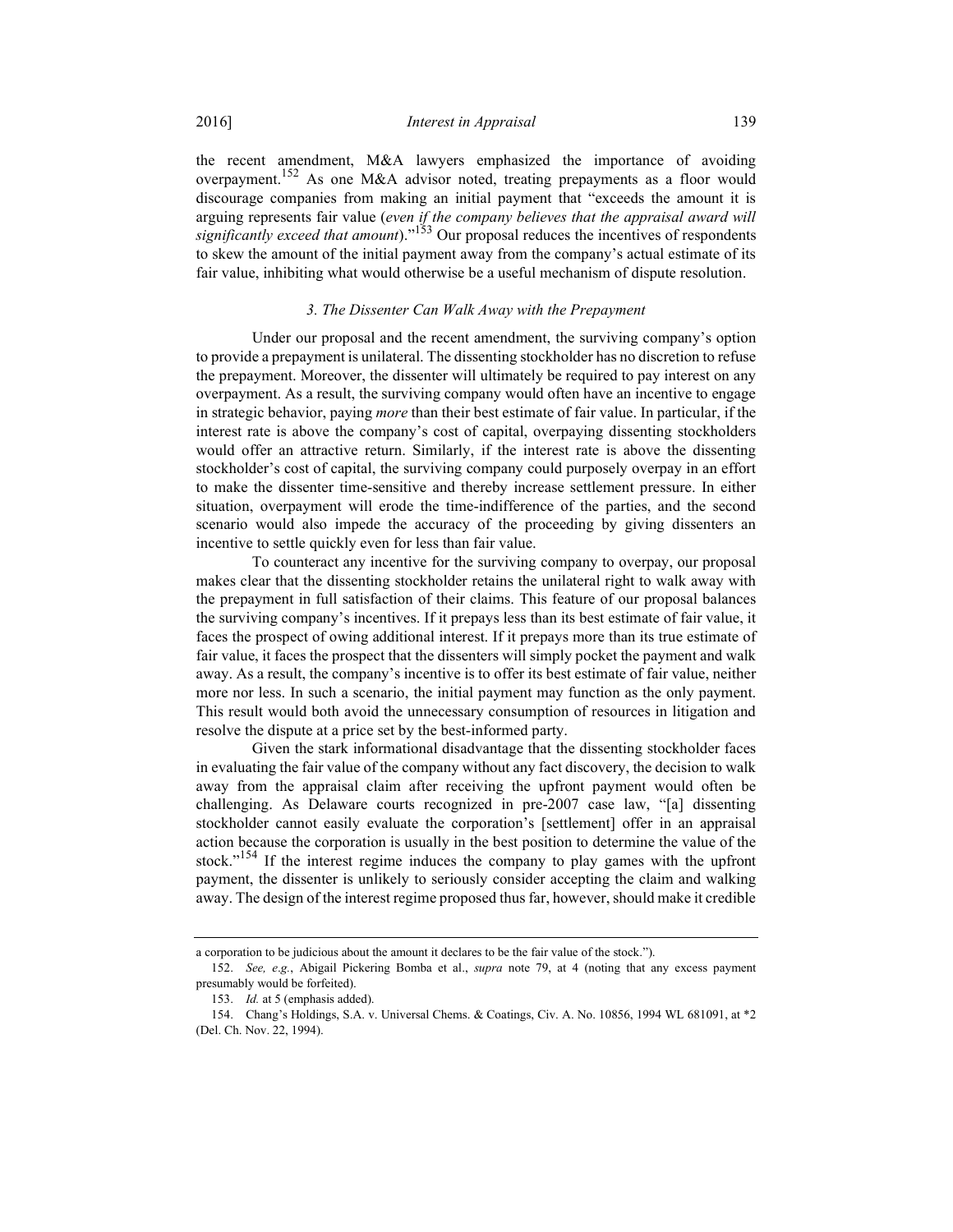that the informationally-advantaged respondent has, at the very least, not over-paid in its prepayment. Thus, the dissenter could more confidently decline to pursue additional litigation following receipt of an initial payment that exceeds her estimate of fair value.

## 4. The Prepayment Option is Time-Limited

The company's unilateral prepayment option is designed to promote timeindifference by relieving it from paying interest on the appraisal claim at a rate that exceeds its cost at which it could raise enough money to satisfy the dissenter. Because the company will know whether this situation holds at the time the transaction closes, our proposal requires it to make an election about the initial payment in a reasonable amount of time following the close of the transaction: 30 days from the effective date of the merger. No interest would be charged during these 30 days.

Limiting the pre-payment option to 30 days preserves an important option for the company without opening the door to tactical gamesmanship—by either side—that could undermine litigation and settlement incentives. After the Council first proposed the amendment in 2015, deal lawyers advised firms to consider such tactical maneuvers. One prominent M&A law firm issued a memo advising clients that the "decision whether, when, and in what amount to make an Upfront Payment will be complicated."<sup>155</sup> One consideration was the "strategic disadvantage" of making a payment to the dissenters because doing so would reduce their at-risk capital, decrease their credit risk, and allow them to fund their litigation expenses.<sup>156</sup>

An examination of the recent disputes involving ISN and CKx—two companies that complained about the interest rate in court papers—reveals the extent to which parties in appraisal could use timing as a tactical gambit to apply pressure to their adversaries. In ISN, for example, the company was negotiating the scheduling order at the same time it was trying to induce the petitioners to accept a cash payment that would partially satisfy an ultimate judgment and stop the running of interest on that portion.<sup>157</sup> The harder it pressed on the scheduling order in court, the more attractive its cash payment would appear to the dissenters. The attempt to prepay by CKx was especially peculiar in light of its timing: its motion to force the petitioners to accept prepayment did not come until *after* trial, more than two years after the closing of the merger. If the interest rate had actually been excessive, surely CKx would have found it nettlesome far sooner. In fact, it seems highly unlikely the interest rate was excessive. CKx was grumbling about paying a 5.75% interest rate just months after it had vigorously argued at trial that its cost of capital was 13%.<sup>158</sup> Even at the time of the merger, the fairness opinion supplied by CKx's financial advisor had estimated 13% to 15% as the appropriate range for the company's cost of

 <sup>155.</sup> Abigail Pickering Bomba et al., supra note 79, at 4.

 <sup>156.</sup> Id.

<sup>157.</sup> Resp't ISN Software Corp.'s Mot. for Entry of a Scheduling Order, Sept. 9, 2013, at 4, In re ISN Software Corp. Appraisal Litig., Civ. A. No. 8388-VCG ("ISN suggested the possibility of making a prepayment of a portion of any potential judgment in this action in order to stop the running of interest on such portion. ISN indicated that the resolution of that issue would likely impact its view on scheduling.").

 <sup>158.</sup> Redacted Version of Resp't's Opening Post-Trial Br. at 45; Huff Fund Inv. P'ship. v. CKx, Inc., Civ. A. No. 6844-VCG, 2013 WL 5878807 (Del. Ch. May 17, 2013) ("Mr. Cohen drew upon a variety of sources for a WACC that led him to find a range of between 9% and 18%, from which Mr. Cohen selected a 13% WACC as reasonable.").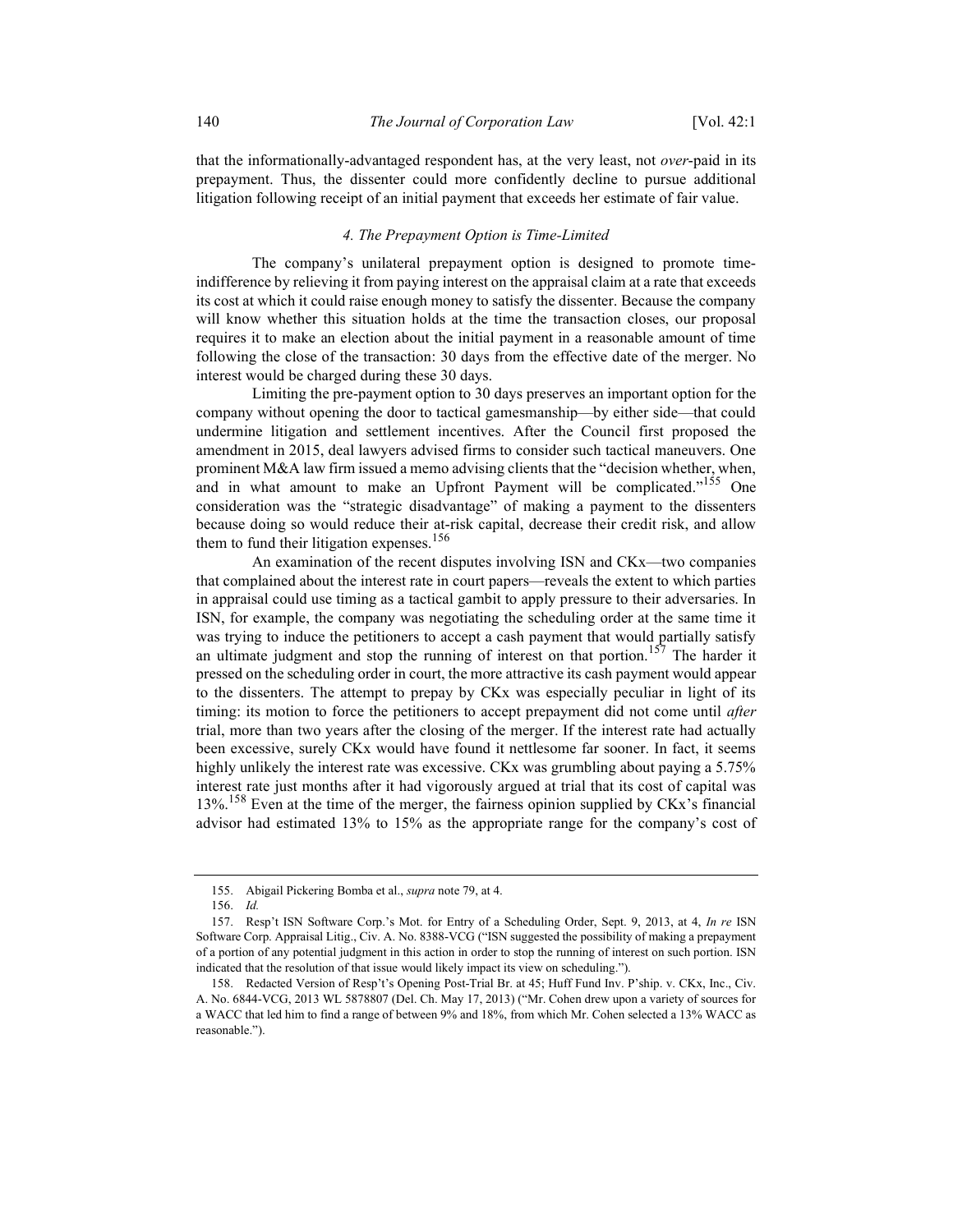capital.<sup>159</sup> In this light, the statutory rate of interest in Delaware could only be considered extraordinarily favorable to CKx, and their desire to prepay can be presumed to stem from tactical motivations. On the dissenting stockholder side, it is hard to understand why the dissenters would refuse to accept any proffer of payment except to maintain settlement leverage on the company.

Limiting the window in which the company can elect to make the initial payment would constrain the ability of the company to act strategically. The purpose of our proposal is to push the parties towards time-indifference, not to allow parties new avenues for exploiting the time-sensitivity of adversaries with tactical maneuvers.<sup>160</sup>

## 5. The Appropriate Interest Rate is the WACC of the Target Company

Under our proposal, either party must pay interest on any differential between the amount prepaid and the amount adjudicated as fair value. As noted above, the optimal interest rate would actually be two interest rates, charging and awarding each party interest at a rate equal to their respective opportunity costs of capital. If, however, the surviving company has good incentives to prepay their best estimate of fair value, the "accuracy" of the interest rate is dramatically reduced in importance. At this point, what is at stake in choosing an appropriate interest rate is best revealed by examining the incentives for the surviving company and the remaining opportunities for strategic behavior.

No matter the interest rate, the surviving company is effectively deterred from prepaying more than its estimate of fair value by the risk that the dissenting stockholder will simply choose to pocket it and walk away. If the interest rate is excessive from the surviving company's perspective, it can simply avoid it by prepaying its best estimate of fair value. The dissenting stockholder will then have the asset in hand and can take advantage of whatever opportunities it would otherwise miss out on, satisfying the goal of time indifference. It is only if the interest rate is too low that the company may behave strategically by deliberately underpaying (or not paying at all) and taking advantage of the cheap "borrowing."<sup>161</sup> This directly undermines the time-indifference principle and will frustrate rather than further the underlying aims of the remedy. In a predictable set of cases—where the surviving company's cost of capital is higher than the statutory rate the company will have an incentive to drag out the litigation and the dissenter will have an incentive to rush. This time factor will bias the parties' reservation prices (and their

 <sup>159.</sup> Schedule 14D-9, CKx, Inc., filed with the SEC on May 18, 2011, at 33 (noting "a range of discount rates from 13% to 15%, which were chosen by Gleacher & Company based upon an analysis of the weighted average cost of capital of CKx").

 <sup>160.</sup> Under our proposal, the company would be forced to elect to make an initial payment before the time runs for filing a petition. If a stockholder is ultimately found not to be eligible for appraisal, he would not be owed interest on amounts not prepaid, but would be required to pay back, with interest, any amount prepaid in excess of the merger consideration. If the company truly believes that a stockholder is not eligible for appraisal, it should be entirely willing to decline to make an initial payment, confident in the knowledge that it will prevail in its motion to dismiss. But doing so would expose it to the need to pay interest in the event the stockholder is ultimately found to be appraisal-eligible. In this way, the proposal again has the virtue of forcing the company to put its money where its mouth is.

 <sup>161.</sup> E.g., Abigail Pickering Bomba et al., supra note 79, at 4 (noting that in determining whether to make an initial payment "[a] company would need to determine the economic benefit of reducing the amount on which the statutory interest will have to be made, as compared to the economic benefit of holding all of the funds for the full period of the appraisal proceeding (based on the company's cost of capital, access to capital, need for cash, and other factors)").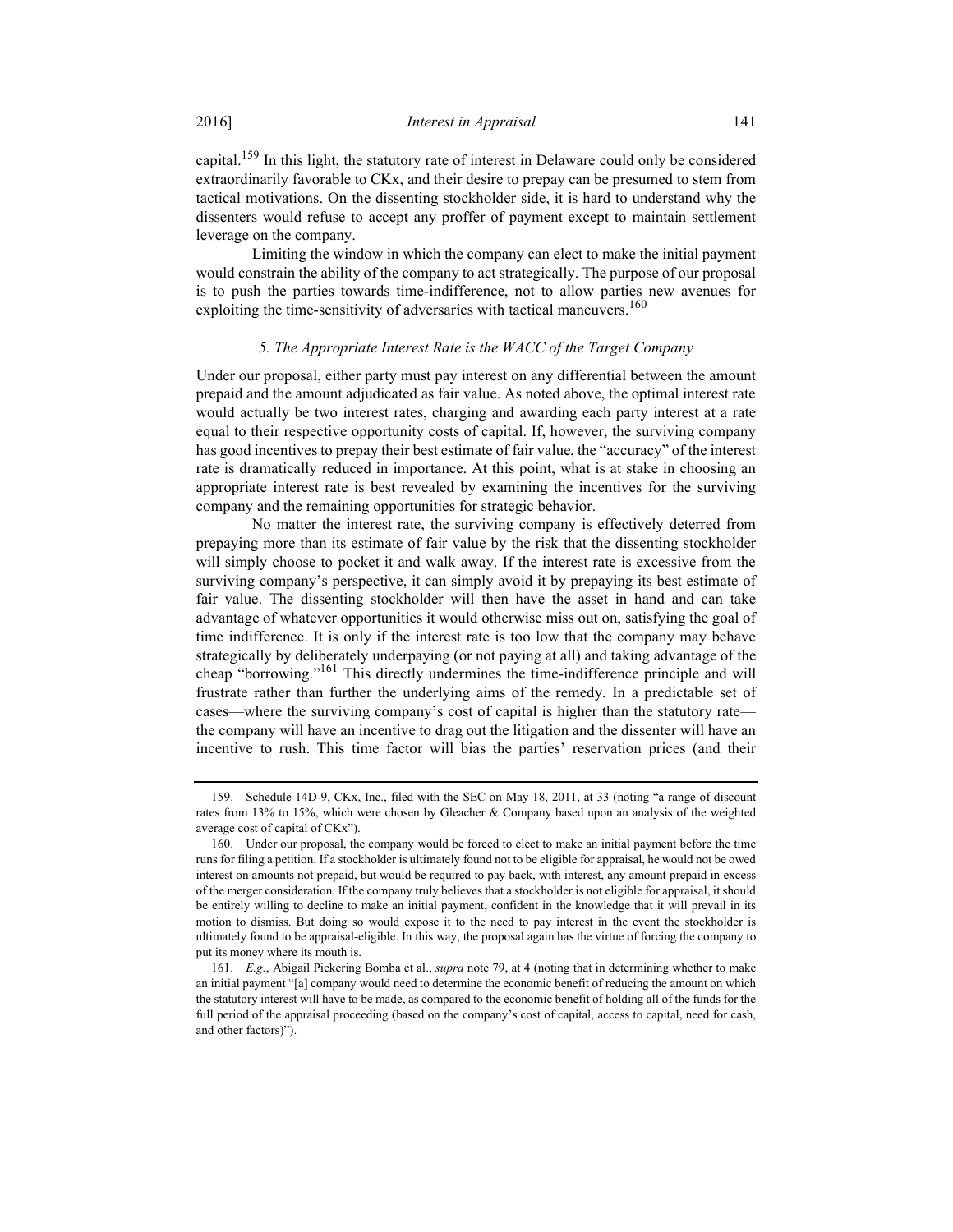settlement positions) such that the settlement dynamic will be driven by factors other than the fair value of the stock.

The immediate conclusion is that, where the surviving company has a unilateral option to prepay and the dissenter has the option to walk away from the claims, the interest rate should err on the side of being set too high. A high interest rate has the additional virtue of somewhat increasing the risk to both parties from dilatory tactics, thus furthering our secondary goal of encouraging expeditious resolution of the dispute. Adjusting the interest regime in service of the expeditious resolution of disputes would not be novel. In fact, this is the logic behind the Model Act's analogous provisions. As Professor Mary Siegel noted, "the [MBCA's] prepayment feature identifies the amount that is actually in dispute, and such identification encourages settlement: both sides can tangibly recognize that the amount in dispute is, perhaps, fairly small."162 Beyond corporate law, a number of other areas of law alter the entitlement to prejudgment interest or the applicable rate depending on preliminary settlement behavior. California, for example, has adopted a provision that applies a penalty rate of interest to personal injury claims. In the event that a plaintiff makes a settlement offer, the defendant rejects it, and the plaintiff obtains a more favorable judgment, interest accrues at 10% annually from the date of the settlement offer.<sup>163</sup> Similarly, although prejudgment interest is generally not available in tort claims, Ohio law allows for it when a prevailing party made a good faith effort to settle a case and the opposing party failed to make a good faith effort to settle.<sup>164</sup> Like these statutes, the design of the proposal here uses the interest rate as an instrument to induce the parties to be reasonable.

One simple solution would be to alter the default rate to a significantly higher rate—something like the federal funds rate plus ten percent, or even higher. Doing so, however, would significantly increase the risk of inaccuracy distorting the parties' incentives. A more complex but still eminently workable solution—the one we propose would look to the WACC of the target company as the rate at which to charge the company. This rate has a number of key advantages. Chief among them is that using the WACC takes into account the characteristics of the particular company without increasing the cost of litigation.<sup>165</sup> First, the parties will be computing this figure anyway as part of their valuation cases because it is an essential term in calculating a discounted cash flow valuation of the company, which is a common valuation method both in Delaware appraisal proceedings and in banker fairness opinions. Second, the court itself will already be choosing a WACC in performing its own valuations. The number chosen will simply do double duty, satisfying our secondary objective of avoiding undue litigation costs.

The other major advantage of this approach is that it turns WACC into a doubleedged sword. The appropriate WACC is already a hotly contested issue in most proceedings, as a high WACC leads to a lower valuation, and a low WACC leads to a

 <sup>162.</sup> Siegel, supra note 151, at 237.

 <sup>163.</sup> CAL. CIV. CODE § 3291 (1982).

 <sup>164.</sup> OHIO REV. CODE ANN. § 1343.03(C)(1) (2016) (requiring payment of interest where "the party required to pay the money failed to make a good faith effort to settle the case and that the party to whom the money is to be paid did not fail to make a good faith effort to settle the case").

 <sup>165.</sup> Jetley & Ji, supra note 116, at 455 ("[I]t may not be possible to set an interest rate based on the characteristics of a target or an acquirer without increasing the scope of issues that are likely to be litigated in an appraisal proceeding.").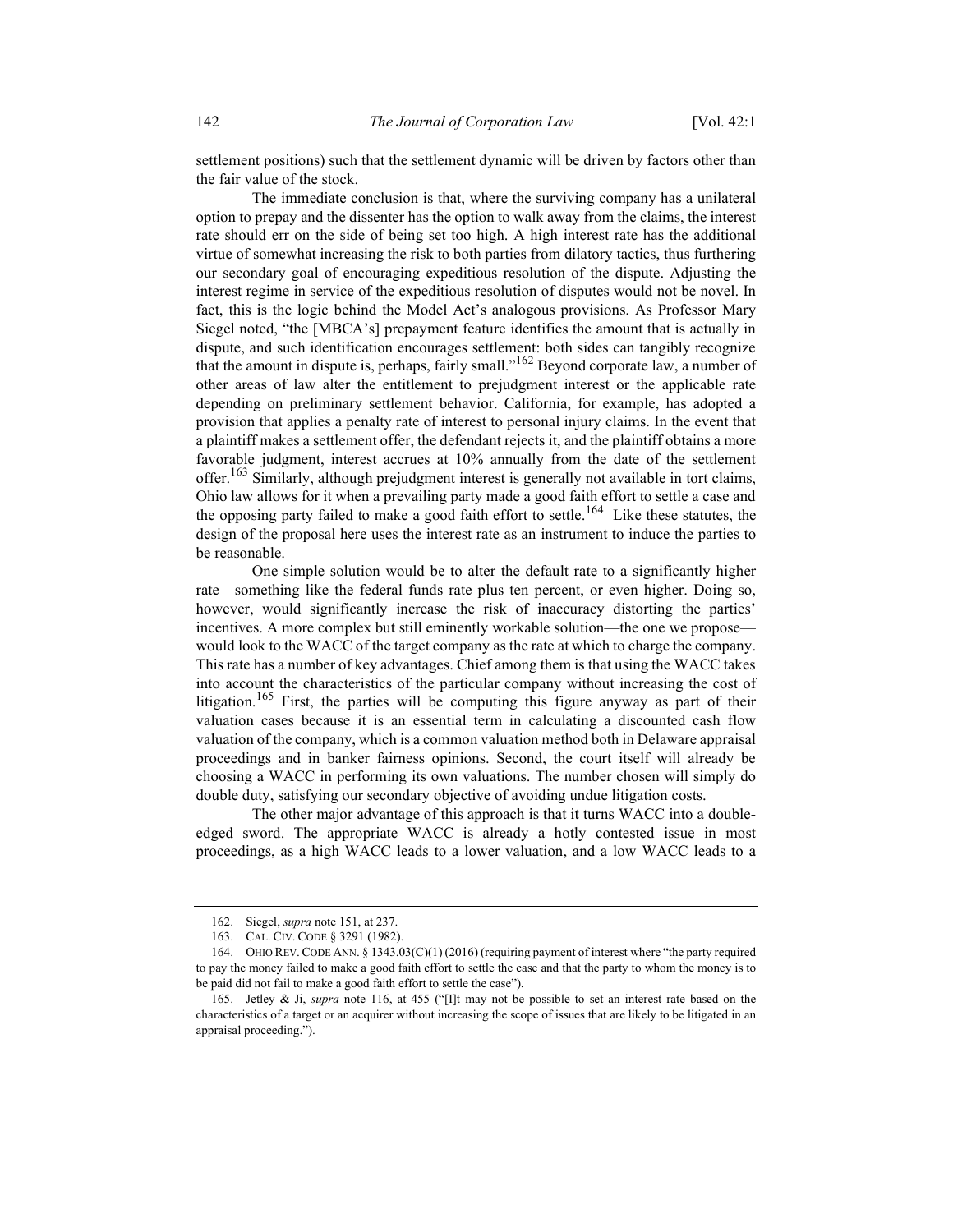higher valuation.<sup>166</sup> Given this dynamic, the petitioner's incentive is to argue for as low a WACC as is plausible, while the company's incentive is to use the highest WACC that passes the straight-face test. Using the WACC as the interest rate would temper these incentives, at least for the petitioner. A lower WACC would lead to a higher fair value for the petitioner, but less interest on that fair value. If the surviving company has prepaid, however, it will still retain some incentive to exaggerate the WACC, as doing so will both reduce the calculated fair value and potentially require the petitioner to repay overpayments at a higher interest rate.

Using the target company's WACC is not perfect. In virtually every case, it will not equal the ideal rate—the marginal cost of capital—for either party. In a management buyout where the management group exhausted its credit—an archetypical appraisal case—the marginal capital for the surviving company would likely be equity with a very high expected rate of return. For a large creditworthy conglomerate that has swallowed up a smaller company, the rate may be lower. The difficulty with attempting to use marginal cost of capital, however, is that it requires a separate inquiry, is not susceptible of ready proof, and invites massive gamesmanship. No doubt every company would insist that its marginal capital would come from its revolving credit line. The risk would be high of systematically erring in a way that gave the company a strong incentive to underpay, leading to both parties retaining a time-preference. An additional difficulty is that the cost of capital for the surviving company may differ from the one being calculated and used that of the target company—because, for example, the surviving company may have the guarantee of a new parent company or some affiliate. In many cases, though, the surviving company is simply the same company shifted into a newly formed shell entity. In any event, the respondent is always protected against an inaccurate interest rate by its unilateral option to prepay or not prepay.

The most pressing difficulty with using the target company's WACC is that it generally will not be equal to the dissenter's cost of capital. Nevertheless, this unavoidable inaccuracy from using the WACC will be minimized or eliminated if the company chooses to prepay an amount equal to its best estimate of fair value. The residual risk, then, is that when the WACC is lower than the surviving company's opportunity cost, the company will underpay (or not pay at all). In this event, neither party will be perfectly timeindifferent, and the petitioner will typically be disadvantaged. Given the impracticality of using multiple different interest rates, however, we regard this problem as unavoidable, and certainly no worse than under the current interest rate regime.

# 6. The Policy Merits of This Interest Rate Regime

The great virtue of the interest rate regime proposed here is that it forces the company and the dissenting stockholder to be reasonable. Facing a rate equal to its weighted cost of capital, the company must decide whether to exercise the option to make an initial payment to the dissenters and, if so, how much. The company's incentive is to offer its best estimate of the fair value of the cashed-out stock. The dissenting stockholder similarly must decide whether to walk away from the appraisal claim with only the initial payment. In view of the incentives facing the company to be reasonable in selecting the payment amount, and

 <sup>166.</sup> See RICHARD A. BREALEY ET AL,. PRINCIPLES OF CORPORATE FINANCE 475–86 (10th ed. 2011) (discussing how a low WACC implies that future cash flows do not need to be as steeply discounted, thus increasing their present value).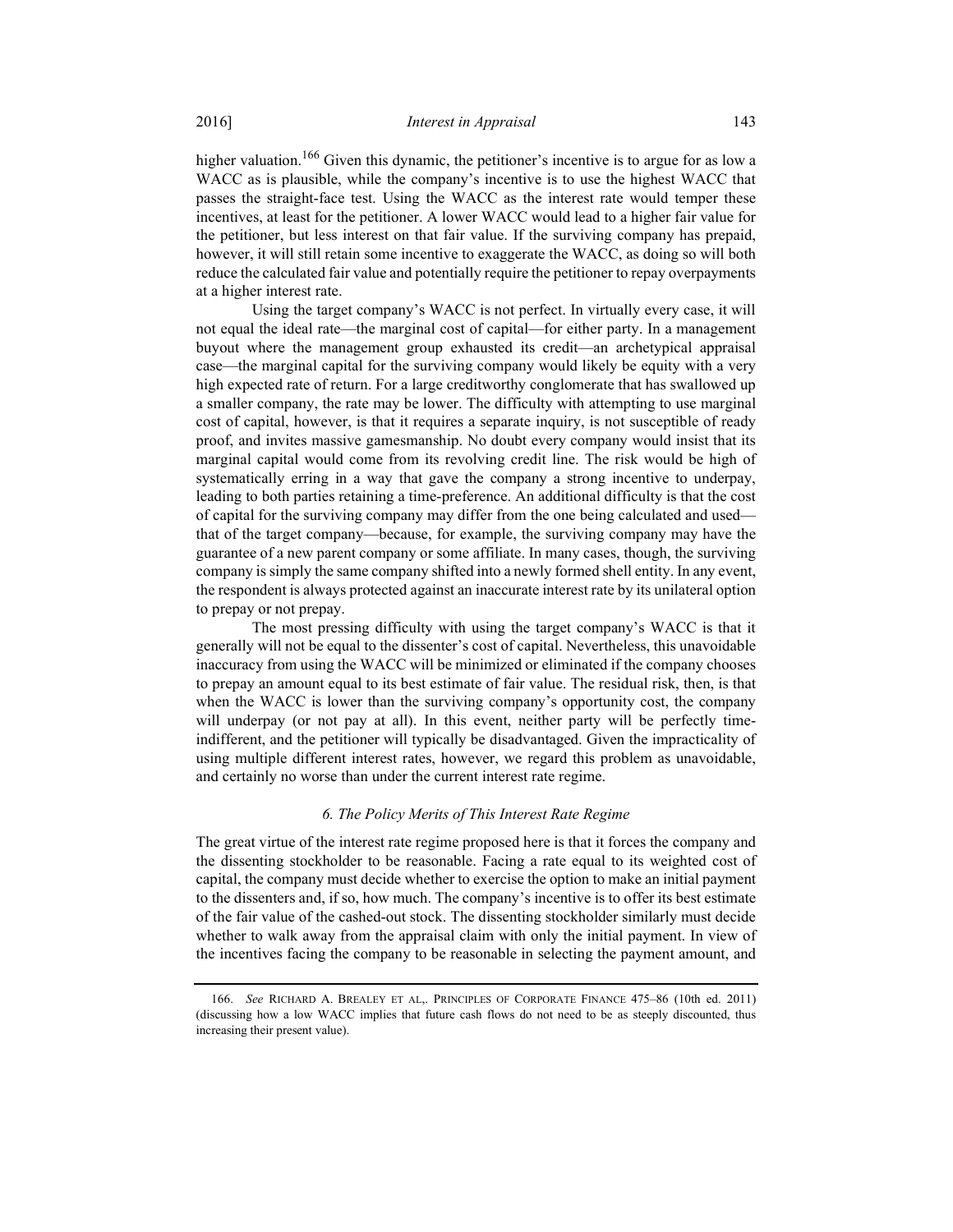the risks of having to repay with interest, the dissenter will have every incentive to very seriously consider accepting the offer in full satisfaction of the claims.

The interest rate proposal here also would promote settlement, which would be a welcome development for an area of law that has been regularly characterized by the Court of Chancery as pitched battle.<sup>167</sup> In *Chang's Holdings v. Universal Chemicals & Coatings*, then-Vice Chancellor Chandler observed that "appraisal actions often resemble wars of attrition in which the plaintiff's mounting legal expenses hinder her efforts to pursue a just valuation."<sup>168</sup> By correcting the incentives associated with the passage of time, the interest rate regime developed here can lead to efficiency-enhancing settlements.

This proposal also addresses precisely the problem that critics say is generated by the current interest rate regime: that the interest rate is an independently attractive feature of participating in an appraisal claim.<sup>169</sup> It would no longer be even theoretically attractive for a stockholder to dissent in hopes of capturing the statutory interest rate.<sup>170</sup> If the company were confident that the merger price equaled the fair value of the stock, it could immediately pay the dissenters the merger price, and never pay a cent in interest. The threat of this outcome would prevent stockholders from pursuing such a path in the first place. Thus, the supposed policy crisis—that the statutory interest rate is deforming the appraisal remedy—would be solved completely.

Equally important, strong appraisal claims would be unharmed by this regime. If anything, the focus of the litigation in such cases would be more squarely on the merits of the claim—the fair value of the cashed-out stock—without any distractions engendered by the interest rate. The amount of equity dissenting in the most problematic transactions may increase.<sup>171</sup> Given the salutary effects of appraisal activity we have adduced in other work, this would be a welcome development.

#### VI. CONCLUSION

We propose a new interest rate regime for Delaware appraisal actions: the surviving company would have a unilateral option to prepay an amount of its choosing to the dissenting stockholder within 30 days of the completion of the relevant transaction. The dissenting stockholder would thereafter possess a unilateral option to walk away from the litigation for the amount prepaid. The amount so paid would not prevent the surviving company from arguing a lower fair value at trial. Finally, following trial, either party would

 <sup>167.</sup> Neal v. Ala. By-Prods. Corp., Civ. A. No. 8282, 1990 WL 109243, at \*21 (Del. Ch. Aug. 1, 1990), aff'd, 588 A.2d 255 (Del. 1991) ("Appraisal cases are akin to wars of attrition, with the dissenting shareholder forced to wait years for a return on his litigation investment.").

 <sup>168.</sup> Chang's Holdings, S.A. v. Universal Chems. & Coatings, Civ. A. No. 10856, 1994 WL 681091, at \*2 (Del. Ch. Nov. 22, 1994).

 <sup>169.</sup> Norwitz, supra note 106 ("The appraisal arbitrage problem is further exacerbated by the generous statutory interest rate in Delaware for appraisal proceeds—prime plus 5% compounded—which means that even an entirely meritless appraisal claim will often still be an extremely attractive investment."); Daniel E. Wolf et al., Appraisal Rights-The Next Frontier in Deal Litigation?, KIRKLAND M&A UPDATE (KIRKLAND & ELLIS, New York, NY), May 1, 2013 at 2, http://www.kirkland.com/siteFiles/Publications/MAUpdate\_050113.pdf ("[T]he mere threat of the mounting interest cost can coerce companies into considering unfavorable settlements with stockholders bent on pursuing an appraisal action.").

<sup>170.</sup> Jetley & Ji, supra note 116, at 455 ("[T]he Council's proposal appears to be a practical way to limit the extent to which the statutory [interest] rate may serve to improve the economics for appraisal arbitrageurs.").

 <sup>171.</sup> Abigail Pickering Bomba et al., supra note 79, at 3.